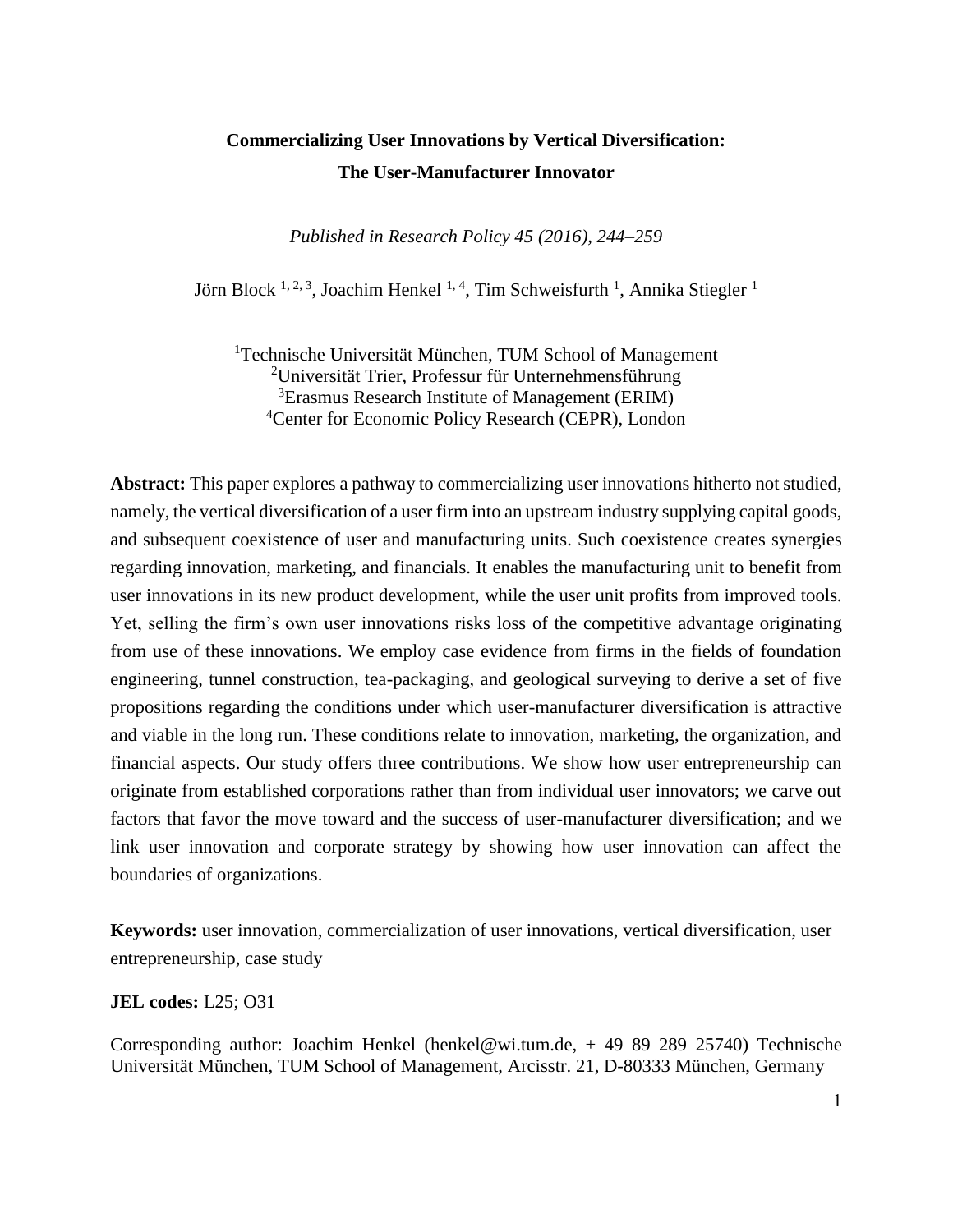# **1 Introduction**

When users innovate, they intend to benefit by using their innovations [\(von Hippel, 1988\)](#page-45-0). However, user innovations can also be valuable to other parties, and in many cases have been shown to have good commercial potential (e.g. [Franke and von Hippel, 2003;](#page-42-0) [von Hippel, 2005\)](#page-45-1). Two ways of tapping this potential have been described. The user innovator can either pass its innovation to a manufacturer to integrate it into the latter's new product development [\(von Hippel](#page-45-2)  [et al., 1999\)](#page-45-2), or can commercialize the innovation by becoming a manufacturer herself [\(Baldwin et](#page-41-0)  [al., 2006;](#page-41-0) [Haefliger et al., 2010;](#page-42-1) [Shah and Tripsas, 2007\)](#page-44-0). In the first scenario, the user innovator maintains the functional role of a user; in the second, the user's role switches to that of a manufacturer. However, in both cases, the interaction between manufacturer and user innovator is limited, either because the user innovator remains external to the manufacturer or because the user has abandoned her functional role as a user [\(von Hippel, 1988\)](#page-45-0).

A long-term and close relationship between the parties is conceivable if a user innovator turned manufacturer retains both roles over the long run, remaining active in the original business as a user, and also selling her user innovations on the market. We refer to this phenomenon as *usermanufacturer diversification*. The obvious benefits of this configuration are that it enables the usermanufacturer to commercialize a continuous stream of user innovations while simultaneously allowing the in-house user to benefit directly from improved commercial products. On the other hand, selling one's user innovations on the market—and to competitors in particular—risks loss of the competitive advantage that the user unit derives from the innovations. As a result, tensions can arise between the user and manufacturing units that negate the potential synergistic gains.

In this study, we explore two interrelated questions about user-manufacturer diversification: First, what are the characteristics, advantages, and drawbacks of user-manufacturer diversification,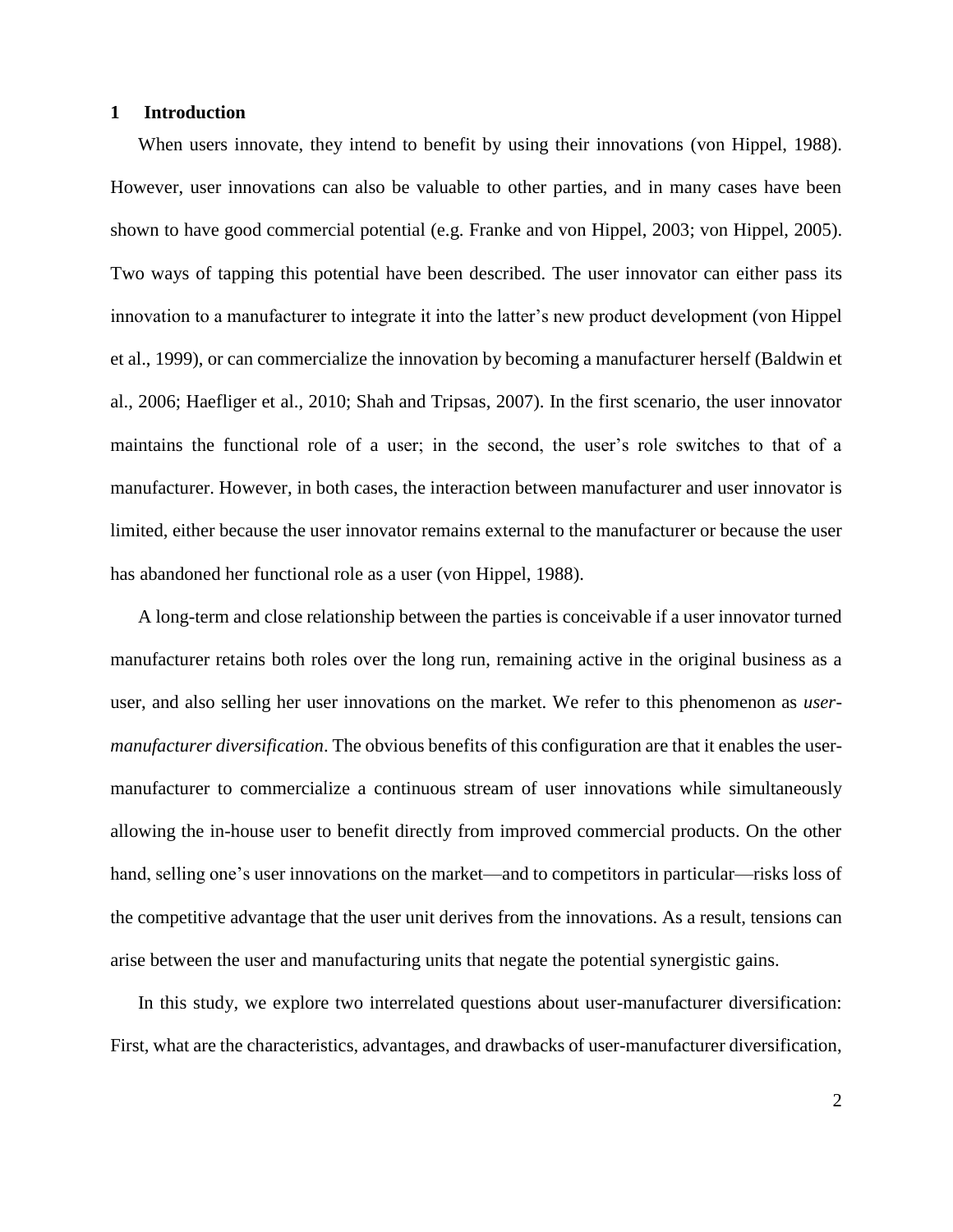also in contrast to other pathways of commercializing user innovations? Second, which factors favor or impede the move toward and success of user-manufacturer diversification?

We address these questions using a multiple case study approach to analyze the history, organization, and innovation management of four firms that diversified from their original business using specific equipment (the user business) into a related business manufacturing this equipment (the manufacturing business). Our focal firms are active in the fields of foundation engineering, tunnel construction, tea-packaging, and geological surveying.

Our empirical evidence shows that successful user-manufacturer diversification is possible. Based on detailed case analysis we propose that an organization's tendency to perform such a diversification, and the sustainability thereof, are determined by four groups of factors. In relation to innovation, the favorable factors are a continuous stream of innovations resulting from leadingedge activity by the user unit; in relation to marketing, a good reputation of the focal firm in its original market helps the new manufacturing unit. At an organizational level, conflicts between the user and manufacturing unit might impede the diversification and its success; in relation to finance, diversification helps to cover the investment required for user innovation, and if market cycles are asynchronous, hedges against slumps in demand for the user business. We derive five propositions regarding how these factors favor the move toward and the success of user-manufacturer diversification.

Our study contributes to the literature on user innovation in three ways. First, we show how user entrepreneurship can originate from established firms rather than from individual user innovators (as described by [Baldwin et al., 2006;](#page-41-0) [Haefliger et al., 2010;](#page-42-1) [Shah and Tripsas, 2007\)](#page-44-0). We propose a new path to user innovation commercialization, describe this phenomenon in depth, and delineate it from other paths to commercializing user innovations. Second, we reveal the factors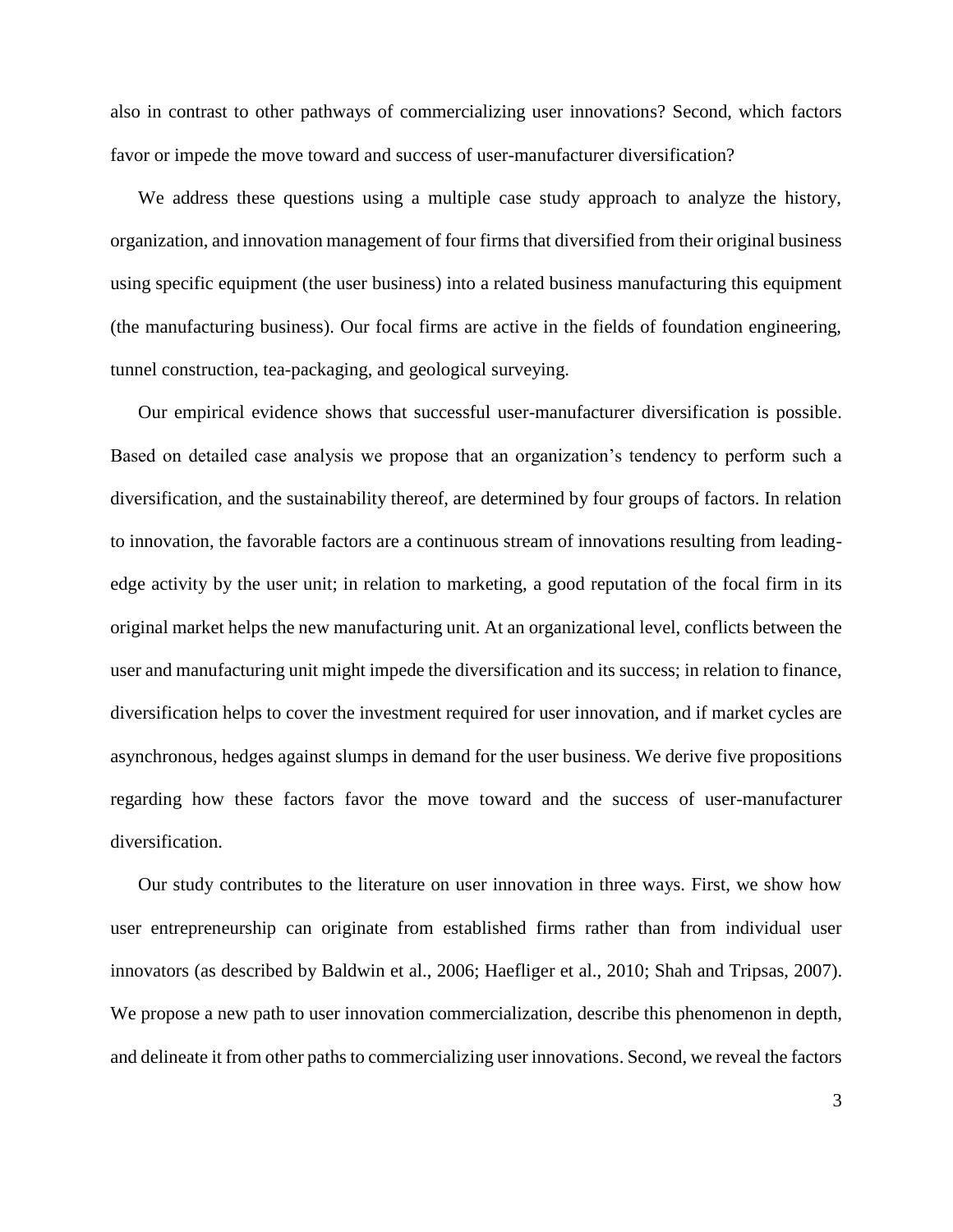that favor both the move toward and the success of user-manufacturer diversification. Third, we establish a new link between user innovation and corporate strategy. We show that user innovation can affect the boundaries of the firm and should thus be considered a central strategic issue [\(Santos](#page-44-1)  [and Eisenhardt, 2005;](#page-44-1) [Tushman et al., 2012\)](#page-45-3)**.**

The remainder of the article is organized as follows. Section 2 reviews the relevant literature; Section 3 describes the research method, data sources, and the cases investigated. Drawing on these cases, we develop our propositions in Section 4. Section 5 compares user-manufacturer diversification to alternative pathways to commercialization of user innovation and relates our phenomenon to existing theory. Section 6 concludes and suggests implications for research and management.

# **2 Literature review: Commercialization of user innovations**

We first review the literature on how user innovations become commercial products. Known pathways are new product introduction by an existing firm in its core market and the creation of a new firm by the user innovator. Next, we review the literature pertaining to the new pathway we carve out, i.e., diversification into an upstream market based on a firm's own user innovations.

### *2.1 New product introduction by existing firms*

We define *user need knowledge* as knowledge about the needs that current or future users of an existing or potential product experience or will experience in the future. Knowledge about user needs is valuable for firms [\(von Hippel, 1988\)](#page-45-0), representing problem-related knowledge required for innovation [\(Alexander, 1964;](#page-41-1) [von Hippel, 1994\)](#page-45-4). Such knowledge is typically located with users external to the firm, and learning from these is important for the success of all the stages in the innovation process. In the invention and development stage, integrating knowledge from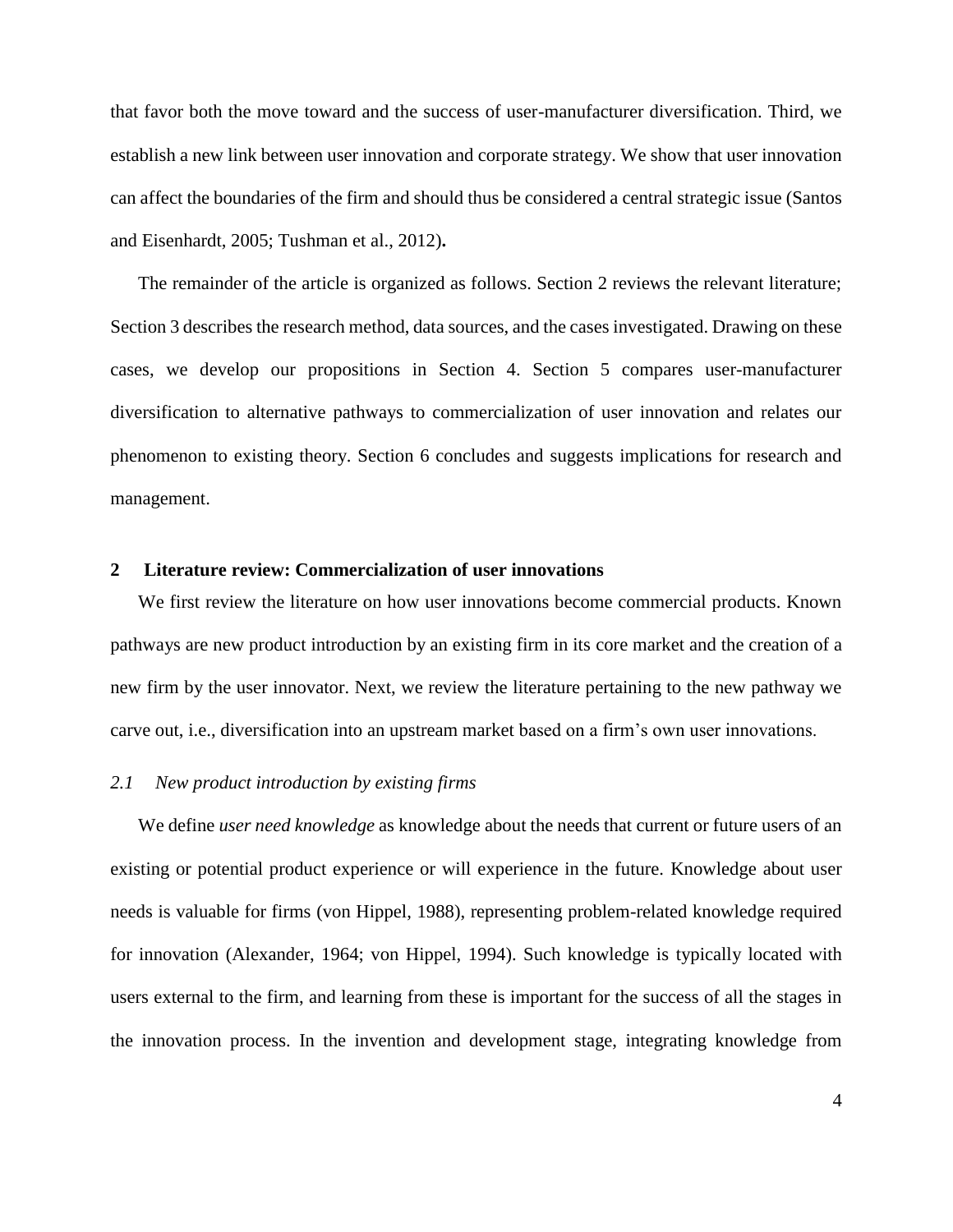outside users contributes to the development of successful innovations [\(Meyers and Athaide,](#page-44-2)  [1991\)](#page-44-2), and innovations that incorporate user knowledge in many cases are of higher importance [\(Chatterji and Fabrizio, 2012\)](#page-41-2). In the implementation stage, existing firms can learn from users how they use early versions of the product, and obtain information about how products perform in practice [\(Athaide et al., 1996;](#page-41-3) [Douthwaite and Park, 2001\)](#page-42-2). Close interaction between manufacturers and users is positively related to the implementation of industrial process innovations [\(Meyers et al., 1999\)](#page-44-3). The integration of users into the innovation process is especially relevant for changing or emerging technologies [\(Chatterji and Fabrizio, 2013;](#page-41-4) [Douthwaite and](#page-42-2)  [Park, 2001;](#page-42-2) [Meyers and Athaide, 1991\)](#page-44-2).

In addition to the exchange of problem-related information with a supplier, user firms often adapt equipment to suit their needs, thereby innovating. Studies show that these firms often share their innovations with upstream equipment manufacturers [\(de Jong and von Hippel, 2009;](#page-42-3) [Harhoff](#page-42-4)  [et al., 2003\)](#page-42-4) and even competitors [\(Allen, 1983;](#page-41-5) [von Hippel, 1987\)](#page-45-5). In the field of scientific instruments, new devices are often developed by users and then commercialized by an external manufacturer [\(von Hippel, 1976\)](#page-45-6). Similarly, innovations in the form of off-label uses of drugs are often freely shared [\(DeMonaco et al., 2006\)](#page-42-5).

Innovating users may also be internal to the firm that eventually commercializes the innovation. There is a growing literature that shows that firm employees often use their firm's products [\(Harrison and Corley, 2011;](#page-43-0) [Heiskanen et al., 2010;](#page-43-1) [Leonard-Barton, 1992;](#page-43-2) [Schweisfurth and](#page-44-4)  [Raasch, 2015;](#page-44-4) [Wadell et al., 2013\)](#page-45-7). These individuals acquire user knowledge by using these products outside the organization and act as boundary spanners, being able to apply this knowledge within organizational boundaries. Firms can draw on this knowledge for ideation and product testing. Research shows that knowledge about internal users' needs contributes to product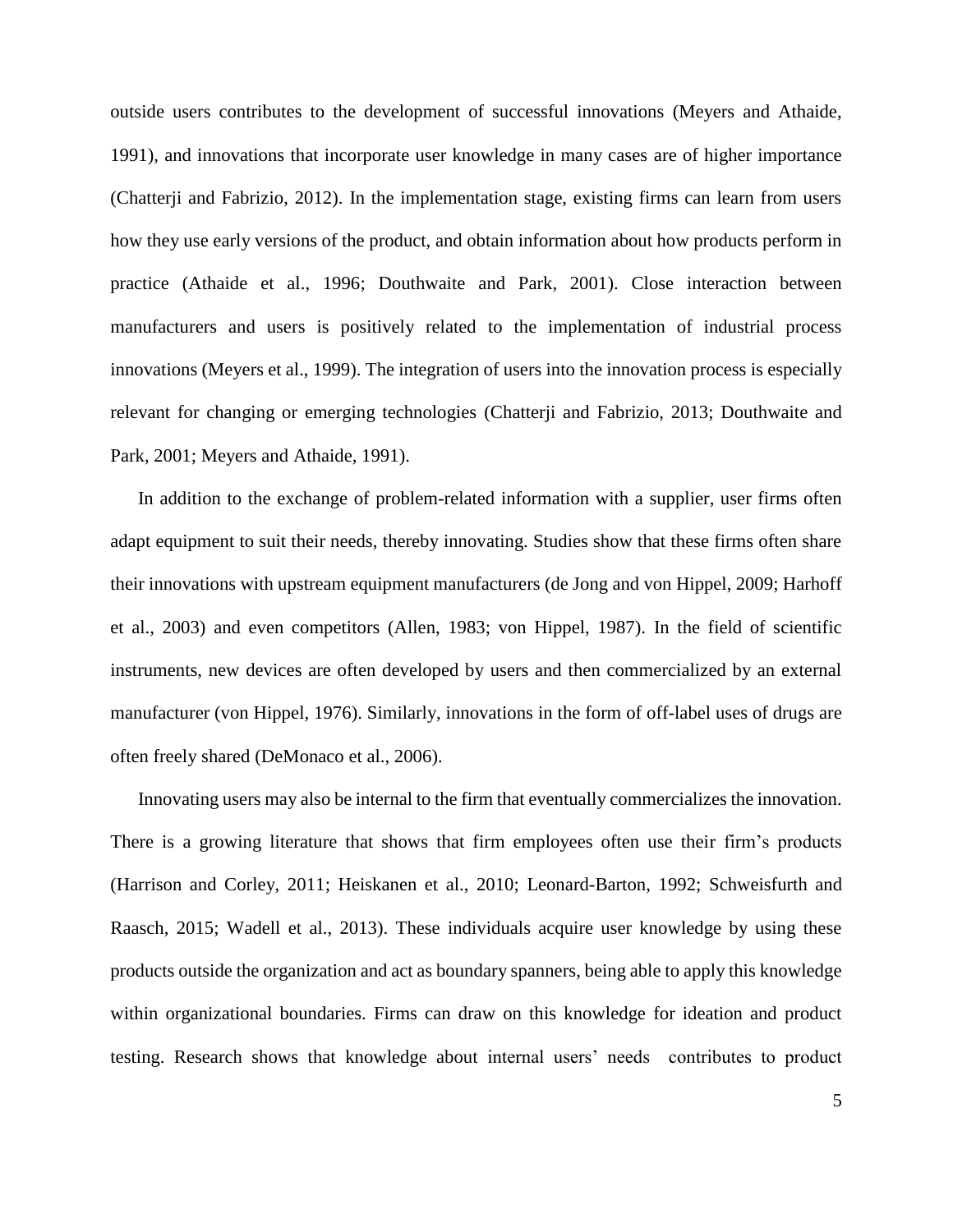innovation in the fields of outdoors sports [\(Heiskanen et al., 2010\)](#page-43-1), medical devices [\(Wadell et al.,](#page-45-7)  [2013\)](#page-45-7), and mountaineering [\(Harrison and Corley, 2011;](#page-43-0) [Schweisfurth and Raasch, 2015\)](#page-44-4). Leonard-Barton [\(1995\)](#page-43-3) shows that internal users are involved in testing prototypes in the fields of razors and barbecue grills.

# *2.2 User entrepreneurship and new firm creation*

To explain the innovative activities of users, von Hippel [\(1986\)](#page-45-8) introduced the concept of *lead users*, who "anticipate relatively high benefits from obtaining a solution to their needs" and "are at the leading edge of an important market trend" [\(von Hippel, 2005, p.22\)](#page-45-1). Franke et al. [\(2006\)](#page-42-6) show that the latter characteristic is associated with the commercial attractiveness of the respective user innovation. While few lead users exploit this attractiveness by becoming manufacturers, which von Hippel [\(1988\)](#page-45-0) attributes to the difficulties of switching functional roles, some user innovators do turn into manufacturers [\(Baldwin et al., 2006;](#page-41-0) [Haefliger et al., 2010;](#page-42-1) [Shah and Tripsas, 2007\)](#page-44-0). Shah and Tripsas (2007, [p. 124\)](#page-44-0) termed this phenomenon "user entrepreneurship", defined as "the commercialization of a new product and/or service by an individual or group of individuals who are also users of that product and/or service." It is a rather frequent phenomenon—Shah et al. [\(Shah](#page-44-5)  [et al., 2012, p. 2\)](#page-44-5) find that "46.6 percent of startups founded around an innovative product or service that survive to age five are founded by users." Depending on whether the innovation originated from user needs encountered in the innovator's private or professional life, the authors distinguish between end-user and professional-user entrepreneurs.

Shah and Tripsas [\(2007\)](#page-44-0) identify the conditions that favor end user entrepreneurship as: the enjoyment the user innovator derives from the use and initial production of the respective innovation; low opportunity costs; and an industry structure characterized by small-scale niche markets. Turbulent markets also increase the likelihood of user entrepreneurship (see Baldwin et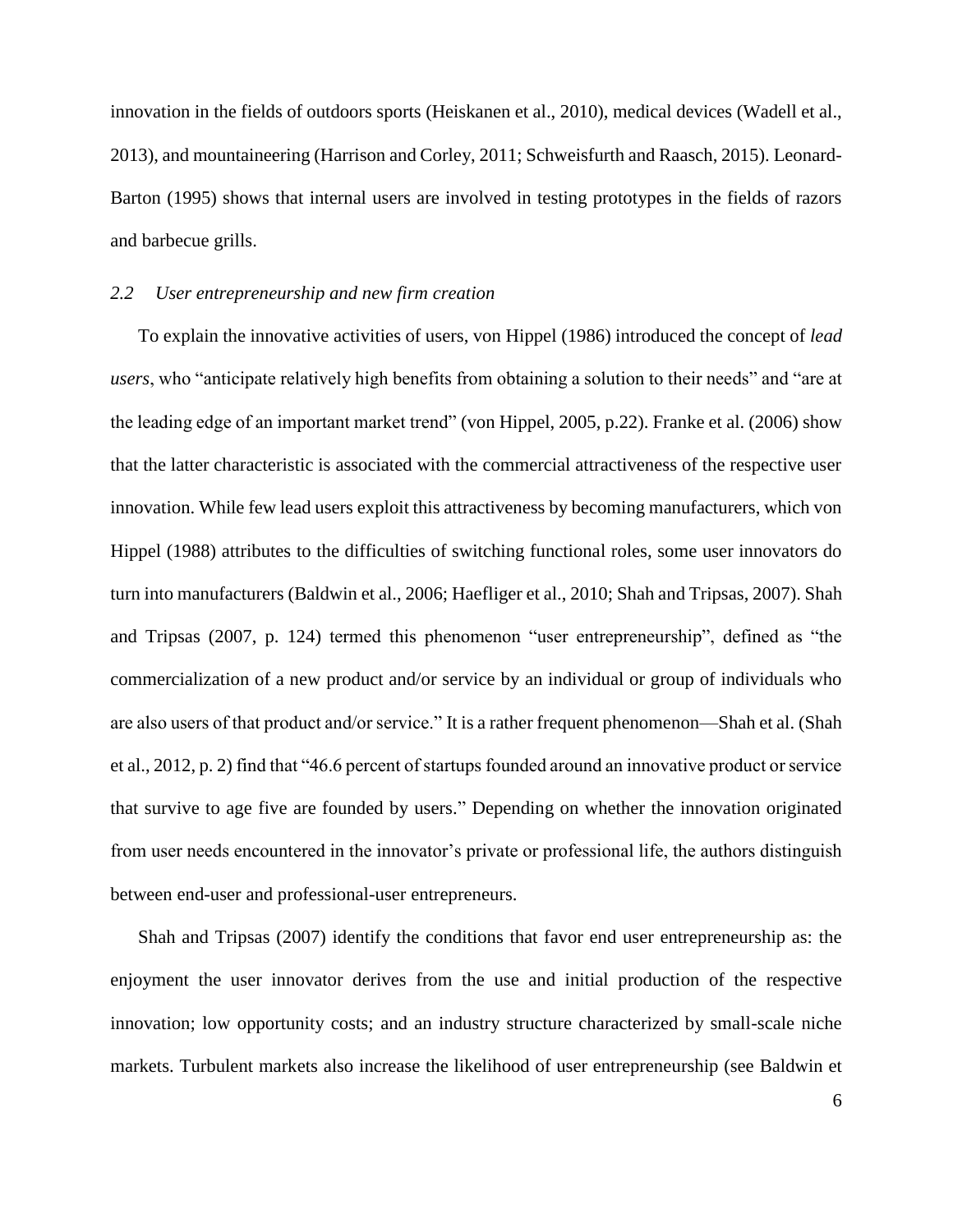al. [\(2006\)](#page-41-0), for a formal model), while the need for complementary assets makes market entry by user entrepreneurs more difficult and therefore unlikely. Haefliger et al. [\(2010\)](#page-42-1) describe how user entrepreneurs start "under the radar" of incumbent firms, gaining industry and project experience and attracting first customers. In the particular case that Haefliger et al. [\(2010\)](#page-42-1) study—movies filmed in video games—this is facilitated by the fact that the final product is created using an entirely different process than those originating from incumbent firms.

Professional user entrepreneurship relates to cases where users perceive needs in their professional environment. Lettl and Gemünden [\(2005\)](#page-43-4) and Lettl et al. [\(2006\)](#page-43-5) show how physicians working in medical institutions conduct entrepreneurial activities and support the creation of new firms to commercialize radical innovations. Perceiving unmet needs within their work environment, and driven by the lack of resources within their organization, surgeons seek external support. Drawing on the resources provided externally they eventually commercialize their innovations outside their original organization. Winston Smith and Shah [\(2013\)](#page-45-9) explore this phenomenon in a large scale patent study. They find that established firms tend to include more knowledge from medical startups founded by user entrepreneurs (i.e. physicians who worked as users in medical institutions before) than from non-user startups. Weterings and Koster [\(2007\)](#page-45-10) study small Dutch software firms and show that professional-user entrepreneurship abounds in this industry. Developers who use a product at work find ways to improve it and start their own ventures. Their former employer may become a customer of the new venture. However, Weterings and Koster [\(2007\)](#page-45-10) do not find that professional-user entrepreneurs have higher innovative output compared to other entrepreneurs.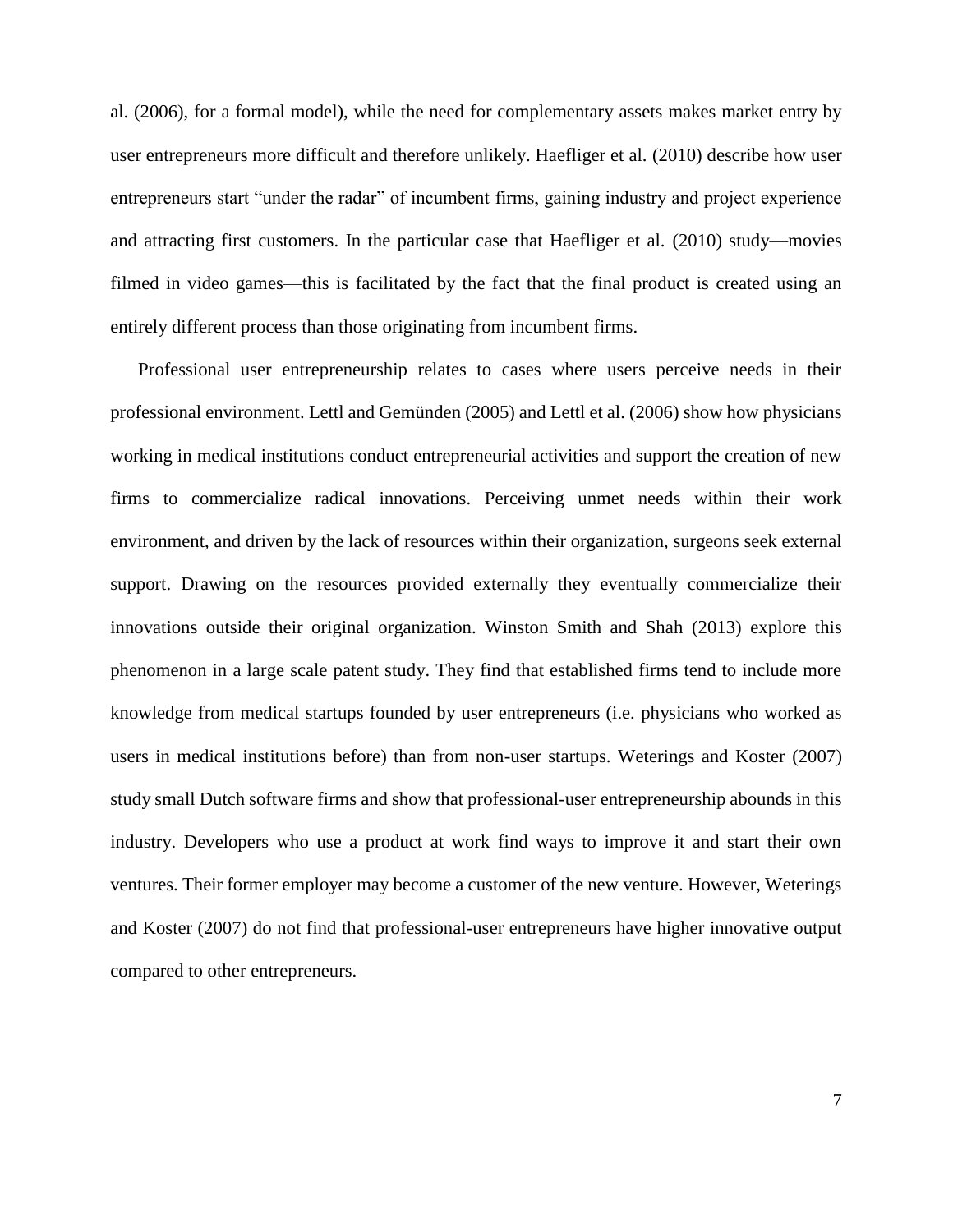# *2.3 Commercializing user innovations through vertical diversification*

The path to commercializing user innovations that we identify in this study has elements common to both of the above types, but also differs from them. Vertical diversification toward an integrated user-manufacturer firm originates as user innovation within a firm, and leads subsequently to the creation of a new business which is part of the original firm.

Vertical diversification has been mainly analyzed from two perspectives. The economics literature focuses on minimizing transaction cost [\(Williamson, 1973\)](#page-45-11) to explain the location of vertical boundaries. The strategy literature, in contrast, emphasizes the firm's resource endowment [\(Barney, 2001;](#page-41-6) [Wernerfelt, 1984\)](#page-45-12) and argues that firm boundaries are set to maximize the value of the resource bundle [\(Santos and Eisenhardt, 2005\)](#page-44-1). Both explanations apply to user-manufacturer diversification: the transaction cost of the transfer of innovation-related information is lower within the firm than to an external manufacturer; and user and manufacturer resources are complementary to each other, i.e., the value of both resource bundles together exceeds the sum of the values of the individual bundles [\(Adegbesan, 2009;](#page-41-7) [Harrison et al., 1991\)](#page-43-6).

As to the pathway to vertical diversification, the literature [\(Cantwell et al., 2011\)](#page-41-8) distinguishes between incorporating already existing organizations [\(Harrigan, 1984\)](#page-42-7) through mergers or acquisitions, and internal development through innovation and entrepreneurial activity [\(Yip, 1982\)](#page-45-13). Our cases fall into the latter category.

Our study links research on user innovation and firm diversification. It shows that an important form of internal diversification has been neglected so far: a firm may use its capability as a user innovator to expand its business vertically and become a supplier of not inputs but tools and capital goods, to its own and its competitors' businesses. We describe an instance of vertical diversification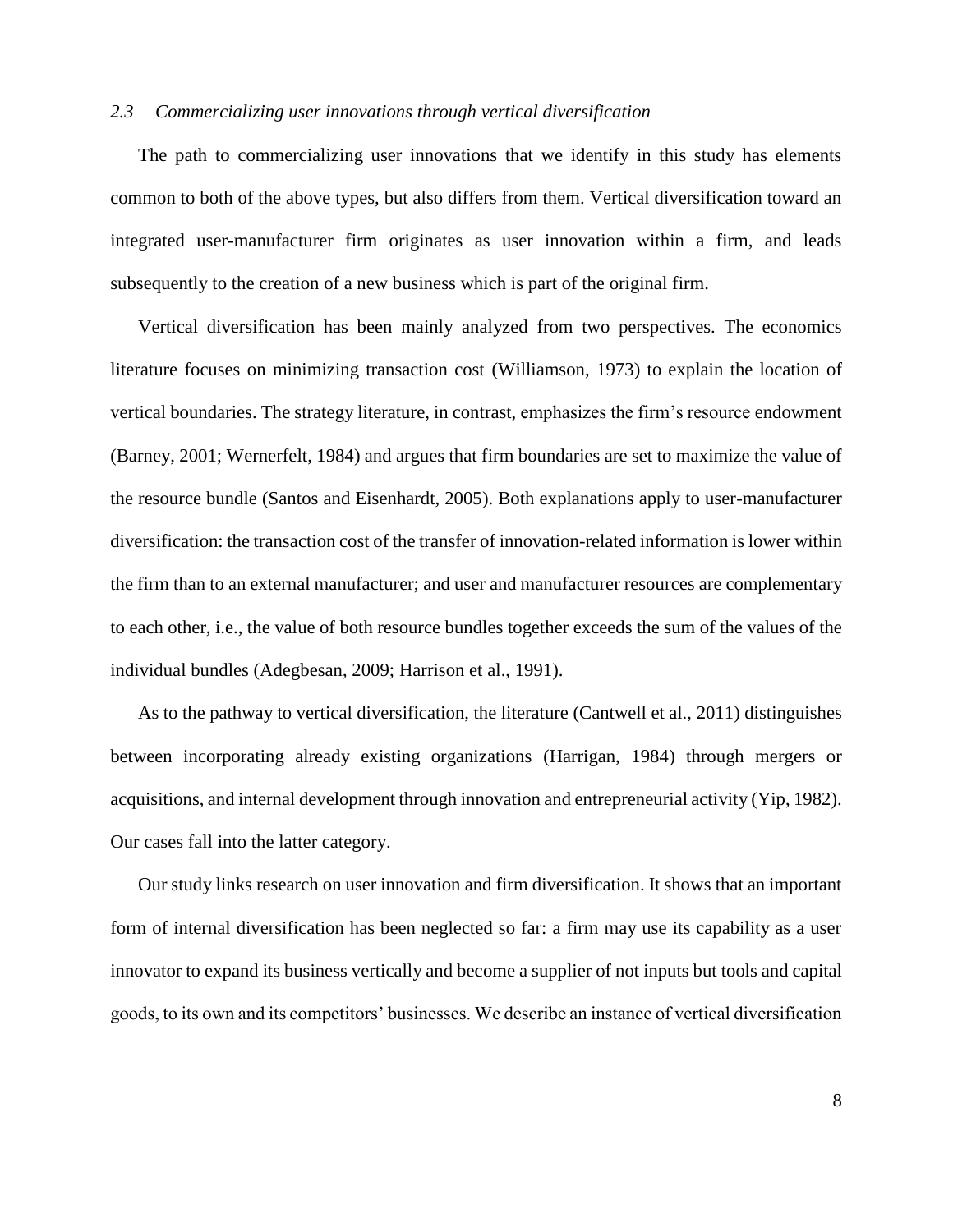in which the businesses are clearly related, but in an unusual way, that has not been explored so far.

# **3 Methods**

### *3.1 Sample and Research Design*

### *3.1.1 Research method*

In this paper we explore the phenomenon of user-manufacturer diversification. Beyond presenting a description of this phenomenon our aim is to inductively develop new theory in this regard. To achieve these objectives we use an inductive research approach, making use of the richness of qualitative data which is needed for theorizing [\(Edmondson and McManus, 2007\)](#page-42-8). We follow a case study approach, which provides two main advantages. First, immersion in the richness of detailed case data and use of various sources describing the phenomenon from different perspectives, which provides us with a deep understanding of the commercialization decision and the underlying mechanisms [\(Eisenhardt and Graebner, 2007\)](#page-42-9). Second, case studies investigate a phenomenon in its context without clearly defined boundaries between context and phenomenon. This allows not only capturing changes of a phenomenon but also provides an understanding *why* these changes happen and *how* the underlying mechanisms work [\(Yin, 2003\)](#page-45-14). We use four cases to build our theory, i.e. we employ a multiple case study approach [\(Eisenhardt and Graebner, 2007;](#page-42-9) [Siggelkow, 2007\)](#page-44-6). This approach provides greater rigor and generalizability of the findings compared to a single case study [\(Eisenhardt, 1991\)](#page-42-10).

The case study research is conducted in three phases: (1) sampling, (2) data collection, and (3) data reduction and analysis [\(Yin, 2003\)](#page-45-14). The phases do not necessarily follow a linear sequence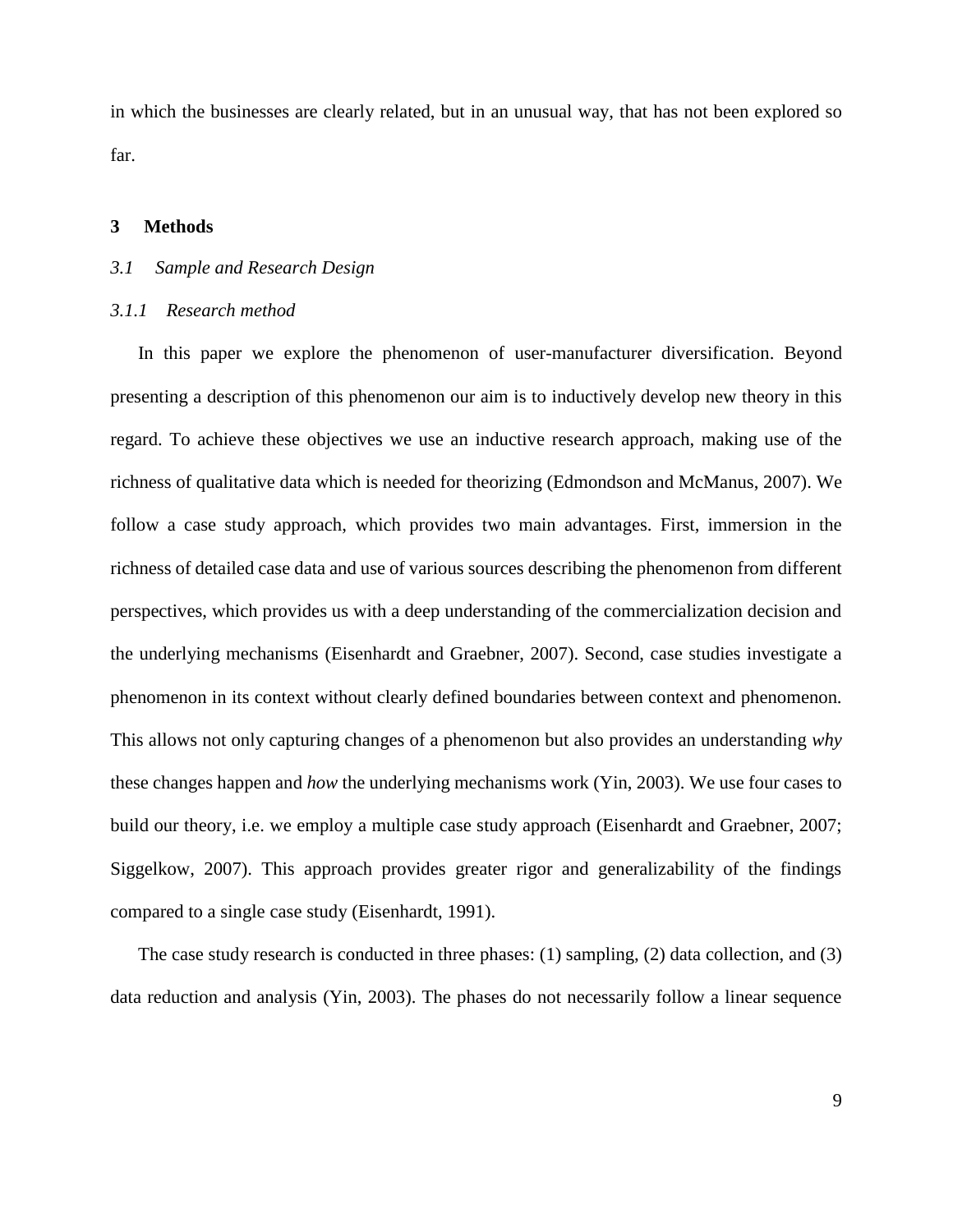and also may be overlapping; the data gathering and data analysis phases revealed aspects that led us to look for additional cases and additional data.

### *3.1.2 Sample*

Although a multiple case study approach has advantages regarding theory building, the process of case sampling is more complicated than with a single case study. The choice should be based less on the unique characteristics of a particular case, and guided more by the contribution to theory development among the set of cases. New cases are added to replicate or extend emerging theory and to rule out alternative explanations for outcomes [\(Eisenhardt and Graebner, 2007;](#page-42-9) [Yin, 2003\)](#page-45-14). This process continues until a stable theory emerges and new information does not change the findings, i.e. until theoretical saturation sets in [\(Strauss and Corbin, 1990\)](#page-44-7). Accordingly, the selection of case firms was iterative and stepwise. The goal was to select cases in order to maximize what could be learned in relation to our research objectives [\(Eisenhardt, 1989\)](#page-42-11). We identified four cases where firms had started out as users of a specific product category and then made the transition to manufacturing and selling products in the same category. The first case is Bauer AG, which is a fully vertically integrated, successful, stock market listed user-manufacturer innovator in the specialist foundation construction business. The selection of the other three cases was aimed at both replicating and at the same time getting a deeper and broader understanding of the phenomenon of user-manufacturer diversification in different industry and firm life cycle contexts [\(Eisenhardt, 1989\)](#page-42-11). Our goal was to understand in detail the unique characteristics, advantages and drawbacks of the phenomenon of user-manufacturer diversification, also in contrast to other pathways of commercializing user innovations. Thus, we followed a theoretical sampling approach in order to either find our emerging theory supported or challenged. To find the cases, we conducted systematic research guided by the emerging findings of the first case. In a first step, we used the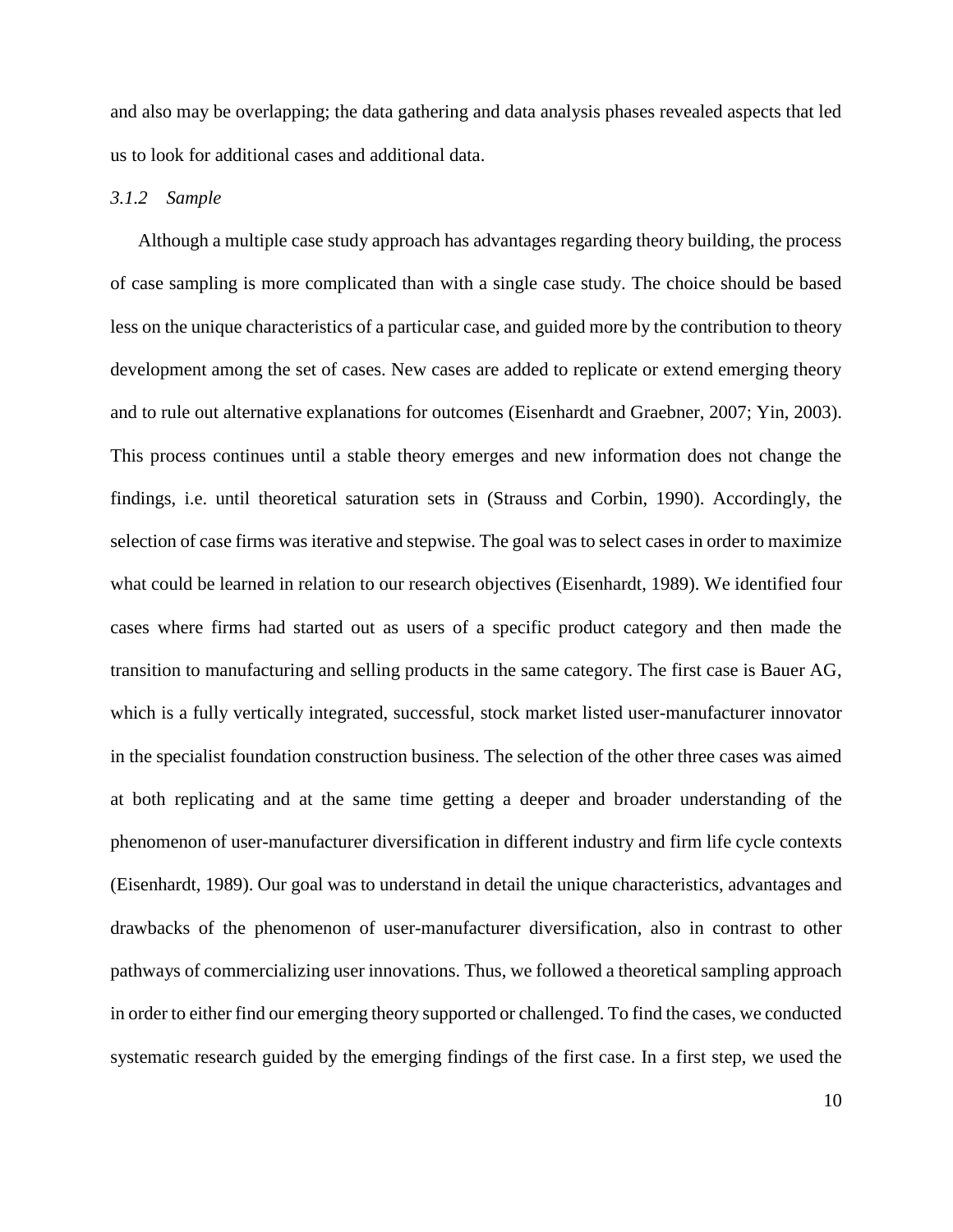results of interviews with Bauer AG to construct a list of industries where the phenomenon of usermanufacturer diversification might play a role. We identified the construction, mining, (wind)energy, packaging, chemical, and specialist machinery industries. In a second step, we looked systematically for potential sample firms in these industries using industry registers, membership lists of industry associations, and industry and academic experts. After applying several exclusion criteria (e.g., firm size, data availability, willingness to participate), our sample comprised DMT GmbH & Co. KG (mining, exploration and geo surveying), Teekanne Group (tea packaging), and Wüwa Bau GmbH & Co KG (tunnel construction, pipe jacking). [Table 1](#page-46-0) provides a detailed overview of our four case firms. We now briefly introduce the four cases to describe the course of events from user firm to user-manufacturer innovator, and to locate our findings in the relevant context and make them more comprehensible.

# [Insert Table 1 here]

### *3.1.2.1 Bauer AG*

Bauer AG (hereafter Bauer) is active in the specialist foundation engineering business and began developing and producing specialist foundation engineering machines in the 1980s. An important moment in the history of Bauer was the development of the first user innovation, the grouted tieback anchor, in 1958. This "Bauer anchor" was a new superior technique to stabilize the walls of excavation pits and remains the standard approach today. The development of the grouted tieback anchor was the beginning of a period in which Bauer repeatedly developed its own machines and construction techniques. In most cases, the origins of these user innovations were similar to those of the grouted tieback anchor: inadequate material, machines, or techniques for the construction work, and inability of existing manufacturers to provide a solution to Bauer's problems. This forced the firm to develop its own construction machines.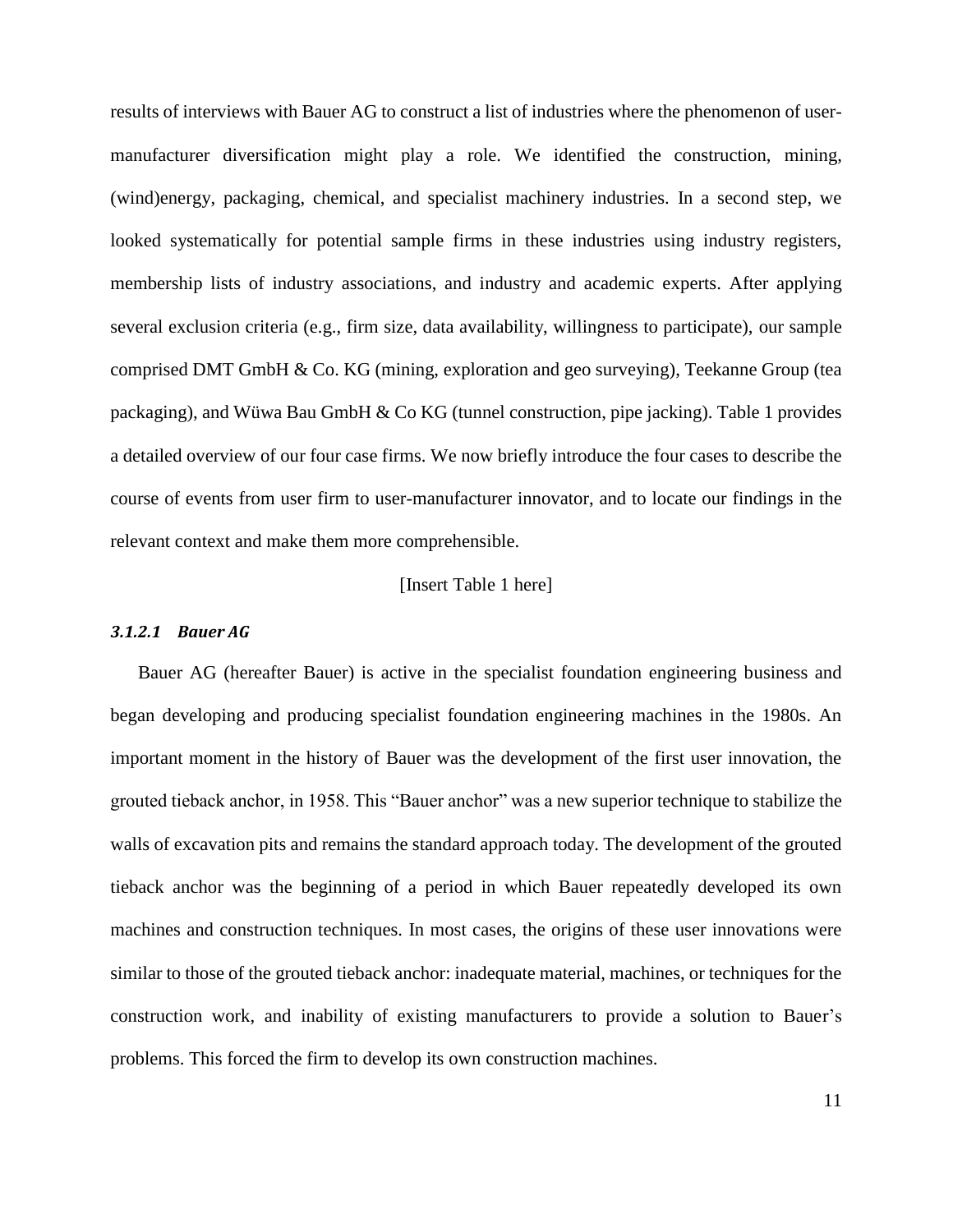In 1984, after years of selective sales, Bauer's management decided to adopt a strategy of unrestricted commercialization for its own user innovations, and set up a separate manufacturing unit for this purpose. The manufacturing or machines unit currently accounts for approximately 40% of the Bauer group's total revenues while employing 30% of its employees.

# *3.1.2.2 DMT GmbH & Co. KG*

DMT GmbH & Co. KG (hereafter DMT) was founded in 1990 as the successor to Westfälische Berggewerkschaftskasse. DMT is now a subsidiary of the TÜV Nord Group (Creditreform, 2010; DMT, 2011) and consists of six units, including an exploration and geological survey unit and a machine and instruments unit which develops machines to conduct exploration services (DMT, 2011). DMT's predecessor's main business in the 1980s was conducting exploration services and underground surveys for the coal mining, oil, and gas industries which required specific machines for the underground work. Since appropriate machines were not available on the market, they decided to develop the exploration machines themselves.

Initially, the goal was to use these machines only internally, but broad commercialization started soon. Today, the instruments unit sells to all customers, and only 10% to 20% of its sales go to the company's own geological survey unit. Approximately 60% of DMT's current service business comes from abroad while 80% to 90% of the revenue from the instrument business comes from countries other than Germany.

# *3.1.2.3 Teekanne Group*

The Teekanne Group (hereafter Teekanne) is a family firm founded in 1882 in Dresden. While the firm's roots are in the packaged tea business, Teekanne started to develop and construct its own tea-packing machines in the 1920s (Teekanne, 2007). Teekanne currently comprises several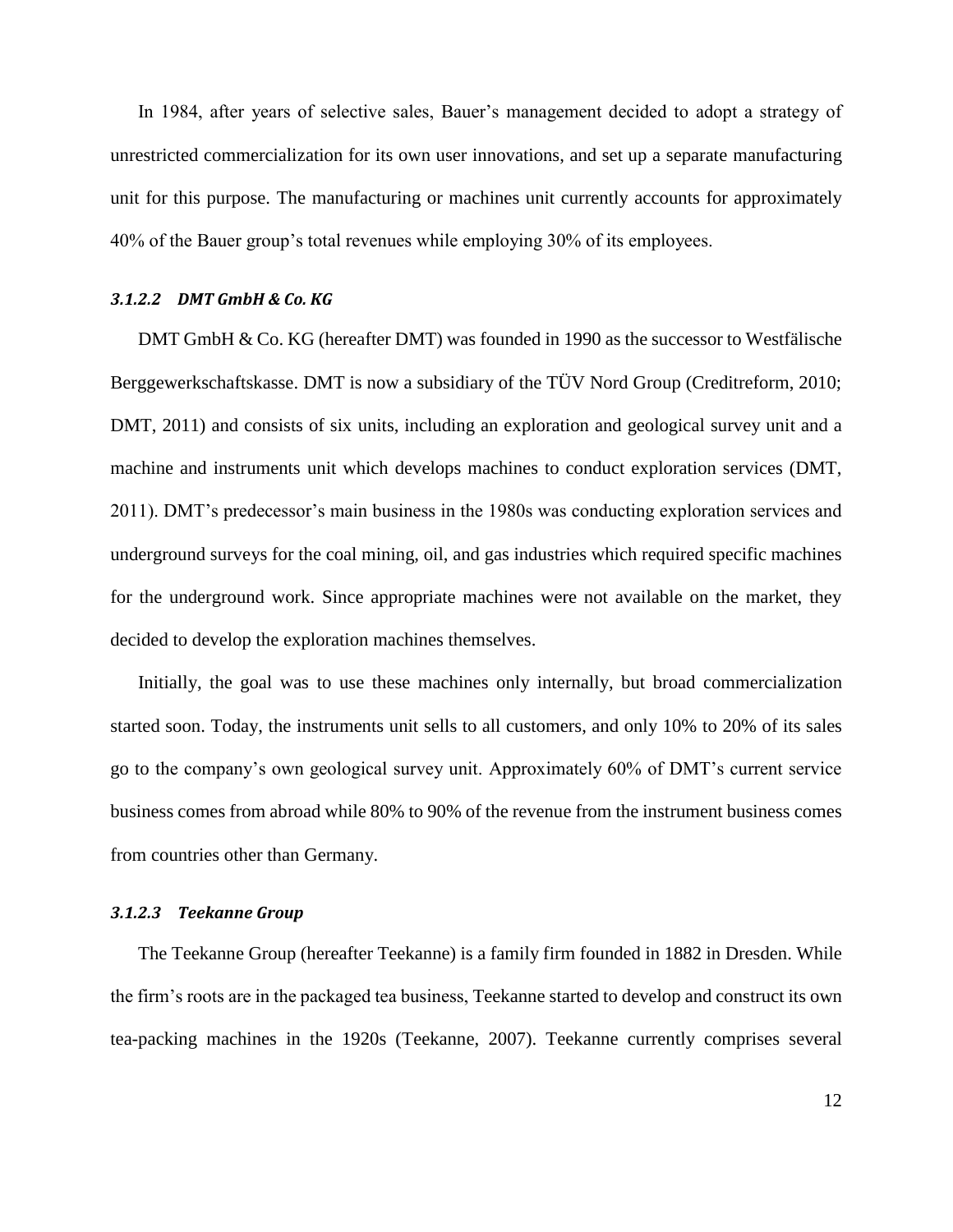subsidiaries among which Teekanne GmbH, the packaged tea business, and Teepack GmbH, the tea-packing machine business, are the most important.

In the 1920s, Teekanne started to sell tea in bags. A machine was needed to fill the tea bags. No such machine existed at the time so Adolf Rambold developed a tea packaging machine for Teekanne. After becoming an employee of Teekanne, he went on to develop the so-called "double chamber bag" and the machines to fill this new type of tea bag. The idea to develop tea-packing machines was geared toward optimizing production.

Due to Mr. Rambold's ability to develop and construct tea-packing machines, Teekanne soon became a lead user which produced its own machines and began to be approached by other firms to purchase machines. In the 1920s and 1930s, Teekanne was selling its machines to tea-packing firms in France, Switzerland, the Netherlands, Italy, and especially, the USA.

Current employment in the firm is about 1,500 of which about 200 employees work in the teapacking machines business. Teekanne generates revenues of about  $\epsilon$ 385 million.

### *3.1.2.4 Wüwa Bau GmbH & Co KG*

Wüwa Bau GmbH & Co KG (hereafter Wüwa) was a family firm founded in 1984, active in the fields of infrastructure tunnel construction, pipe-jacking machines, and equipment manufacturing. Since 2000, Wüwa is a 100% subsidiary of Max Bögl, the largest family-run construction firm in Germany.

In the 1980s, the construction of infrastructure tunnels through tunnel drilling rather than open construction was new and there was no specialized machinery available. Wüwa soon realized that it would need to develop and manufacture its own machines (Max Bögl, 2003), and became a user innovator. In about 2000, the decision was made to sell these machines to other firms as well as using them internally. Wüwa established its own machine unit and hired construction and sales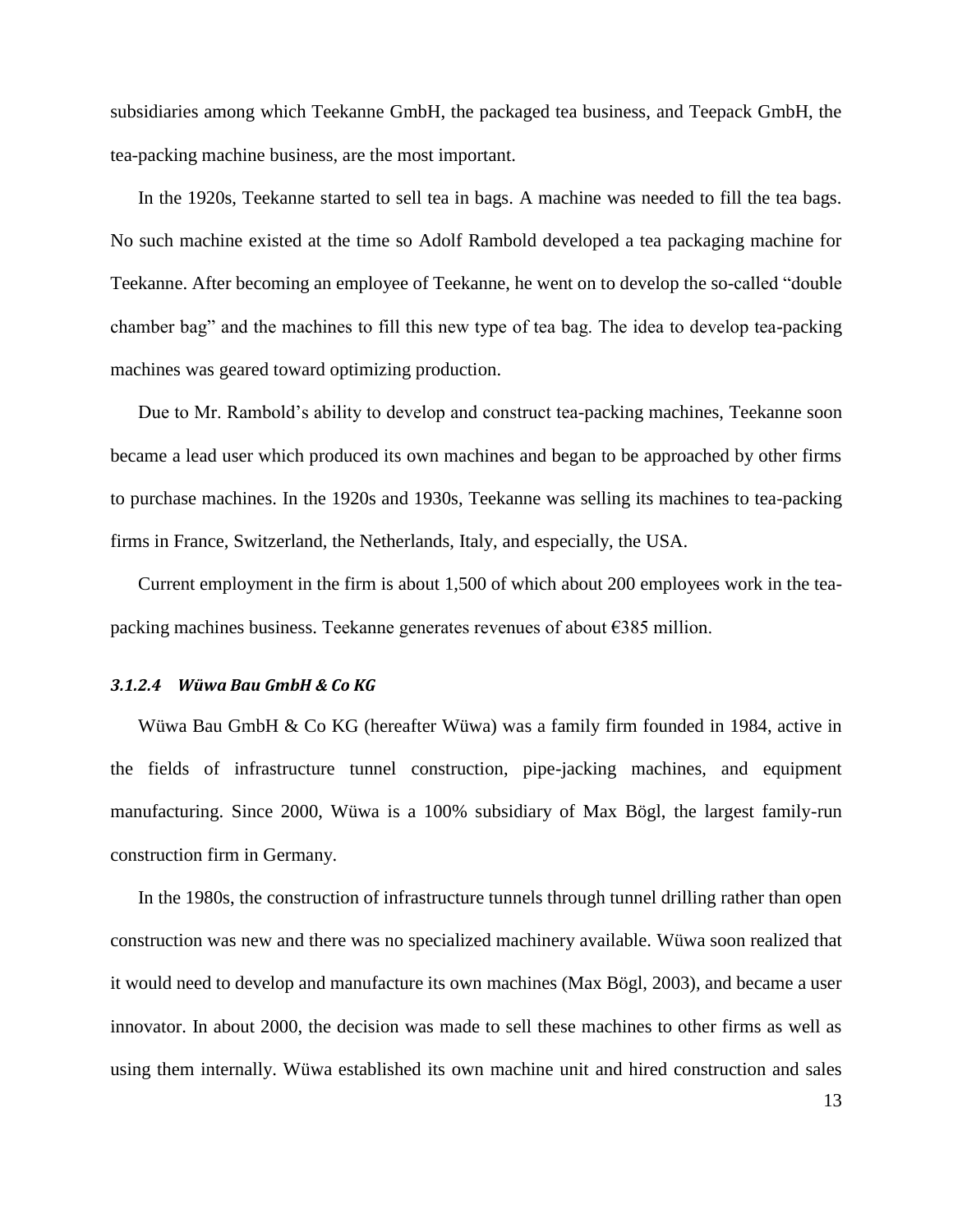employees for the machine business. Wüwa continues to be active in both areas. Although tunnel construction is the core business, the firm's machine business continues to grow (Max Bögl, 2009). In 2011, approximately 25% of the firm's sales were generated by the machine business and 75% by the construction business. Wüwa currently employs around 70 people and generates revenues of EUR 11.8 million.

### *3.2 Data collection*

Our main data source was semi-structured interviews with directors of the firms or units. We used additional data such as shorter, more informal interviews and archival data for data triangulation as suggested by Eisenhardt [\(1989\)](#page-42-11) and Yin (2003) to increase validity and robustness of our findings [\(Denzin, 1970\)](#page-42-12). [Table 1](#page-46-0) provides an overview of the data sources for each case.

The accounts of key informants were the primary information source and the core of our theory building [\(Gioia et al., 2013\)](#page-42-13). Key informants include current CEOs, former CEOs, and members of company boards. We conducted five semi-structured interviews with representatives of Bauer; two with Thomas Bauer, chief executive officer (CEO) of Bauer and three with Erwin Stötzer, former managing director of Bauer's machines unit (retired in 2008). In Teekanne, we conducted one interview with Stefan Lambertz, a member of Teepack's (Teekanne's manufacturing business unit) managing board, and two interviews with Wilhelm Lohrey, former technical director of Teepack. In Wüwa, we interviewed Hans Loser, a member of the management board of Wüwa, and in DMT we conducted two interviews with Bodo Lehmann, head of DMT's Exploration & Geosurvey Division. These interviews with key informants lasted for more than 60 minutes, and all but one were recorded and transcribed, resulting in over 200 pages of single spaced text. For the one interview not recorded and the shorter informal interviews, detailed written notes were taken. All the primary interviews were conducted face-to-face by two interviewers. In the first set of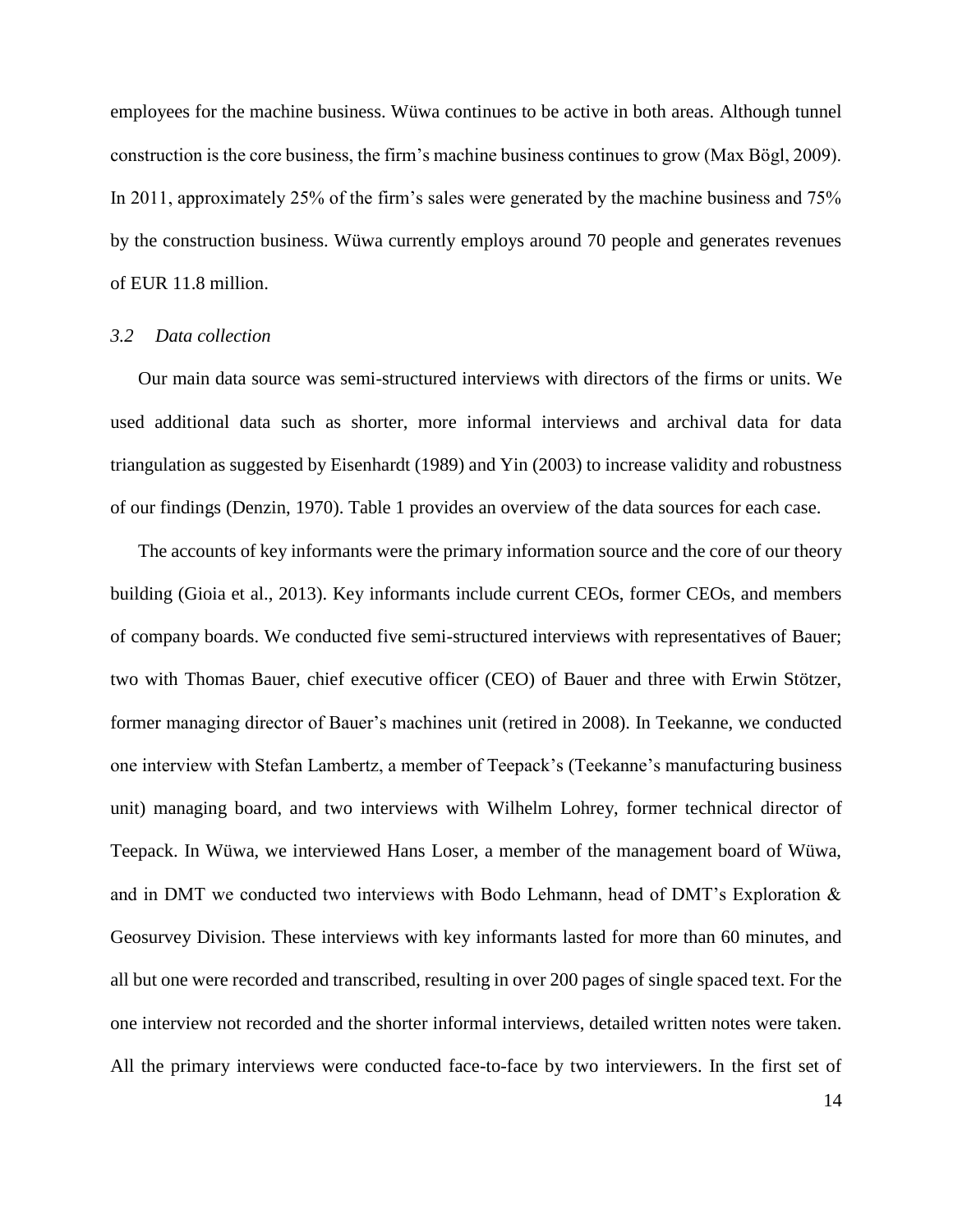interviews, we started with the following key questions: What were the reasons for your firm creating user innovations? Why did your firm start to commercialize its user innovations? How would you describe the steps in the process of commercialization of the user innovation? How did financial markets and banks react to the commercialization decision? As the study evolved and the fragments of our theory emerged, we added more detailed questions about the dual role of being a user and a manufacturer in one firm. [Table 2](#page-47-0) gives an overview of our main informants and interviews.

Our second source of data were interviews and conversations with experts from the respective fields of our cases. We conducted six interviews with academic experts, and six interviews with industry experts. The style of these interviews ranged from short informal conversations (3 minutes) to longer in-depth discussions (30 minutes). Notes were taken either during the interview or written up directly after. These interviews helped to validate the statements from the primary interviews, and ensured that the conclusions drawn were correct. [Table 3](#page-47-1) provides an overview of these secondary interviews.

### [Insert Table 2 and Table 3 here]

Our third source of data—archival data—was used to enrich the information gained from the interviews and for validation and mitigation of recall bias [\(Huber and Power, 1985\)](#page-43-7).We analyzed annual reports for the publicly traded firms, i.e. Bauer and DMT, for the previous four years, and also external reports such as analysts' reports (Pfeifenberger and Akram, 2006; Stewart, 2006), the initial public offering prospectus (Deutsche Bank AG, 2006), and newspaper articles (Fasse, 2007; DMT, 2008). Two firms (Bauer and Wüwa) have company magazines which were also analyzed and provided data mainly on new products and details of internal and external company representation. We checked the press archives at firms' websites, equipment programs, and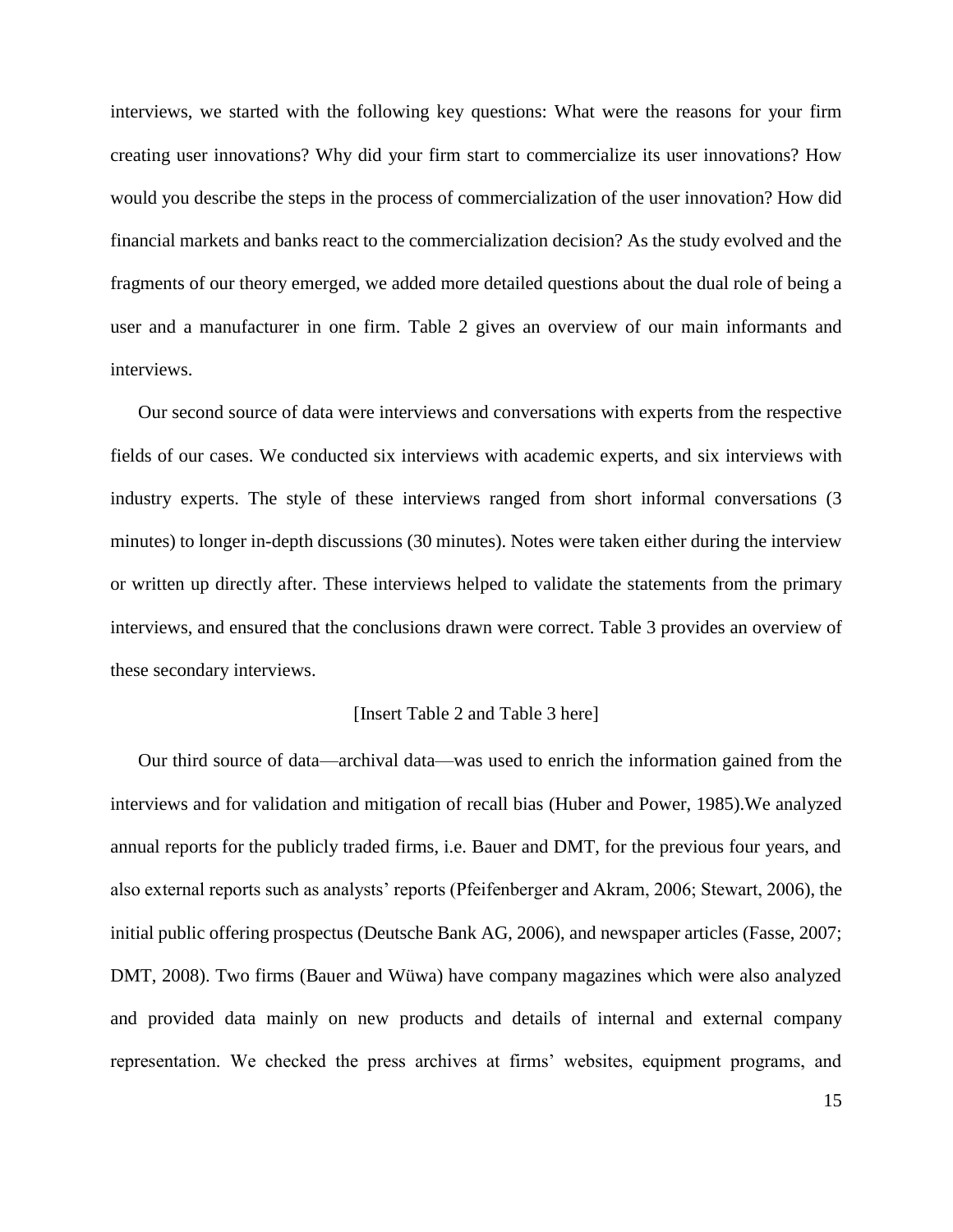catalogues. Bauer and Teekanne also had books relating to their firms' history (Mayer, 2006; Stötzer et al., 2008; Teekanne GmbH & Co. KG, 2007). In the case of Bauer, we had access to presentations at shareholders' meetings (e.g., Bauer AG, 2007). Finally, we scrutinized the available academic literature in the respective technology field (Buja, 2001, 2004; Kluckert, 1999; Stötzer and Schöpf, 2003).

### *3.3 Data reduction and analysis*

Analysis of the documented material followed a structured and iterative approach based on Miles and Huberman [\(1994\)](#page-44-8) and Gioa et al. [\(2013\)](#page-42-13).

First, we applied open coding to the interview data, assigning codes to individual text passages. Some codes derived from our understanding of the prior literature regarding the commercialization of user innovations [\(Baldwin et al., 2006;](#page-41-0) [Haefliger et al., 2010;](#page-42-1) [Shah and Tripsas, 2007\)](#page-44-0). We added new codes if we found relevant passages that were not covered by the existing codes. The outcome was a list of first order codes and a list of text passages and quotes relating to the codes.

In the next step, we cleaned up our coding structure. We checked whether all the quotes in one category were semantically similar across our data. We combined similar codes into common themes to avoid overlaps in categories, and discarded codes which were not pertinent to our research question. This resulted in a list of combined higher order codes.

In the next phase, we combined codes to aggregate dimensions [\(Gioia et al., 2013\)](#page-42-13). These aggregate dimensions are a more abstract representation of the codes themselves and constitute the building blocks for our theory. We tried to link codes to emerging theoretical concepts, to identify how these concepts related to the outcomes analyzed. During this phase we constantly cycled between the emerging theoretical themes and the data and compared them for consistency [\(Glaser](#page-42-14)  [and Strauss, 1967\)](#page-42-14). We used cross case comparison to analyze findings across cases. We set out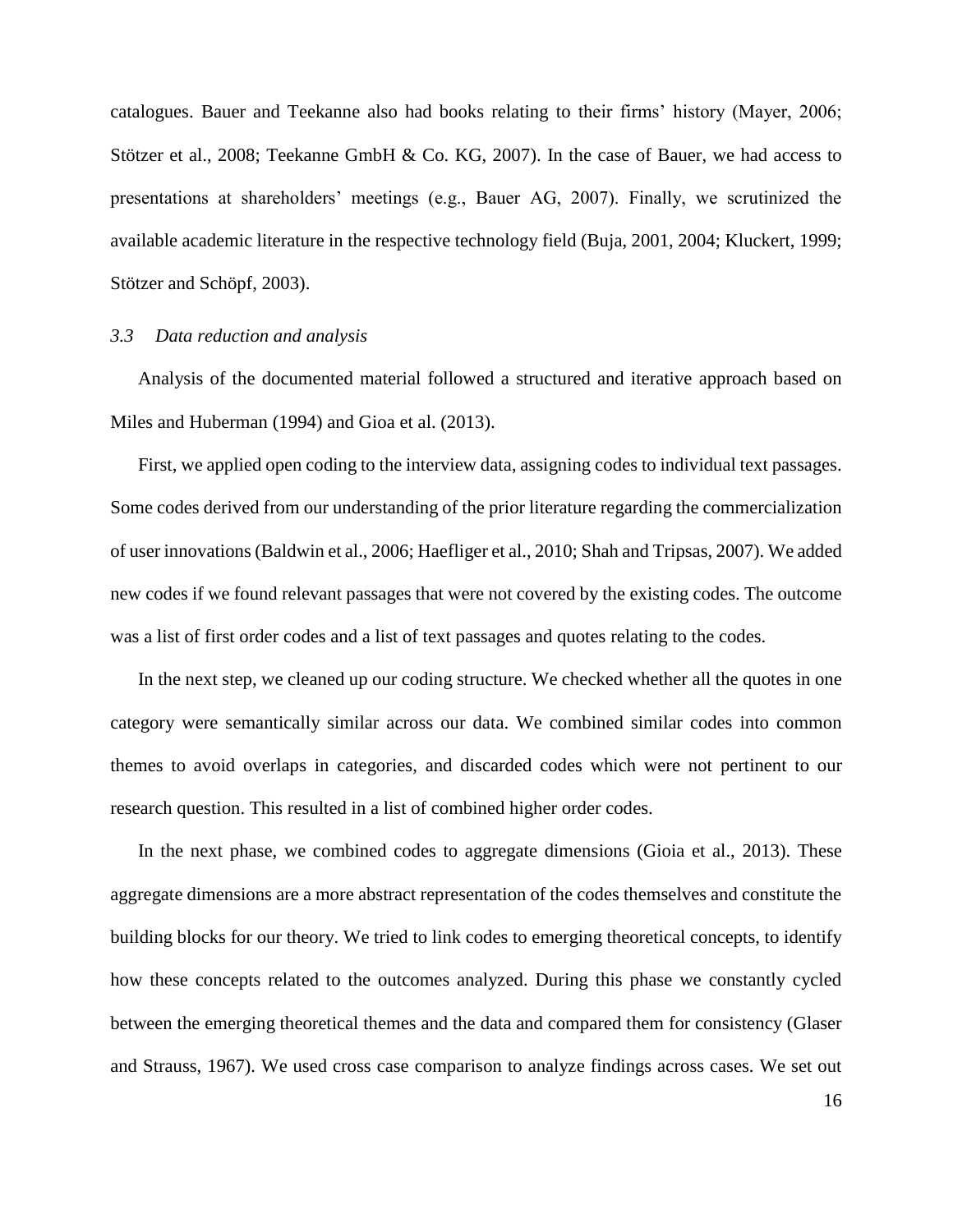our codes in matrices across cases and checked which findings were consistent and which were not [\(Miles and Huberman, 1994\)](#page-44-8). In the case of doubt or need for more data we used mostly archival data to support the emerging theory because these data were readily available and could be assumed to be free from biases that might affect the retrospective accounts of our interviewees.

The final data structure was represented by 16 combined codes which aggregated to 5 categories: (1) stream of user innovations, (2) visibility and reputation in the original business, (3) conflicts, (4) investments for user innovations, and (5) asynchronous business cycles. [Table 4](#page-48-0) presents the data structure.

In the third step, in order to strengthen the reliability of our coding and the robustness of our findings, we asked an independent researcher to recode the text passages, using the aggregate code categories. We chose someone not involved in either the data collection or analysis to ensure an outsider perspective on our data [\(Gioia et al., 2013\)](#page-42-13). He assigned the text passages to one of the six categories or to the category "other." We then checked to what extent the assigned categories overlapped. Table 4 shows that inter-rater agreement ranges between 94% and 97% across the categories. The average percentage of inter-rater agreement over all statements and categories is 94.8% which is considered to be an acceptable value [\(Schmitt et al., 1991\)](#page-44-9).

In the fourth step, we reviewed all the categories to develop our overall theoretical framework based on the documented material. This was an extensive process which was conducted in various joint meetings among the authors. The outcome was five propositions which make theoretical statements about the determinants of becoming a user-manufacturer innovator and successfully sustaining the duality of being a user-manufacturer innovator. Table 5 presents an overview of our propositions and how they are represented in the respective cases. For easier interpretation and to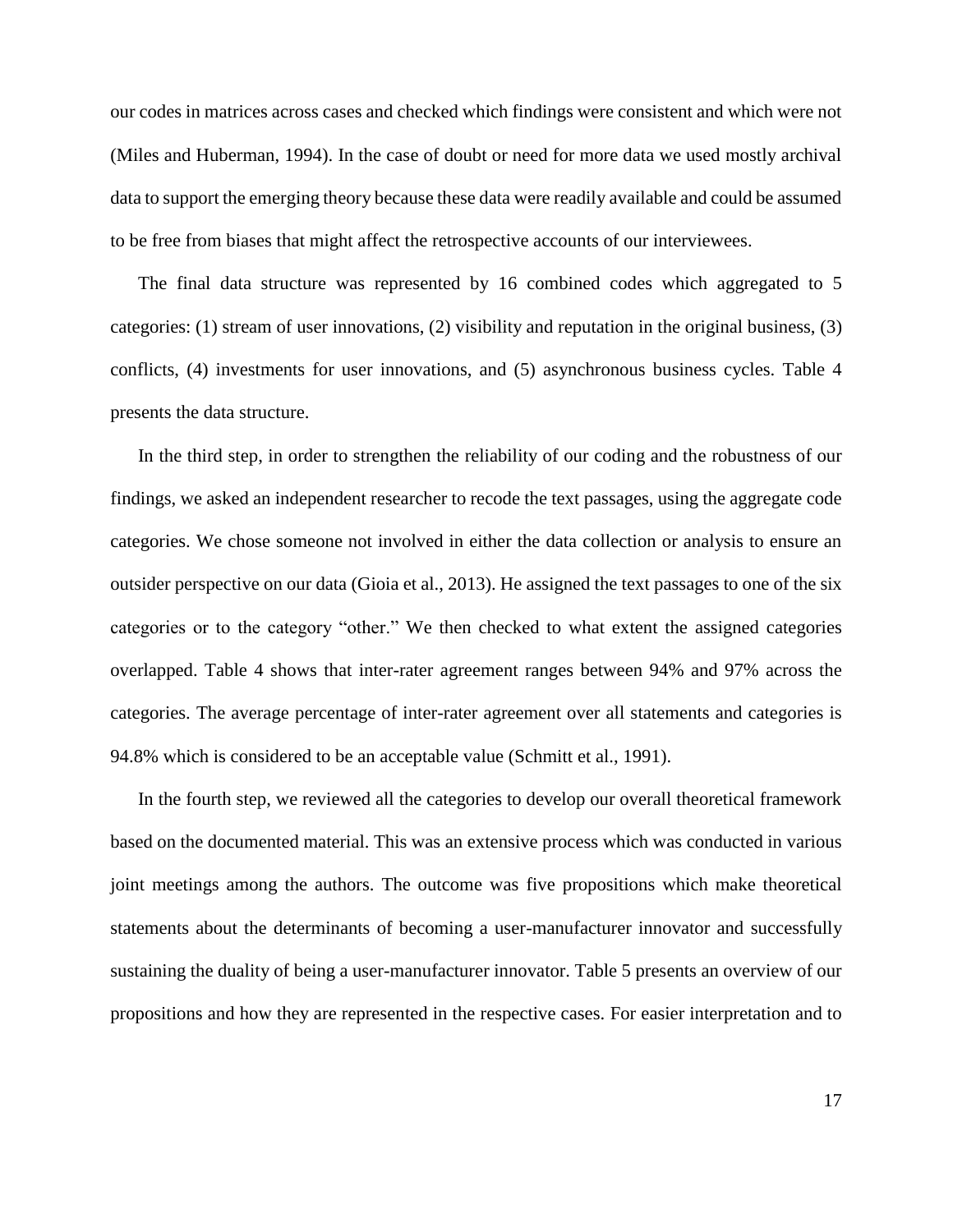structure our findings we subsume these propositions under innovation, marketing, organization, and financial aspects.

[Insert Table 4 and Table 5 here]

# **4 Findings**

In presenting our findings, we first provide an overview of the phenomenon of usermanufacturer diversification, focusing on the sequence of steps that we observed in the cases we studied. The following subsections then delve deeper in four specific aspects of the phenomenon, and derive propositions regarding the factors that influence user-manufacturer diversification. Our propositions relate to both the move toward and the successful sustainment of user-manufacturer diversification, since anticipation of ongoing benefits from diversification is, rationally, a motive for diversification. [Table 5](#page-49-0) and Figure 1 present and depict our five propositions.

# [Insert Figure 1 here]

### *4.1 The phenomenon: Overview*

We find that user-manufacturer diversification as a pathway to commercialization of user innovations is an emergent process rather than an intentional strategic decision from the outset [\(cf.](#page-44-0)  [Shah and Tripsas, 2007\)](#page-44-0). The point of departure is a firm's original business in which it delivers goods or services to its customers, using specific machinery or equipment and being at the leading edge of its industry. We refer to this business as the user business or user unit. At some point, the firm then experiences specific problems during the production or service delivery process which it cannot solve with available technology. These problems can be severe, even threatening the firm's existence. The idiosyncrasy of these problems and the firm's being at the leading edge often imply that external markets do not offer satisfactory solutions. Thus, the firm starts to search for solutions internally, notably those employees who are facing the focal problems directly. Solution ideas are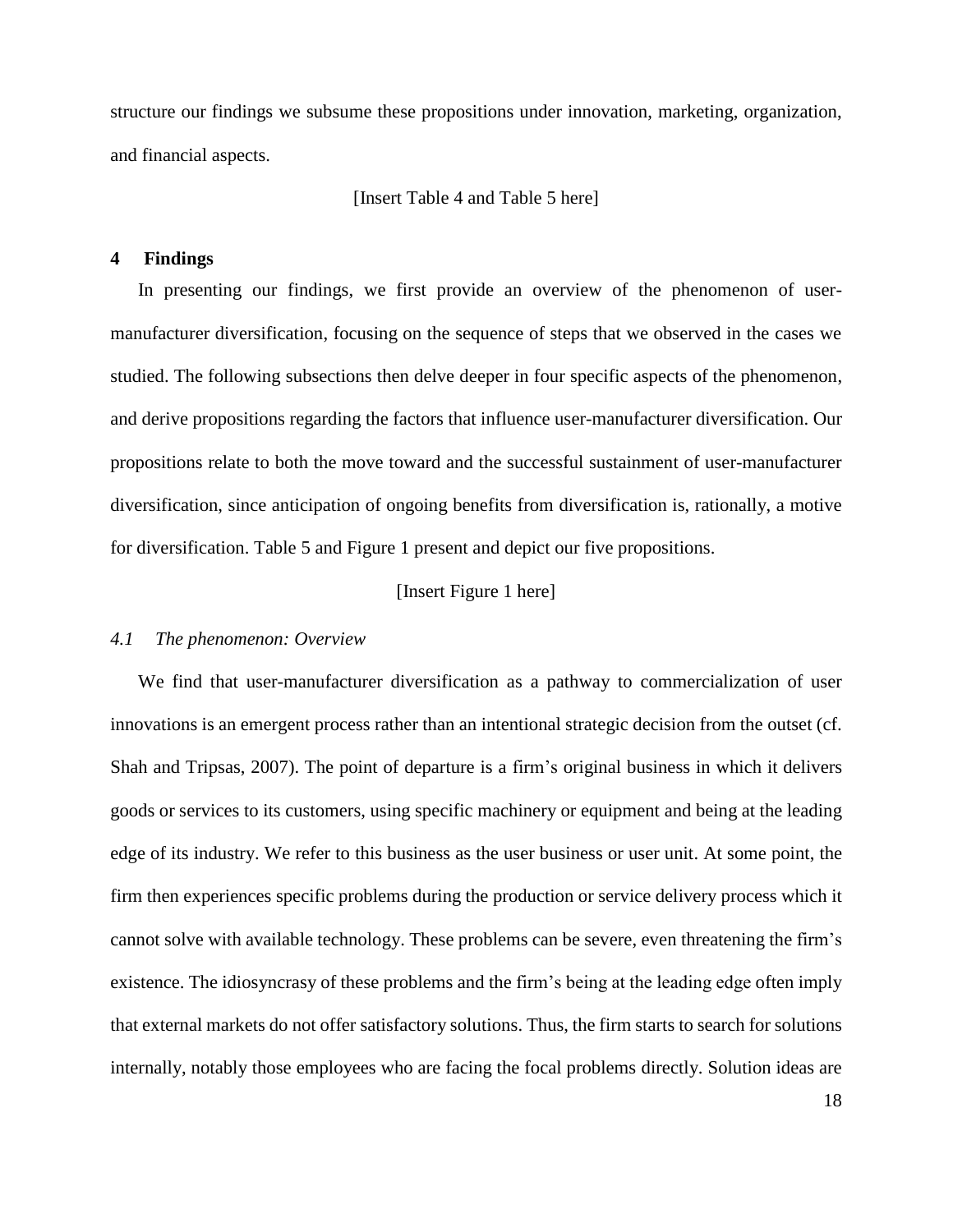then turned into prototypes by the firm's maintenance or tooling department or the repair shop. By trial and error and close collaboration between the users and machinery designers the machines are optimized to suit the needs of the user business, and produced in small numbers for the firm's internal use. Note that these innovations represent process innovations for the user unit.

The commercial opportunity typically becomes visible as the firm uses its equipment in the field. In the construction business for instance often several firms, even competitors, work together on one construction site. Keeping an innovative machine or significantly improved process a secret is thus almost impossible. Soon after the development of the user innovation, other firms would approach the user innovator with requests to buy or rent it. The user innovator thus realizes the opportunity to commercialize its innovation. These requests are mostly rejected, however: the user business, deriving a competitive advantage from its superior technology, objects to strengthening its competitors.

This initial opposition to commercialization is eventually overcome, through a combination of opportunities and threats. Among other things, visibility of the innovation may encourage other manufacturers to develop similar machinery and supply them to the innovator's competitors [\(Henkel et al., forthcoming\)](#page-43-8). For the innovator this would imply both a loss of competitive advantage in the user business and foregone sales. Further factors favoring the move toward commercialization are discussed in depth in the following subsections.

The process to full commercialization is often slow. As an intermediate step, the firm supplies only select customers, those that do not compete directly with its user business. This selectivity is often based on a geographic segmentation of the market. Eventually, the firm adopts a strategy of unrestricted commercialization of its user innovation, thus transitioning to a fully vertically integrated user-manufacturer. This step includes the institutionalization of the manufacturing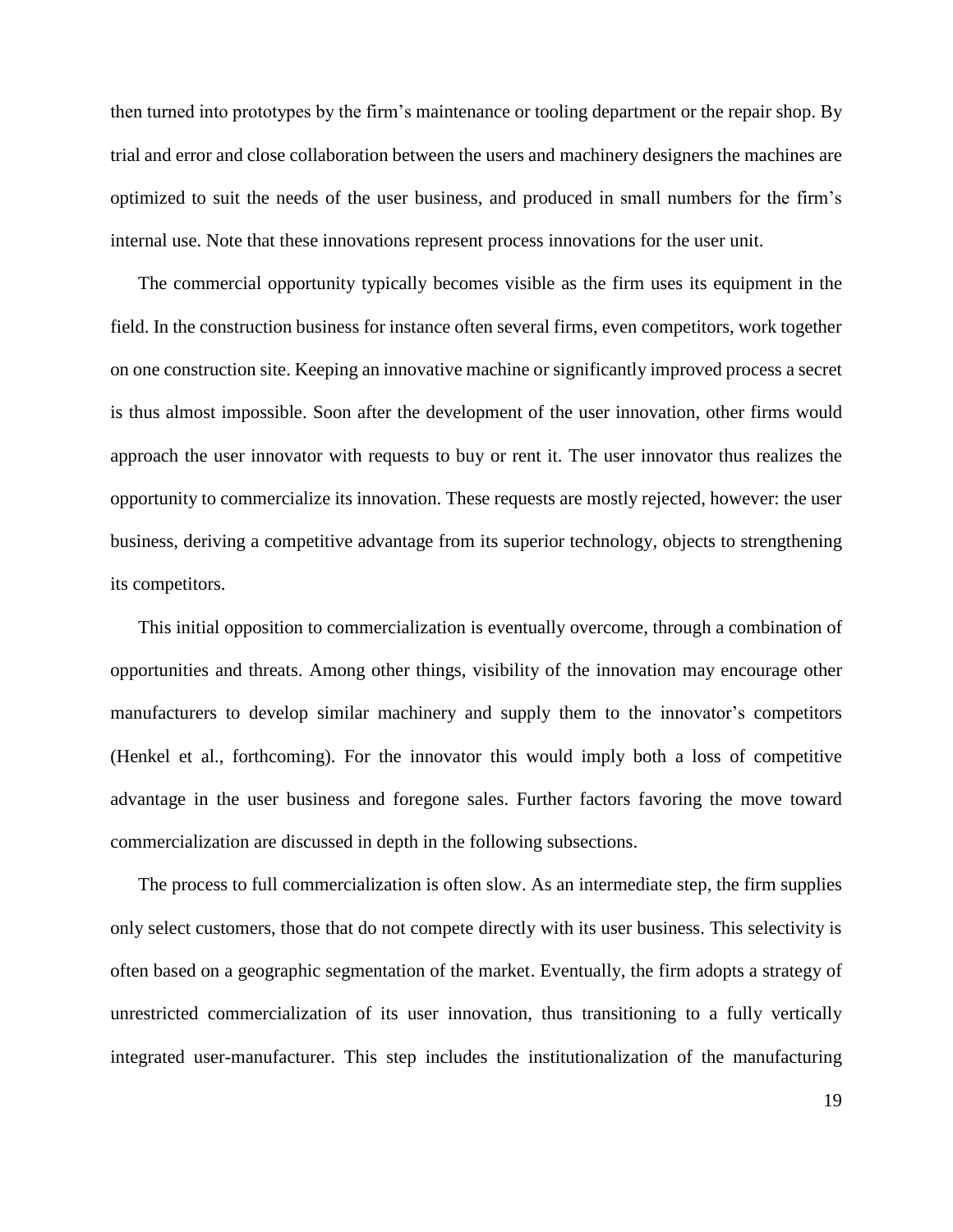business, e.g. by establishing a new group, business unit, or by organizing the user and the manufacturer business as different entities under one legal holding.

Once the manufacturing unit is established, the challenge arises of jointly managing the two units characterized by different business logics, occupational identities, and industry conventions. The manufacturing unit shifts its focus away from the user unit toward serving the needs of external customers. These customers being competitors of the user unit naturally implies difficult tradeoffs and potentially even severe internal conflicts. Diversification also shifts the balance of power in the organization from the user to the manufacturing unit. In the following subsections, we will discuss which factors favor successful user-manufacturer diversification and its sustainment.

# *4.2 Innovation-related aspects of user-manufacturer diversification*

Urgent user needs were the initial driver of innovations that triggered diversification into manufacturing. In all four cases, firm employees faced difficulties when working on specific projects. As they were among the first in their respective domain to encounter these problems, no market offerings existed that would have provided satisfactory solutions. Thus, they were obliged to find a solution themselves, and since they could not rely on help from outside to do so, they had to mobilize resources from within the firm. They frequently consulted maintenance engineers responsible for maintaining or rehabilitating existing machinery. Jointly with these individuals, the users came up with sometimes rudimentary but workable solutions.

For Bauer, an urgent user need was to stabilize the walls of an excavation pit within a constrained space and under time pressure. This led to the development of a new technique for supporting the walls using injection anchors. Since no machine to install the anchors existed, Bauer's maintenance shop began to modify existing drilling tools. These machines did the job but it was realized that productivity could be increased with specialized machinery—which led to the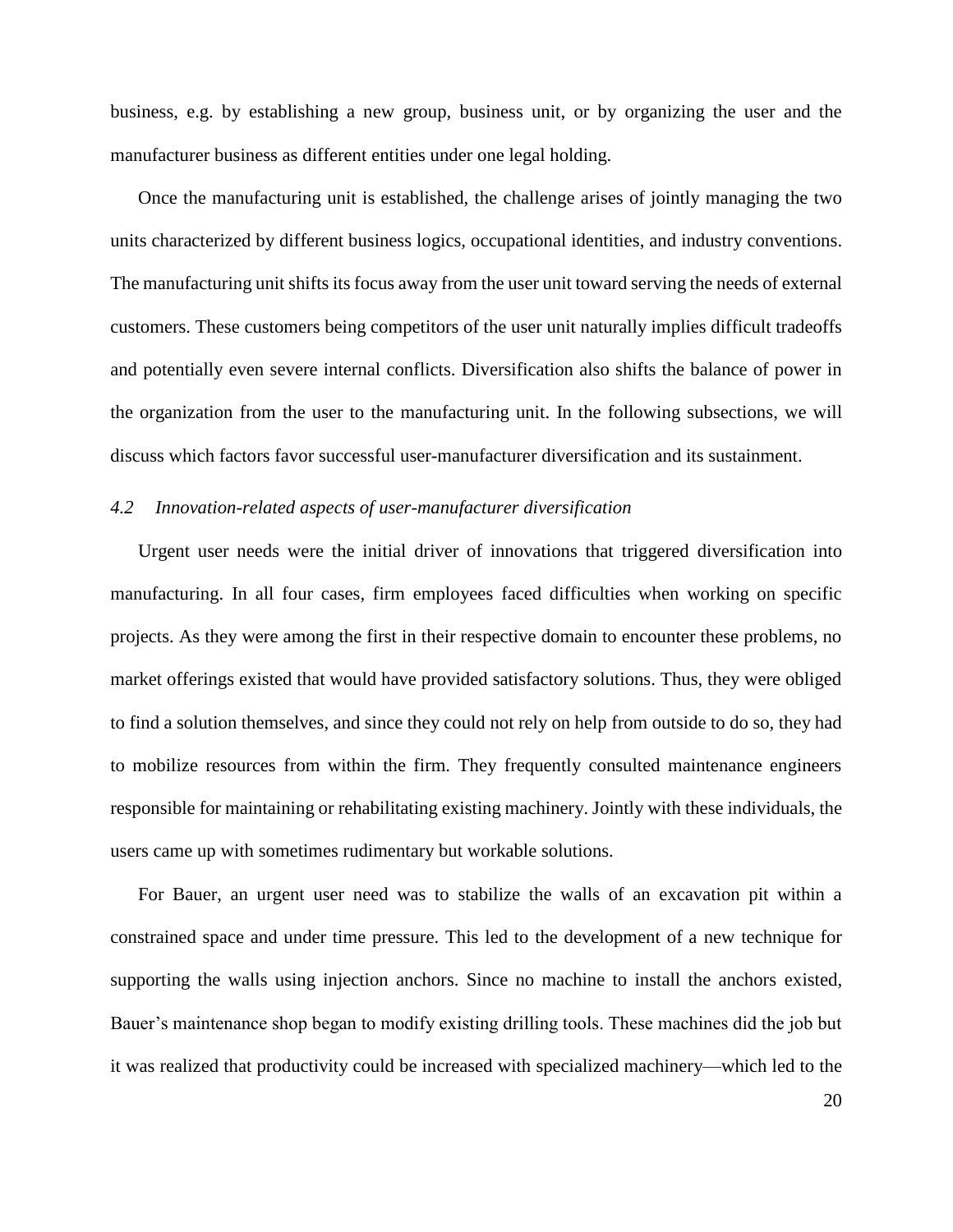inception of Bauer's dedicated manufacturing unit. <sup>1</sup> Similarly, Teekanne required machines to portion and package tea in individual bags but there was no suitable packaging machines available. Management approached an employed machine fitter to design a machine, which resulted in the packaging machine "Pompadour" and its successor, "Reliance." DMT and Wüwa also experienced emerging needs with respect to geological exploration and tunneling respectively, for which no solutions were available. Both firms began building own tools to satisfy their needs. A Wüwa manager stated: "That's what prompted me to say 'Well, if I want to do something in this area, I'm going to have to help myself because there's simply nothing on the market.' And the whole thing developed from there: beginning with simple technology we tried to build channels in the pipe jacking method."

Successful development of innovations for in-house use brought the realization that the respective machines would also be useful to other firms. As users, our focal firms were able to assess the extent to which these machines would also solve other firms' problems. In the field of geological exploration, an informant from DMT stated: "We then started to develop vibration measuring devices, for our own use, of course, within the framework of the research project. And it just went on from there [...]. And after all this, around the mid-80s, we realized, well, there could be an interest from others and other countries in this. And then we began, you know, selling the first tools to China or Korea."

Other firms soon realized that Bauer's user innovations were superior to the machines being sold by other manufacturers which lacked the relevant user knowledge. These firms approached Bauer to buy its machines. A Bauer informant described how these requests helped to realize that

 $\overline{a}$ 

<sup>1</sup> Only Bauer and Teekanne have separate manufacturing business units. However, this does not affect our findings.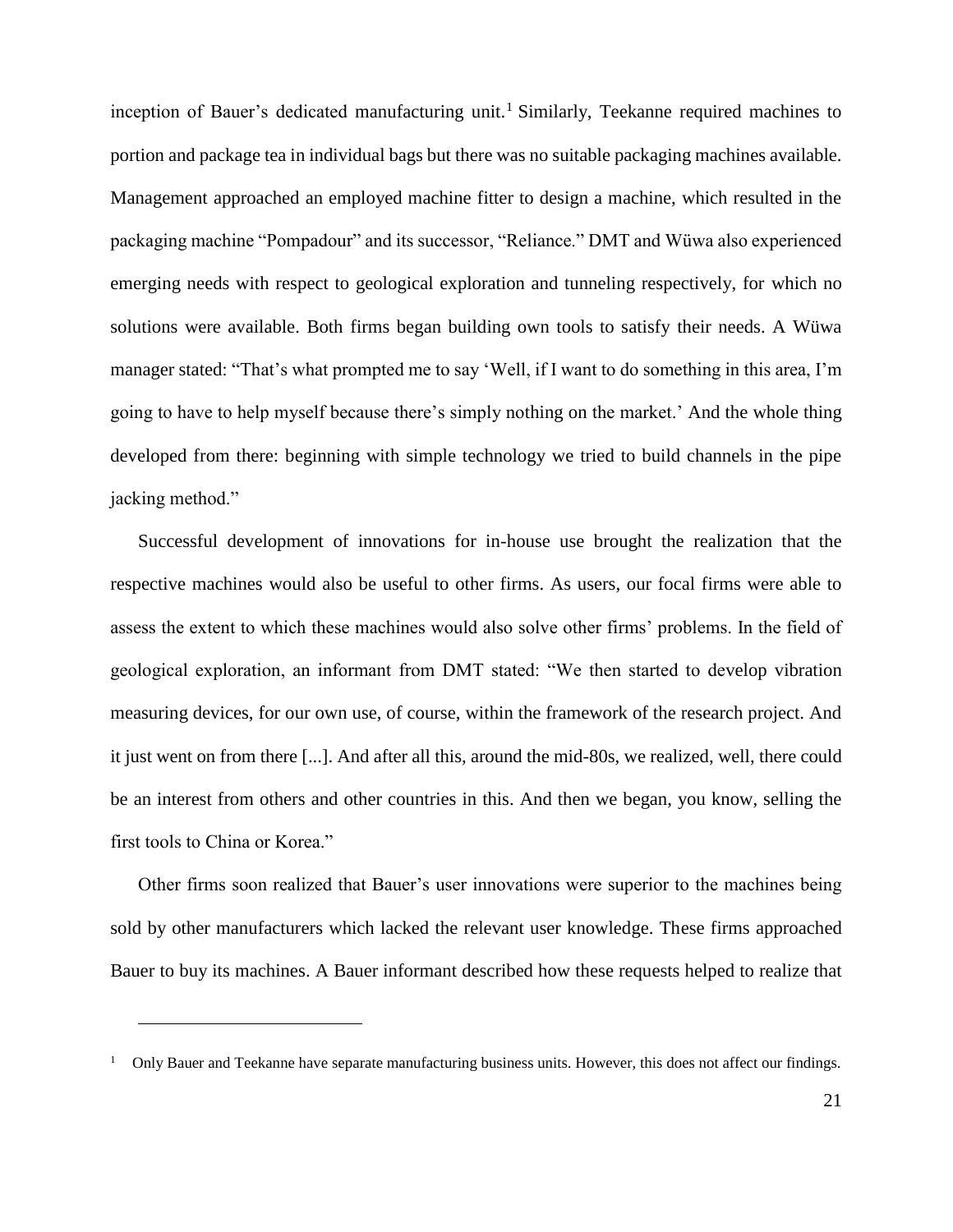selling the machines would be a success: "This in turn, first of all, led relatively quickly to competition suddenly emerging in the area, and this resulted in, or meant that, of course, a bunch of our competitors suddenly came to us and said, hey guys, we'd actually prefer to have your machine than your competitors', so why not sell us yours?" Similarly, inquiries from competitors helped Wüwa to recognize the business opportunity related to these internally developed products.

For Teekanne, requests from potential buyers played an even bigger role. The firm had developed, built, and sporadically sold its "Pompadour" and "Reliance" tea packaging machines before WWII. After the war, a large US tea packaging firm—Lipton—became interested in Teekanne's newly developed, but not yet built, successor machines; their provision of finance made the production of these machines possible. The firm realized that systematic sales of its machines could become an attractive business.

Innovations originating from the firms' user businesses not only facilitated diversification into the respective machinery business, but also supported sustainable existence of the latter after its inception. As an interviewee from Teekanne reported: "So on the one hand, there is of course the pressure to innovate from Teekanne [i.e. the user unit], and then of course they always had further requirements. What can we improve here? [ ... ] So this is a source of innovation."

Bauer emphasizes how the firm's overall orientation toward construction services facilitates its machinery innovations: "What sets us apart is precisely that we do both: we develop our machines very much from the [construction] process; and personnel rotate between engineering and construction to achieve a robust transfer of know-how. The fact that we have a culture in the company that draws its lifeblood from construction work and that our engineering people therefore also think in terms of construction methods."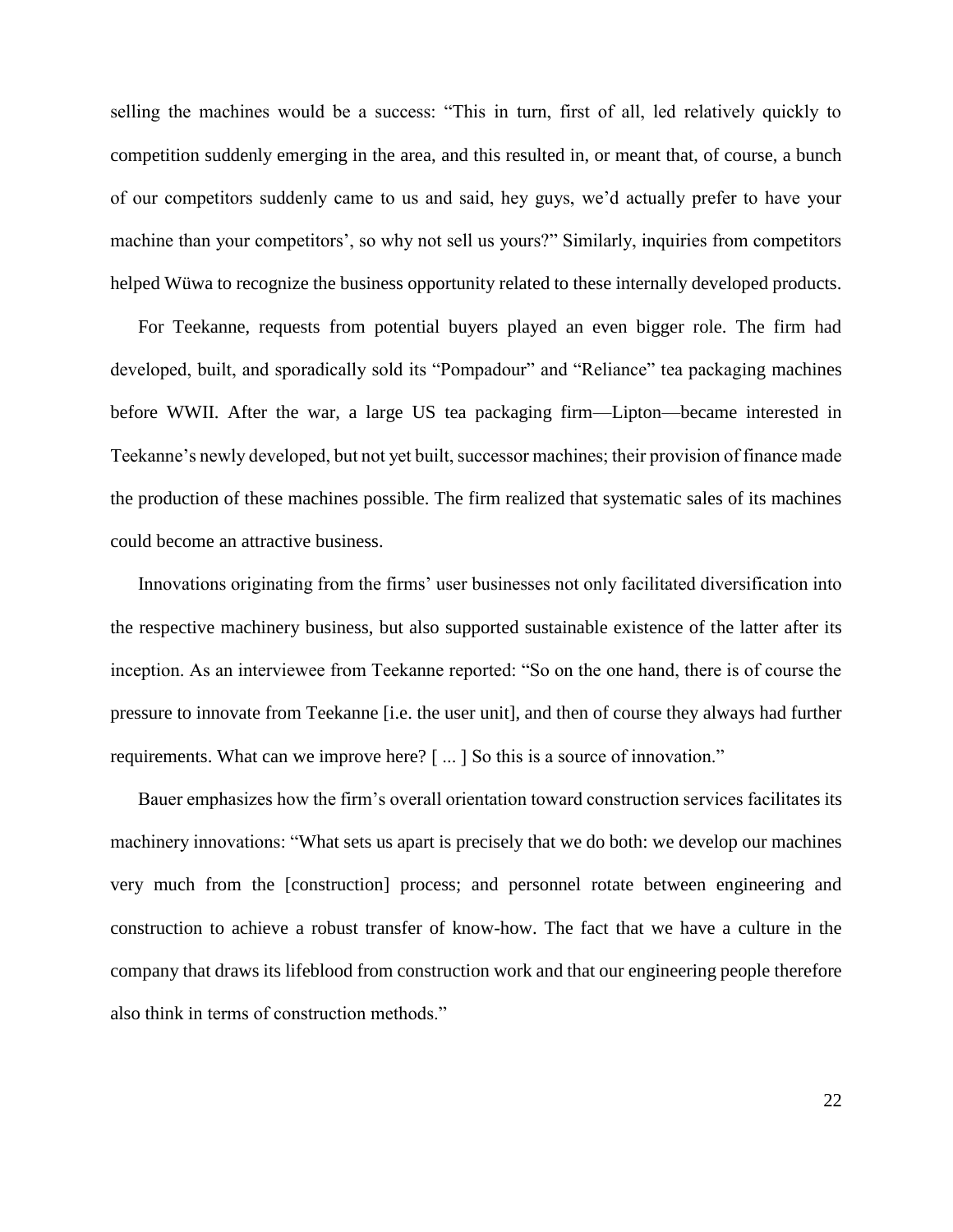The need knowledge embodied in the user business is not only a source of innovation itself but also helps to understand and thus absorb ideas and need knowledge from external users and customers. As a result, the firm has a clear understanding of customer needs: "The special thing about Bauer is that we learnt to listen to our customers. Others don't do that. And this is the whole trick. The others say they already know. They do not understand the needs of the customers, because my customers, they are the same to me, they are also construction engineers. They tell me and I instantly understand what they mean." This facilitates the absorption of innovation ideas from customers once the firm diversified.

The ability to absorb external user needs helped Teekanne's manufacturing unit to innovate based on these needs. One informant reported: "The other source comes […] from other customers [who] have their ideas and are, you know, also driven by the market. [ ... ] Then the idea or the pressure or need comes from the outside […]." Wüwa specifically points out the importance of inhouse user knowledge for understanding user needs: "Our manufacturing engineers have to accumulate practical experience to understand the requirements for our machinery. They have to learn at the building site. It is impossible to describe the requirements in a way to just transfer them to someone else".

Our first proposition summarizes the above logic.

**Proposition 1.** *A continuous stream of user innovations from the core business leads to the accumulation of deep user need and solution knowledge, which in turn favors the move toward and the success of user-manufacturer diversification through supplying product innovation ideas and generating absorptive capacity for external user needs.* 

We note that user innovations in the firm's core business are *process* innovations, and that a continuous stream of such user innovations can be expected only if process technology plays an important role in the user industry.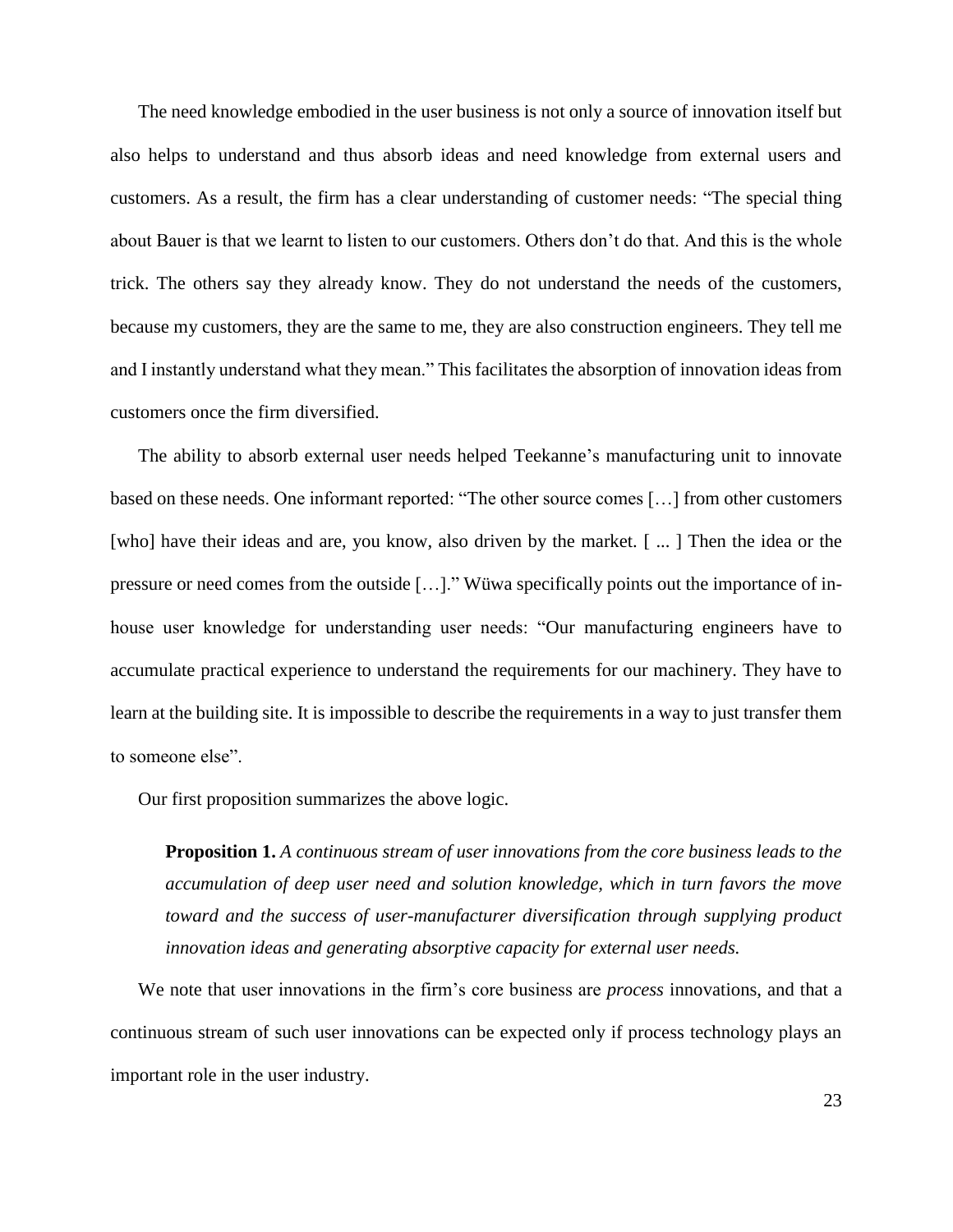# *4.3 Marketing aspects of user-manufacturer diversification*

When our case firms entered the market as machinery sellers, they were already known to their prospective customers as competitors and—advanced and sophisticated—users of the machinery. They had a very good reputation in their respective original businesses, which facilitated their diversification by conveying credibility and legitimacy. Potential buyers respected them as specialists in the field and were familiar with the brand.

When Bauer entered the machinery market, the firm was well known for its deep user need knowledge in the specialist foundation engineering business. In combination with the high observability of construction services and the machines used in performing them, this created awareness for the Bauer brand. As a result, Bauer was hindered less by the typical market entry barriers such as access to customers and establishing credibility. Also when entering new markets as a machinery seller, for example in Asia, awareness of Bauer as a firm with long experience in the specialist foundation engineering business precedes this entry: "Of course it helps tremendously if Bauer is the strongest company in the market there, and drills the ears off the competition [...] These are great selling points. In markets where Bauer doesn't yet have a profile in specialist civil engineering, it's that much harder to build up a market for machines as when Bauer is already there. [...] So overall Bauer construction helps us sell equipment."

Also in the Teekanne case, potential buyers of its packaging machines knew the firm to be trustworthy due to its reputation as a user of its own machines before WWII. Customers purchased the first new machines after the war, even paying in advance without having inspected a working prototype, based solely on their knowledge of the output, i.e. the finished teabags. Teekanne's manufacturing unit continues to exploit the reputation of the user unit: "We even advertised with it!", as one of our interviewees stated.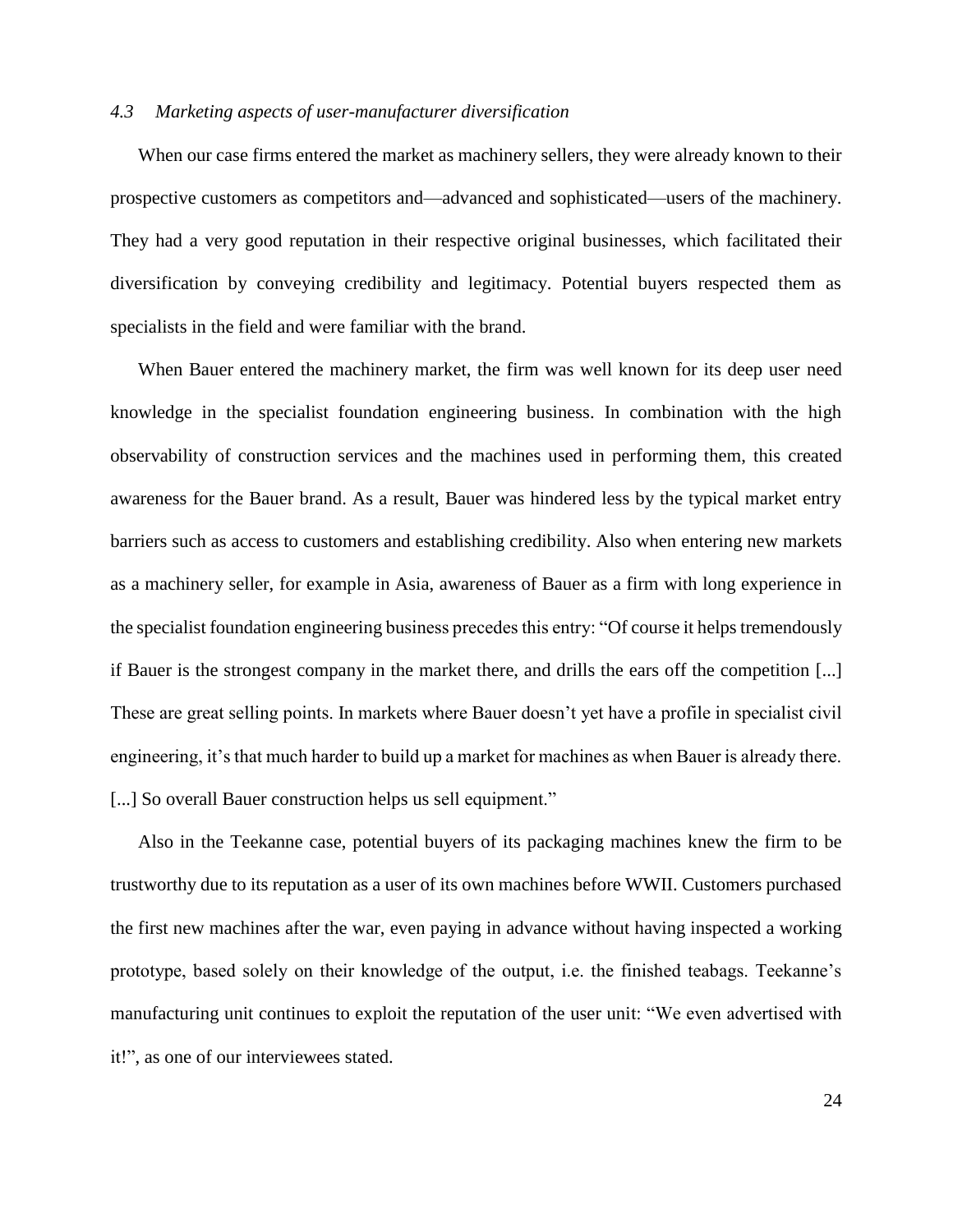Similarly, Wüwa's management perceives the firm's activities in the construction business as a selling proposition for customers, since use of Wüwa's own machines on its construction sites demonstrates their functionality. One informant from Wüwa described the situation as follows: "We can profit from our own experiences, both negative and positive. You've got to learn your lessons from the negative experiences, too. I think that for many customers this leads to greater confidence because they say to themselves if they can use their own junk, in inverted commas, and still be successful, then it can't be that bad."

Finally, DMT reported benefits for its machinery business due to the interplay with its services. For example: "It's a similar situation with our surveying gyroscope, the Gyromat 3000 or 5000. The advantage is that the potential customers, who want to buy a measuring instrument, can buy the service beforehand, and that way get to know the instrument in detail in a practical setting. Usually this leads to a later purchase of the instrument so that they can then perform the measurements themselves."<sup>2</sup>

Summarizing the above arguments we posit that:

 $\overline{a}$ 

*Proposition 2. Good reputation based on the firm's user business increases credibility and legitimacy of the manufacturing business, and thus facilitates the move toward and the success of user-manufacturer diversification.*

<sup>2</sup> An additional market-related aspect of user-manufacturer diversification concerns the risk of imitation by competing manufacturers. This risk, which Henkel et al. (forthcoming) analyze using a formal model, increases attractiveness of user-manufacturer diversification since, with imitation, the user innovator's competitive advantage from using the innovation vanishes in any case. We found evidence of this consideration for Teekanne and Wüwa, but not consistently across all cases.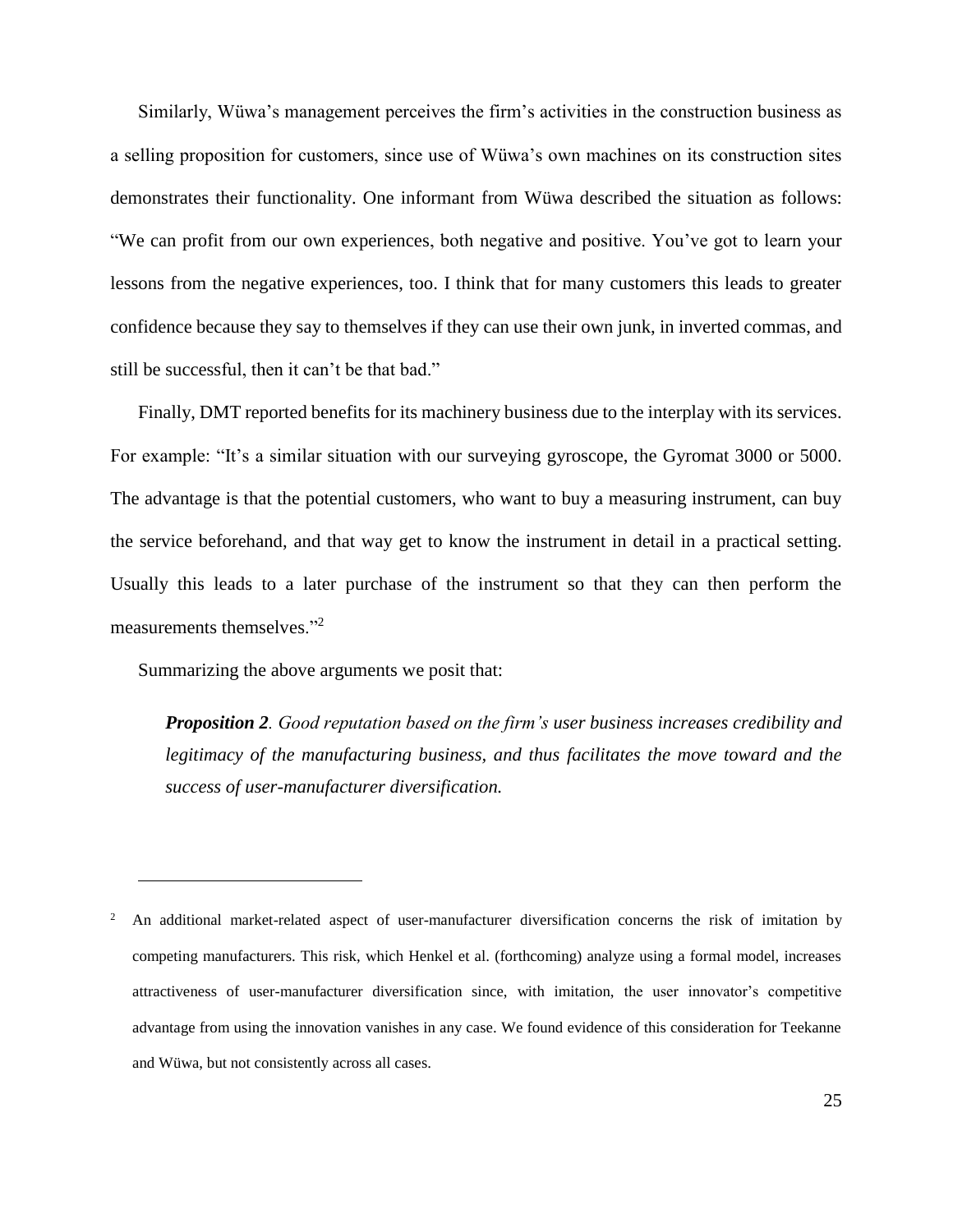# *4.4 Organizational aspects of user-manufacturer diversification*

In all four cases the establishment of the manufacturing unit as well as the coexistence of both units involved conflicts, both between the two units and between the focal firm and its customers. Before diversification, conflicts typically centered on the question of whether the firm's user innovations should be sold. Potential customers were more or less direct competitors of the user unit, and supplying superior machines to competitors would decrease the user unit's competitive advantage.

For Bauer, the decision to commercialize its user innovations was difficult and reached only after long, controversial discussions. Many employees were critical of Bauer's selling machines to direct competitors in the construction business: "People developed these machines themselves [...] and they were proud of them [...]. And suddenly the competition got them. Simply because they were richer." This resulted in resistance to the establishment of a new manufacturing unit: "The resistance was straightforward: 'We sell our know-how.' What we do here is enough, we don't need mechanical engineering, to manufacture and sell equipment, we need to manufacture machines for ourselves." These conflicts continued to some degree even after the manufacturing unit was set up.

To avoid conflicts between the units, the firms started by selling their inventions selectively. Bauer initially only supplied handpicked firms with which it had close relations, although the firm later relaxed this restriction. Teekanne and DMT tried to mitigate potential conflicts by segmenting the market geographically, selling their user innovations only to markets which were distant from their German home market (overseas for Teekanne, Asia for DMT).

Conflicts between the two units may also originate from customers. For example, when Bauer's construction unit was perceived as behaving too aggressively by its competitors, these would ask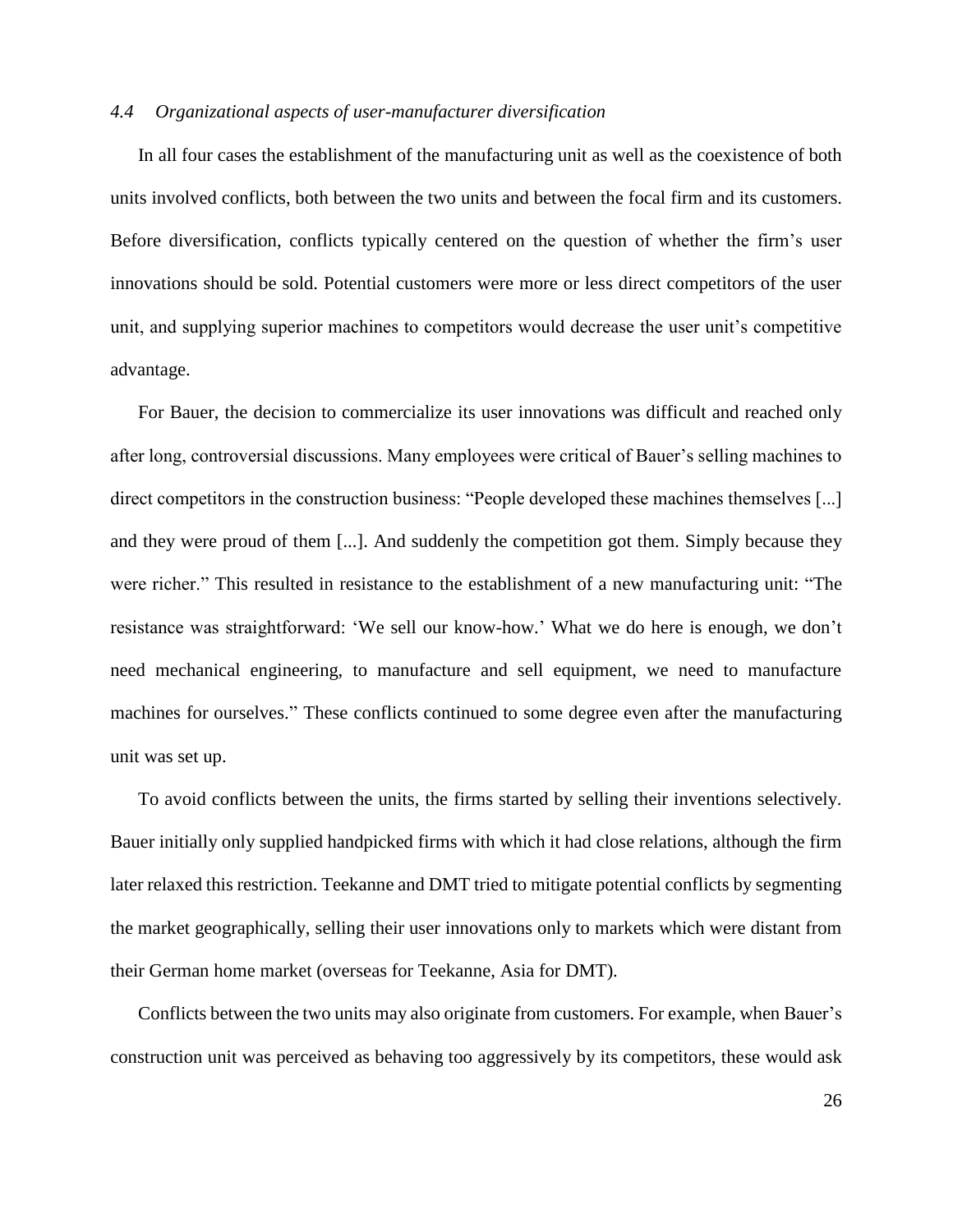the manufacturing unit to intervene. As the managing director of the machinery unit stated: "But then of course Bauer [construction] stirred things up again. It's obvious, because they're taking orders away from our dear customers. Then they [the customers] call me and say I should tell the construction unit to keep their hands off. [...] I've got nothing to say about that, I manufacture machines, the others do the construction, and if you have a problem with Bauer regarding construction, then call them yourself."

Competition between customers and the focal firm's own user unit for the resources of its manufacturing unit was another potential source of conflict. For Wüwa and DMT, interviewees reported that when both internal and external customers required maintenance services it was necessary to prioritize. External customers often received preference; the internal units were expected to help themselves and to be patient. An informant from DMT described it thus: "Our measurement service group is stranded somewhere on a mountain and needs help, and of course it's sometimes 'Unfortunately, there's nothing we can do for you, we've got to take care of the customers who buy our equipment, you're going to have to muddle through.' It's not meant unkindly, they just don't have the time for it; there's always a solution of some sort, but there are going to be problems when the external customer for equipment gets preference over the internal department."

Despite these conflicts, all case firms reported that the advantages of diversification outweigh its downsides. Bauer's management even considers the tensions a source of competitive advantage, and is convinced that they do not prevent a constructive working relationship between the two units. The synergies are perceived as dominant: "It's good to have these synergies, this mutual learning. And also, incidentally, the in-house competition which arises from it. It's fascinating how the mechanical engineers suddenly try to be the better civil engineers, and the civil engineers try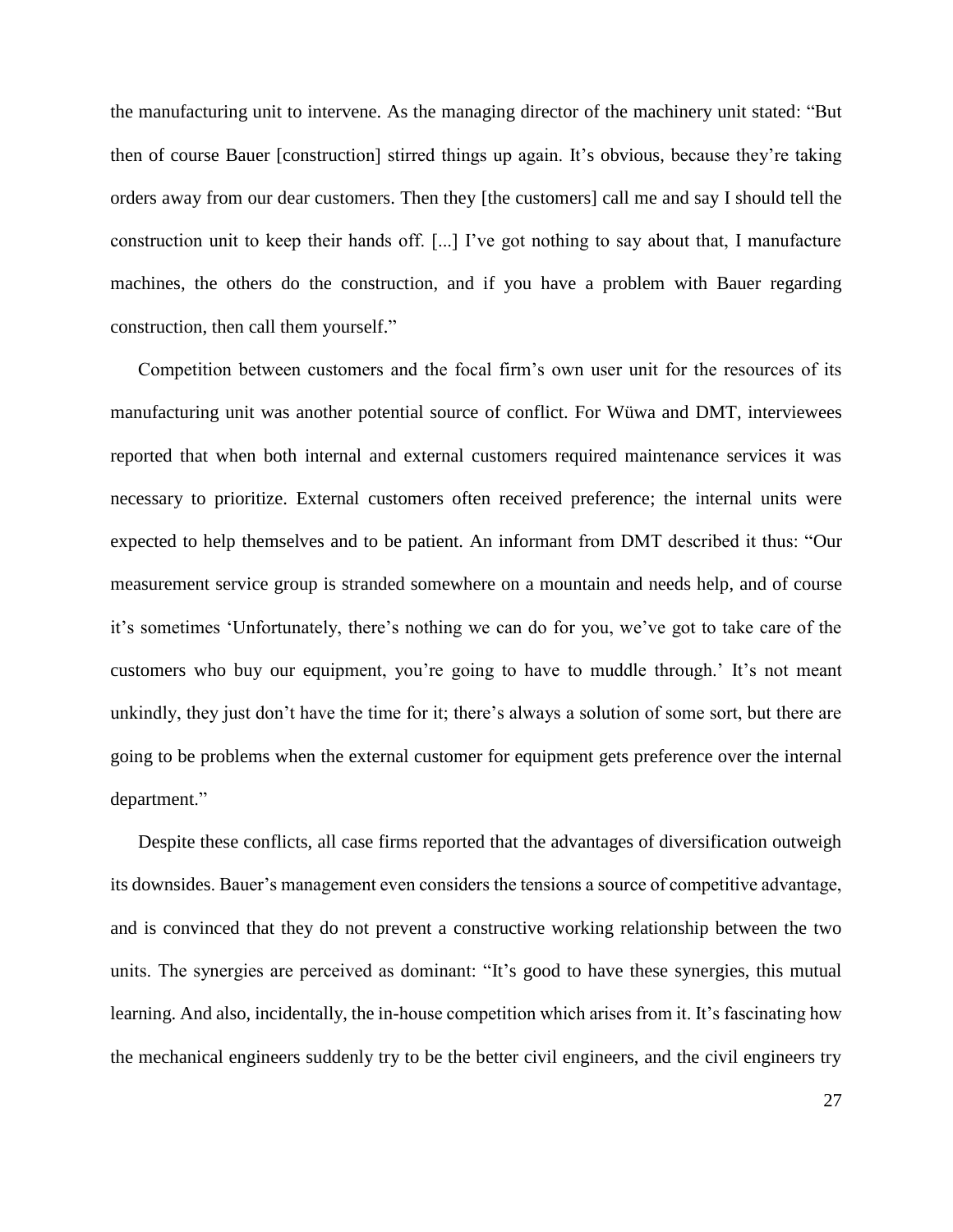to be the better mechanical engineers, since our construction company also still has a crafts workshop. [...] And so this creates a brilliant interplay that drives the company forward."

The following proposition summarizes our argument:

*Proposition 3. User-manufacturer diversification entails inherent conflicts between the user and manufacturer businesses, which hinders both the move toward and the success of user-manufacturer diversification.* 

# *4.5 Financial aspects of user-manufacturer diversification*

When firms start to develop machinery or tools to resolve the problems encountered as users, they need to invest in product development. As soon as they realize that the resulting innovations could be valuable to other user firms, they anticipate that commercializing these innovations would allow spreading the investment across bigger volumes, and benefitting from economics of scale.

In the case of Bauer, the grouted tieback anchor and other early machinery innovations increased the productivity of the construction business but involved heavy investments. Knowing that others would also profit from these innovations, Bauer realized that selling the machines would help to amortize these investment costs. The rationale was similar in the cases of Wüwa and DMT: being able to spread development costs over a larger number of units was an important motive for the commercialization decision.

In the case of Teekanne, the introduction of advanced machines was only possible because they were already commercialized. After WWII, Teekanne had the knowledge to build machines, and also designed new machines for its own production and packaging. However, it did not have sufficient financial resources to cover the necessary investments. Lipton showed interest and paid for the machines in advance. These payments not only covered the internal investment, it gave the firm a head start in the years of the German "Wirtschaftswunder." One informant described the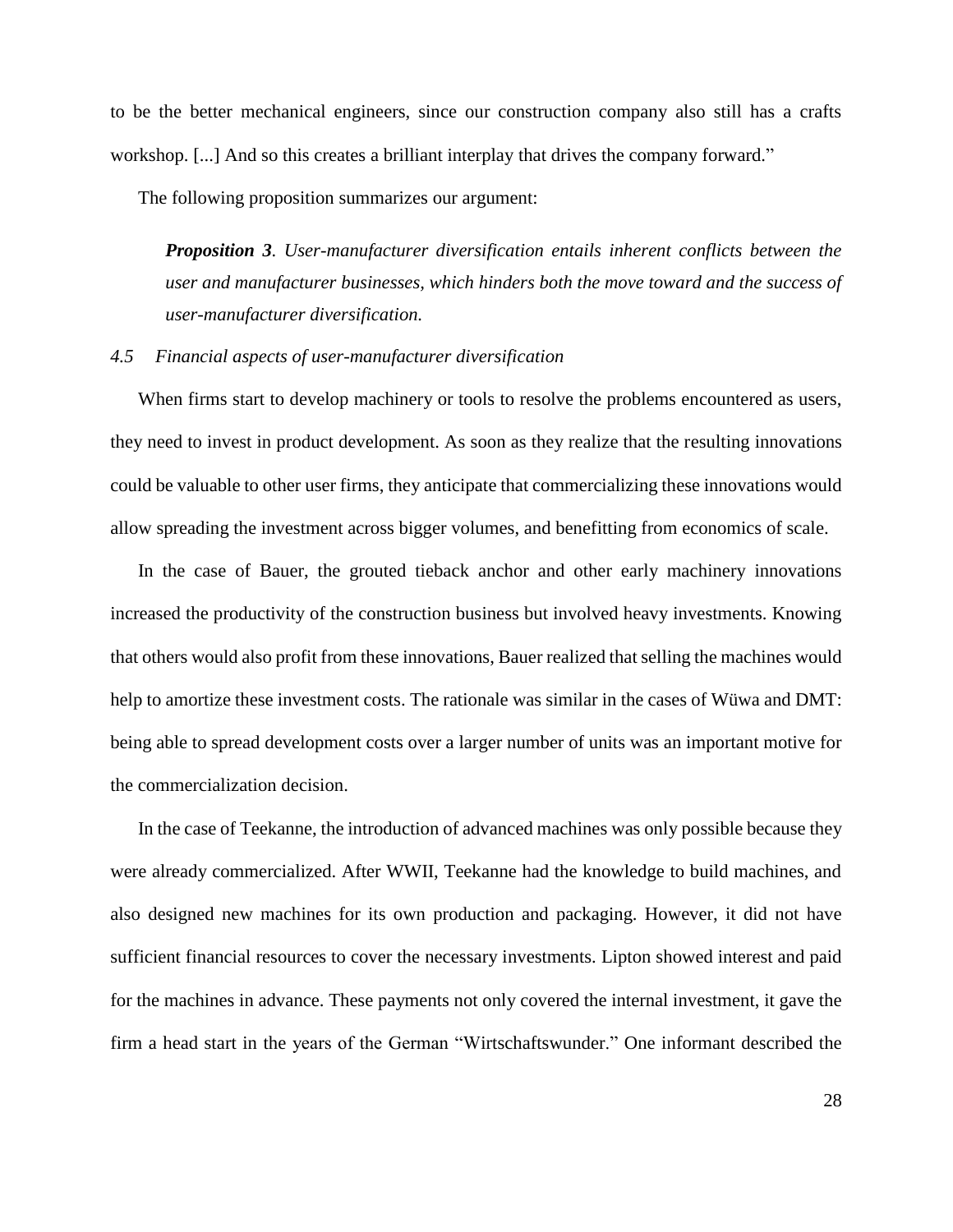situation: "[...] After the war there wasn't the money to invest very much. If the Lipton people hadn't said, 'We'll buy the first machines from you and make a contract with you to get the first machine; for this you'll get so and so many dollars,' I don't think things would've worked out so well or so quickly with the ... with the machine."

Also after the step to diversification and establishment of a manufacturing unit, the expectation of recouping investments through external sales promoted innovations at the case firms and thus made diversification sustainable. The firms relied on the returns from commercialization to cover the R&D investments needed for their user innovations.

Bauer made considerable investments for each new development project; however, its construction business customers, being interested in the end result only (e.g., an excavation pit), were not willing to bear the development costs of specialized, high-end construction machines. Thus, the higher the investments required the more it made sense to spread them over a large number of units to reduce per-unit development costs. This became particularly urgent as a result of intensifying competition in the construction business and increased development costs.

Wüwa, also in the construction business, experienced a similar situation. Selling machines helps to cover earlier investments. Only rarely was a project which required investments able to completely recoup the investments: "Also of course there are then investment needs and I have to think about how I can pay them off, and where I see the potential. If I happen to have a very lucrative engineering contract and I know, ok, now I need this or that and I can cover it with a *single* engineering contract, well that, of course, is a very nice situation, which doesn't come along too often."

By selling the machines to its competitors, DMT is able to cover the investment for the development of the machines, which was particularly important in the early days of DMT's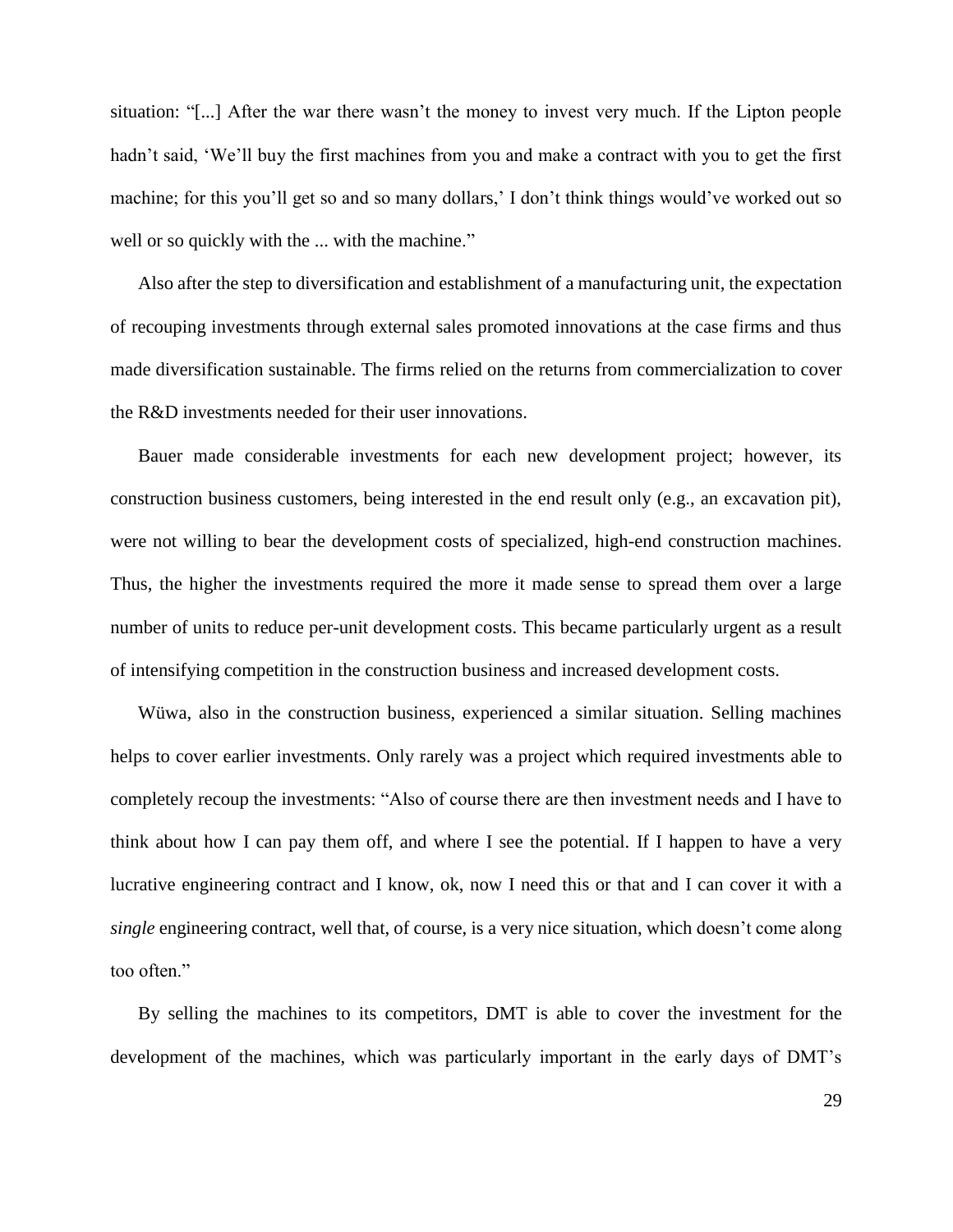manufacturing business. The firm currently uses the additional revenues to finance its product development initiatives: "We have also always set a certain proportion of our turnover aside for new innovation; there was once a time when we put money aside for a new development, and since then development happens automatically because where we see an opportunity for development, we simply fund it from our war chest." Similarly, Teekanne nowadays deploys the returns from its machine sales to finance its current quite large R&D spending. Combining the above arguments leads to Proposition 4:

*Proposition 4. Higher investments in user innovations entail a more urgent need to recoup these investments and thus favor both the move toward and the success of usermanufacturer diversification.*

Another financial aspect of user-manufacturer diversification relates to asynchronous business cycles between the user and the manufacturing businesses. Consider the case of Bauer. In 1984, the firm's construction business had not been sufficiently profitable for many years, so the need for additional revenue sources was urgent. After years of selective sales of its user innovations, expanding its machinery sales appeared a viable option. The former managing director of Bauer's manufacturing business described the situation thus: "In the end, the economic situation forced our hand. If things had gone well for us in the construction industry, so that we wouldn't have had to build machines, then we wouldn't have expanded machine manufacturing to the same extent."<sup>3</sup>

Asynchronous business cycles offer firms the option to subsidize one unit in case of downturns in the earnings from the other. DMT spreads the risk of its geo-exploration unit by offering its

 $\overline{a}$ 

<sup>&</sup>lt;sup>3</sup> While it may seem surprising that the machinery and the construction business cycles are asynchronous, according to our interviewees this is indeed the case for Bauer.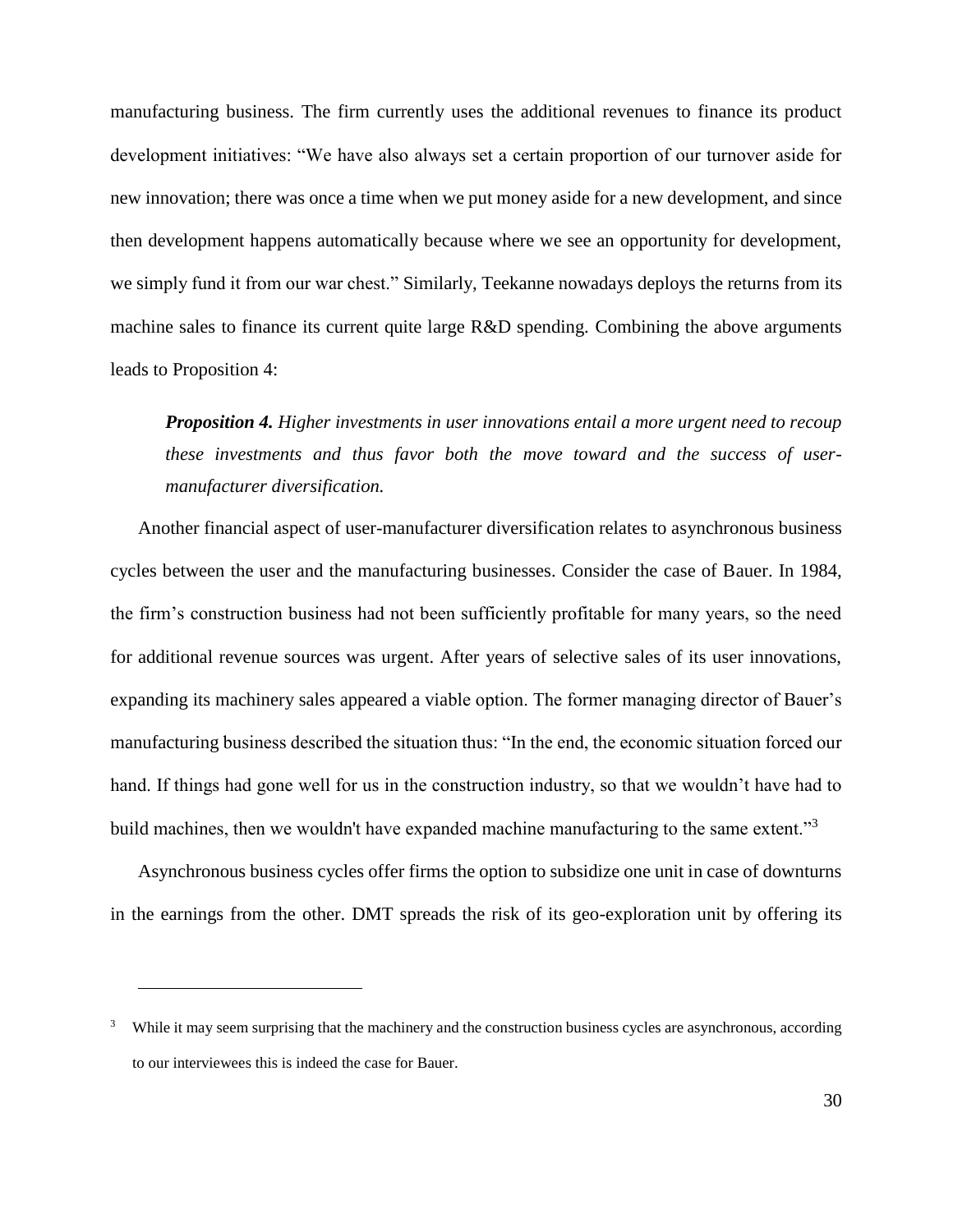services across different regions. Thus, this business is relatively stable, and in turn buffers the volatility of device sales.

Similarly, Teekanne's user unit helps out its counterpart when necessary, by adjusting investment decisions. When excess production is not being sold, the user unit may bring forward the purchase of new machines to fill gaps in demand. One informant told us: "Of course maybe in years when there's a slump on the machine side, of course, then perhaps orders from Teekanne can steer things a bit. You say, 'We'll use this year what might otherwise have been an investment for next year, in order to fill in the gaps now,' that's obvious."

The fact that diversification can buffer against market cyclicality is well known. What is new, and in fact surprising, is that this mechanism matters in the context of user-manufacturer diversification, since the two industries under consideration are closely related and thus could be expected to be in sync. These considerations lead to Proposition 5:

*Proposition 5. A firm's original user business and its new manufacturing business may follow asynchronous business cycles. In that case, market cyclicality favors both the move toward and the success of user-manufacturer diversification.* 

# **5 Discussion**

# *5.1 Comparing pathways of commercialization of user innovations*

In order to further characterize user-manufacturer diversification as a phenomenon we compare it with the two other known pathways to user innovation commercialization [\(Agarwal and Shah,](#page-41-9)  [2014;](#page-41-9) [Baldwin et al., 2006;](#page-41-0) [Haefliger et al., 2010;](#page-42-1) [Hienerth, 2006;](#page-43-9) [Shah and Tripsas, 2007\)](#page-44-0) along six dimensions, as shown in [Table 6.](#page-50-0)

The comparison reveals that user-manufacturer diversification shares some characteristics with both of the known pathways, yet differs in others. Similarities between user-manufacturer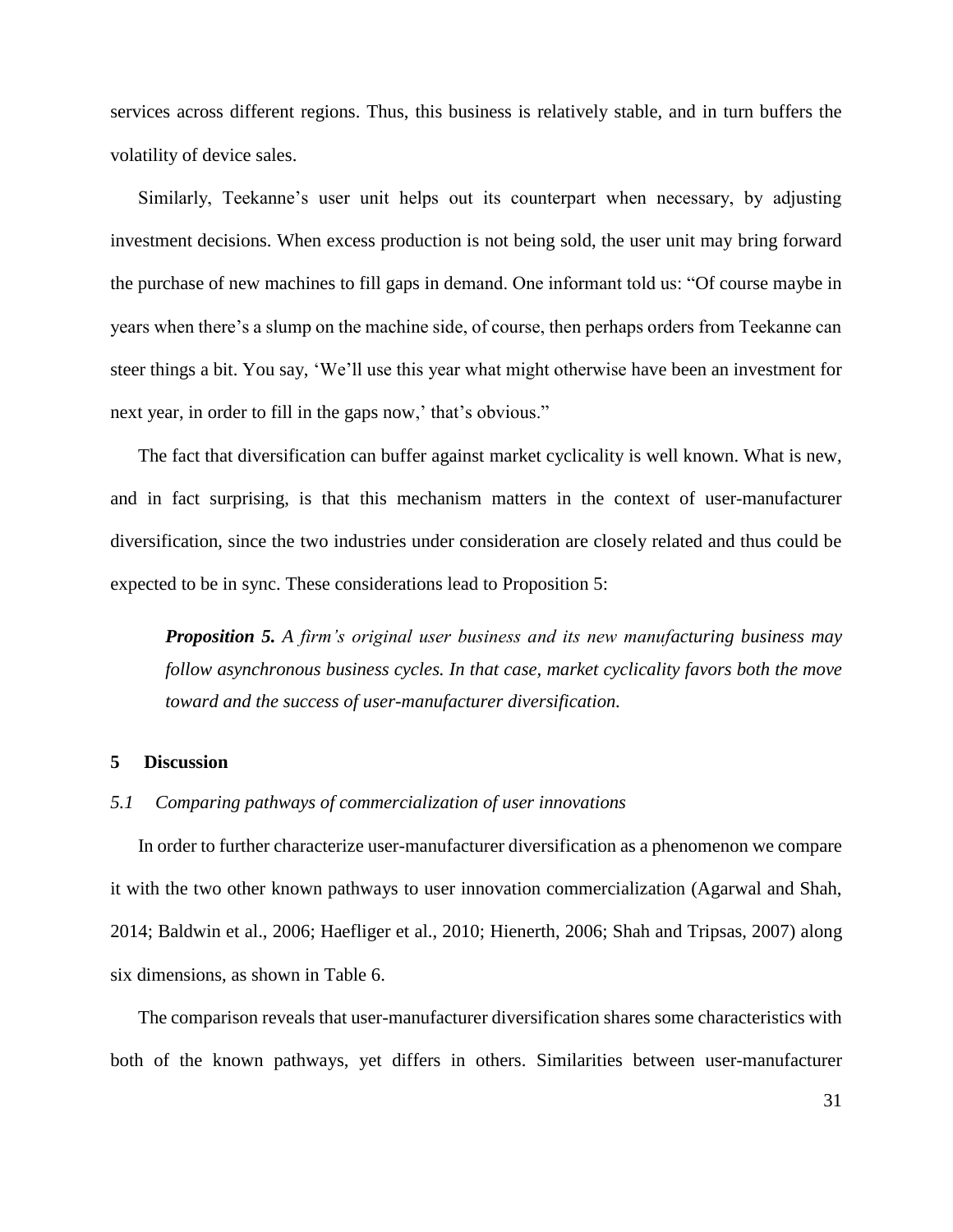diversification and user entrepreneurship are that, in both cases, the need knowledge underlying the user-driven innovation resides within the focal organization or its founder, which reduces transaction costs for identifying and assimilating this knowledge and gives rise to synergies between the user and the manufacturer function.

As a difference between user-manufacturer diversification and user entrepreneurship regarding the locus of need knowledge and innovative activity we conjecture that the former is more likely if the innovation requires a larger team effort supported by the firm and if it is specific to the user industry. In our cases, it would have been difficult or impossible for an individual user innovator, or even a small team, to leave the firm and commercialize the innovation through a start-up.<sup>4</sup>

With respect to complementary assets, user-manufacturer diversification is more akin to new product introduction by an established manufacturer in that an existing organization, financial resources, and a brand are already in place. Unlike the user entrepreneur, the user-manufacturer does not suffer from liabilities of newness and smallness, even though both need to build up manufacturing capacity and distribution channels.

User-manufacturer diversification is unique compared to both other pathways as regards the relationship with other firms. Competing manufacturers are actual or potential suppliers to the user-

 $\overline{a}$ 

<sup>4</sup> As a counter-example, consider the case of "Efficient Elements" (https://www.efficient-elements.com/). The founder of this firm, Felix Dollinger, developed a software add-in to Microsoft PowerPoint while working with Siemens Management Consulting (SMC). He developed his software product largely by himself rather than with a larger team; also, it is useful to any organization, not just management consultants, Thus, it is consistent with our argument that Dollinger became an independent user entrepreneur rather than SMC diversifying into software.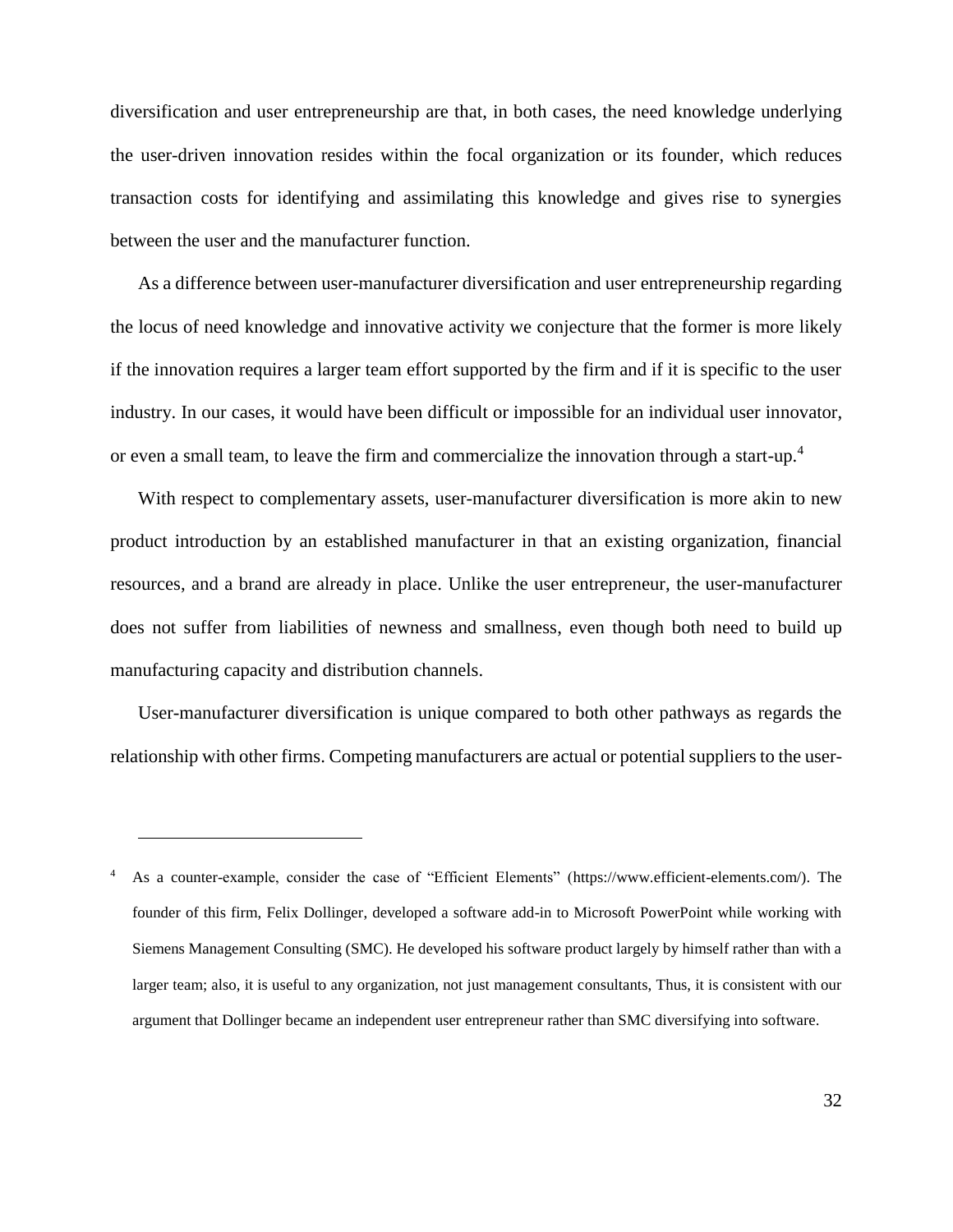<span id="page-32-0"></span>manufacturer's user unit, while customers of the manufacturing unit are competitors of the user unit.<sup>5</sup> Also the concomitant internal conflicts are unique to the case of user-manufacturer diversification, since a user entrepreneur is often not competing with other users (and may also give up the user role for good).

# [Insert [Table 6](#page-50-0) here]

### *5.2 Relation to existing research*

 $\overline{a}$ 

# *5.2.1 The user-manufacturer and the boundaries of the firm*

The question of which activities should be governed within the organizations and which should be left to the market is central to management theory [\(Zenger et al., 2011\)](#page-45-15) and addressed by an array of theories [\(Santos and Eisenhardt, 2005\)](#page-44-1). We link our phenomenon to the two main theories explaining the scope of the firm [\(Madhok, 2002;](#page-43-10) [Santos and Eisenhardt, 2005\)](#page-44-1), i.e., to transaction cost economics and the resource-based view.

From a transaction cost perspective [\(Williamson, 1973\)](#page-45-11) firms should govern a given activity inside the organization if the resulting transaction costs are lower than via market transactions. The latter become more costly with an increasing risk of opportunism and small numbers bargaining, which in turn are driven by asset specificity and information asymmetry. When user firms experience emerging needs and try to come up with solutions, they are the first and only ones facing

<sup>5</sup> The airline reservation system, Sabre, is a case in point. Developed by American Airlines and IBM and owned by American for many years (https://en.wikipedia.org/wiki/Sabre %28computer system%29), it is an example of user-manufacturer diversification in the ICT/services sector. Sabre was also used by travel agents and (few) other airlines, but favored American over its competitors. This bias made American's user-manufacturer diversification unsustainable in the long run, and contributed to the eventual spin-off of Sabre from American in 2000.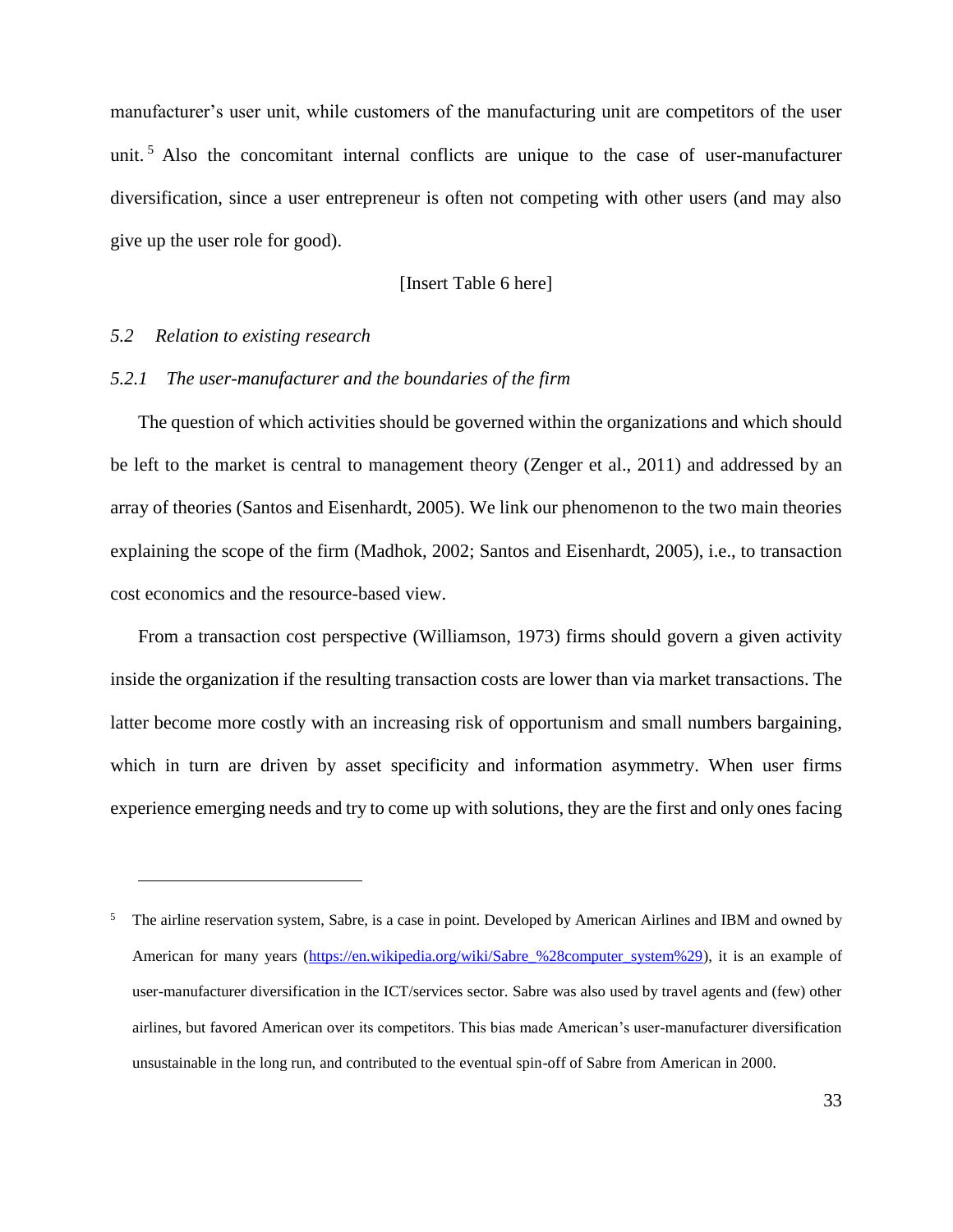these new problems, a situation that implies asset specificity and information asymmetry. Thus, from a transaction cost perspective, vertical governance and integration of equipment manufacturing should be advantageous.

The arguments from the resourced based view [\(Barney, 1991;](#page-41-10) [Wernerfelt, 1984\)](#page-45-12) focus on synergies between resources [\(Conner, 1991\)](#page-42-15): firm boundaries should be set in a way that maximizes the value of the respective resource bundles [\(Santos and Eisenhardt, 2005\)](#page-44-1). This argument speaks for internal governance of activities that require resources already available within the firm [\(Santos and Eisenhardt, 2005\)](#page-44-1). More generally, a success factor in vertical diversification is the degree of relatedness of the businesses involved. Two businesses are "related to one another when a common skill, resource, market, or purpose applies to each" [\(Rumelt, 1974, p. 29\)](#page-44-10). It has been argued that relatedness is especially important in cases of vertical diversification through internal development [\(Busija et al., 1997\)](#page-41-11). Relatedness in general [\(Montgomery, 1994;](#page-44-11) [Palich et](#page-44-12)  [al., 2000\)](#page-44-12), and vertical relatedness in particular [\(Pennings et al., 1994\)](#page-44-13) are positively related to diversification performance.

We argue for our case that the resources deployed in the user business and in the manufacturer business represent a bundle of complementary resources that interact in fostering firm performance [\(Song et al., 2005\)](#page-44-14). Specifically, these resources are need and solution knowledge, brand recognition, and an established organization. Regarding knowledge, scholars have generally argued that hierarchy is a more efficient governance mode than markets if intensive communication and combinative capabilities are required [\(Kogut and Zander, 1992\)](#page-43-11). These considerations speak in favor of user-manufacturer diversification.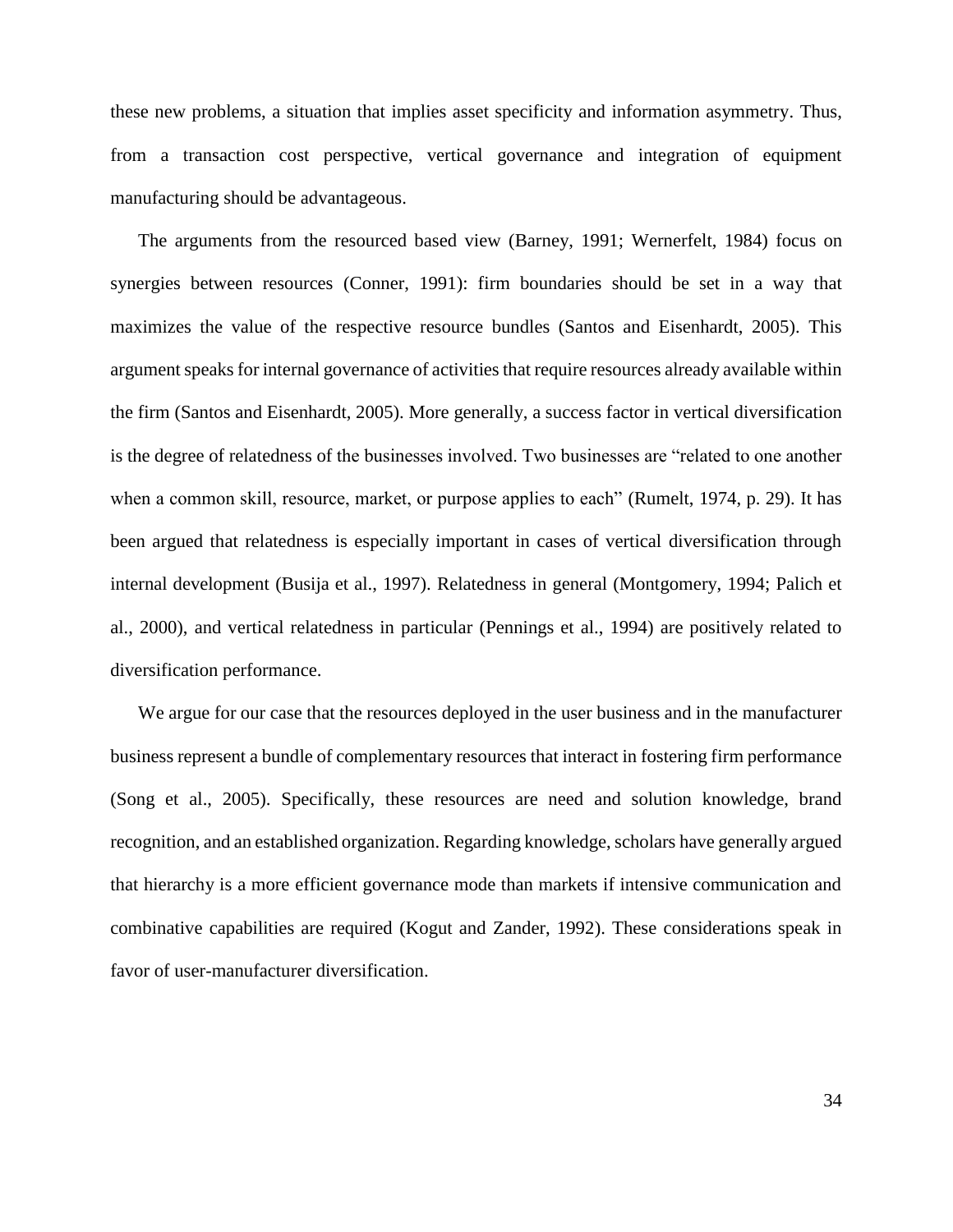# *5.2.2 Propositions in the light of existing theory*

Proposition 1 states that a continuous stream of user innovations favors user-manufacturer diversification through supplying product innovation ideas and generating capacity to absorb external need knowledge. Prior research on end-user innovators finds a similar pattern, both regarding the lead-userness of the innovator and the importance of feedback from a community [\(Franke and Shah, 2003;](#page-42-16) [Franke et al., 2006;](#page-42-6) [Hienerth, 2006;](#page-43-9) [Shah and Tripsas, 2007\)](#page-44-0). Similarly, diversity of needs among internal and external users favors user entrepreneurship in our study as well as in the literature [\(Shah and Tripsas, 2007\)](#page-44-0), though interestingly in different ways. While external feedback helps the firms in our sample constructing machines each of which satisfies diverse needs, Shah and Tripsas [\(2007\)](#page-44-0) propose that high variety in needs favors user entrepreneurship by creating numerous niche markets for differentiated user innovations.

According to Proposition 2, the marketing of commercialized user innovations is facilitated by the reputation and credibility of the original user unit, which extends to the manufacturing unit upon diversification. This finding resonates with institutional theory [\(Aldrich and Fiol, 1994;](#page-41-12) [Suchman, 1995\)](#page-44-15), which states that such legitimacy is key to the success of an organization. Accordingly, new entrants associated with diversifying incumbents can profit from the legitimacy of the incumbent [\(York and Lenox, 2013\)](#page-45-16), in particular in the case of related diversification. Proposition 2 is also in line with research on marketing and branding. Here, scholars have shown that extending brands to another product category is especially successful if the original and the new product domain are complementary to each other [\(Aaker and Keller, 1990;](#page-41-13) [Bottomley and](#page-41-14)  [Holden, 2001\)](#page-41-14). This is the case for user-manufacturer diversification.

Proposition 3 addresses tensions and conflicts concomitant to user-manufacturer diversification. It is in line with social identity theory, which explores how conflicts between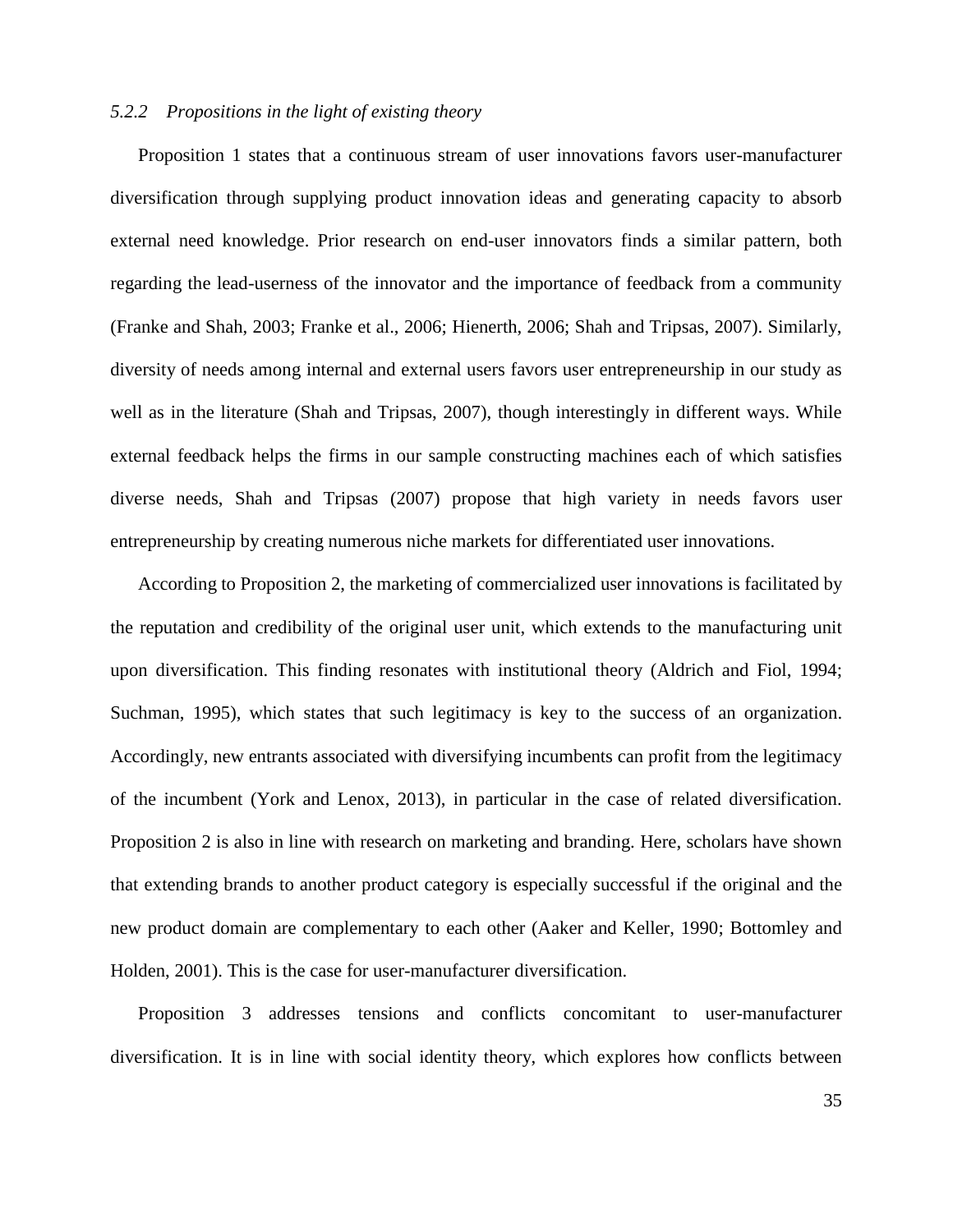different identities affect the organization [\(Ashforth and Mael, 1989;](#page-41-15) [He and Brown, 2013\)](#page-43-12). Such conflicts may relate to unit membership, but are rooted in conflicting goals, beliefs, values, and behaviors that underlie the identities [\(Ashforth et al., 2008\)](#page-41-16). To overcome these conflicts and to converge identities, firms need to apply integration mechanisms [\(Ashforth et al., 2008;](#page-41-16) [He and](#page-43-12)  [Brown, 2013\)](#page-43-12). Indeed, most of the firms in our study have mechanisms in place to mitigate conflicts between the two units. In Teekanne, the boundaries between the units are porous, and trainees get to know both units and their respective viewpoints. To manage conflicts and to turn them into a stimulating internal competition, Bauer's senior management intensively communicates and thus integrates the two units at the management level. This ensures that both units follow an integrated corporate strategy and are not diverted by unit-specific substrategies.

Proposition 4 states that high investments in user innovations favor user-manufacturer diversification because they entail an urgent need to recoup these investments. It complements Baldwin et al.'s [\(2006\)](#page-41-0) suggestion that the amount of capital that an end-user manufacturer invests in an innovation project drives the quality of the resulting product and thus creates competitive advantage. While Baldwin et al. [\(2006\)](#page-41-0) refer to the quality-enhancing effect of investments in user innovation, we focus on the need to recoup these investments. A further parallel to Baldwin et al.'s (2006) study concerns the shift, concomitant to the maturing of a market created by user entrepreneurship, from high-variable, low-capital cost production to high-capital, low-variable cost manufacturing. While the individual users in their study differ significantly from the user firms that we analyze, the establishment of a manufacturing unit goes along with the same shift.

Proposition 5, finally, stating how cyclicality of the user and the manufacturing business favor user-manufacturer diversification mirrors general recommendations from portfolio management theory [\(Markowitz, 1991;](#page-43-13) [Meskendahl, 2010\)](#page-43-14).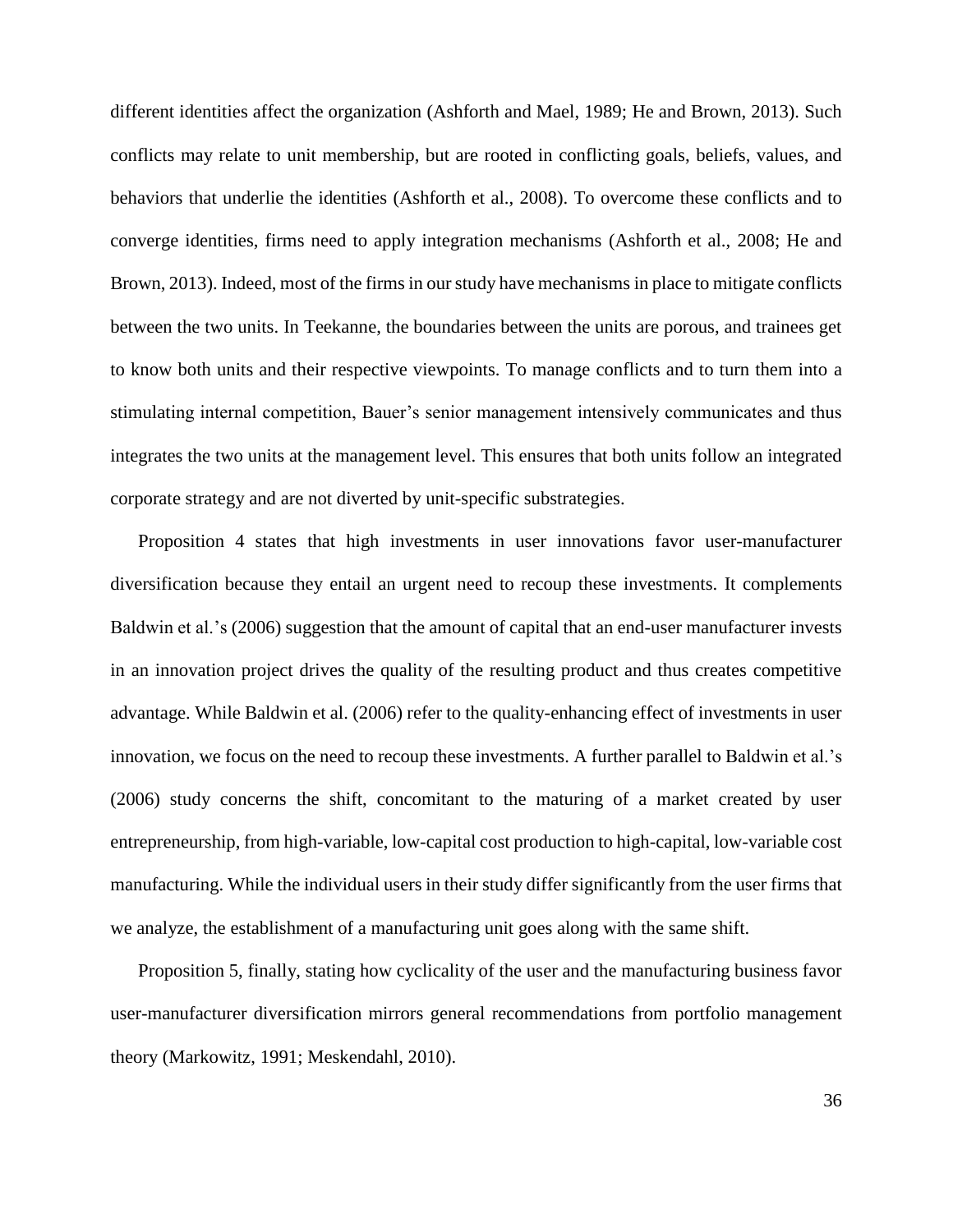# **6 Conclusions**

#### *6.1 Contributions*

Our research makes three contributions to the literature. First, we contribute to the body of literature that explores how user innovations are commercialized by users [\(Baldwin et al., 2006;](#page-41-0) [Haefliger et al., 2010;](#page-42-1) [Shah and Tripsas, 2007\)](#page-44-0). We demonstrate that, under certain conditions, user-manufacturer diversification and subsequent coexistence of both functions within one firm is feasible. Such diversification constitutes a new pathway to commercializing user innovations.

Second, we carve out the factors that favor or hinder user-manufacturer diversification. Our contribution lies in showing that these are the factors relevant in promoting user-manufacturer diversification, and in establishing the overall combination of factors at work. It is worth noting that the majority of the factors are linked to the firm's lead user characteristics [\(von Hippel, 2005\)](#page-45-1). Being a lead user implies more internal user innovations (Proposition 1); entails a good reputation of the user unit in its industry (Proposition 2); and makes more radical and thus more costly user innovations likely (Proposition 4).

Third, we contribute to the literature linking integration of external knowledge, strategy, and firm boundaries (e.g. [Baldwin and von Hippel, 2011;](#page-41-17) [Tushman et al., 2012\)](#page-45-3). This work predicts that innovation is likely to happen where knowledge is sticky [\(von Hippel, 1994\)](#page-45-4). Yet, most research implicitly assumes that knowledge about latent user needs is located outside the organization producing the focal good. Our cases challenge this assumption. We observe that user innovation can provide the impetus for vertical diversification, which is further facilitated by the original unit's reputation and legitimacy. User innovation thus affects one of the central strategic decisions of the organization, about where to draw its boundaries.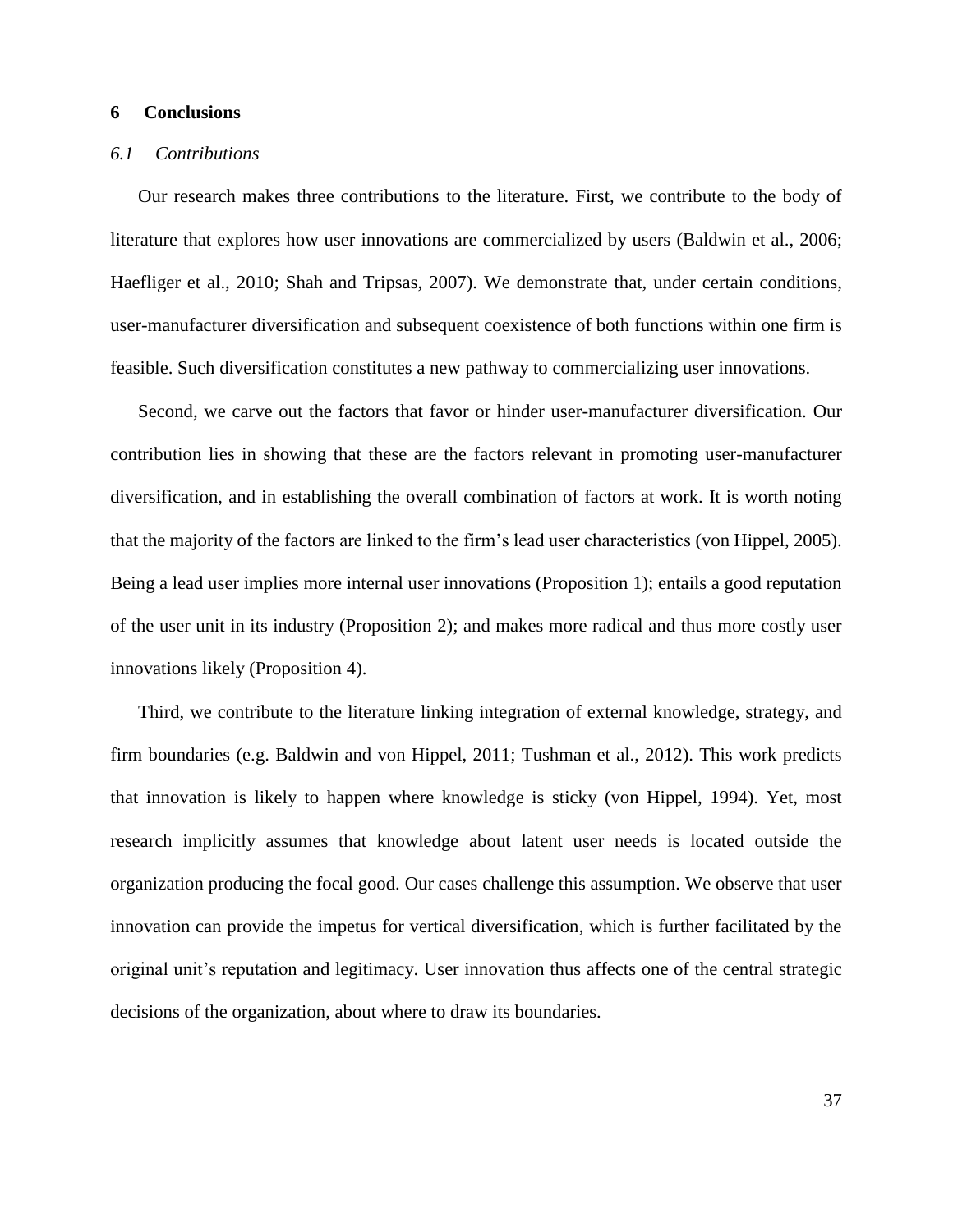# *6.2 Implications for practice*

Our findings bear implications for practice. First and foremost, we show that vertical diversification based on internal user innovation may be worthwhile. User ideas for process innovations abound in many organizations and may represent valuable commercial opportunities. Yet, they are often not recognized as such [\(de Jong and von Hippel, 2009\)](#page-42-3). The success factors we identified can help managers to evaluate the option of commercializing these user innovations through user-manufacturer diversification. In so doing, managers should regard the standard recommendation "to focus on core competences" with caution, since user-manufacturer diversification is a rather specific type of related vertical diversification.

Managers should also consider possible downsides of user manufacturer diversification. We showed that tensions may arise between the user and the manufacturing unit, and possibly also with customers of the latter. Managers should thus try to align the goals of both units by formulating and communicating an integrated strategy with common long-term goals, and should promote social interaction and porous boundaries between the units. Regarding competitors of the user unit, managers of the manufacturing branch must make sure to treat them in a fair way and not to discriminate in favor of their internal customers.

Also communication matters. Banks, shareholders, and consultants often prefer a strategy of focusing on core competencies. Thus, it is paramount to clearly communicate the benefits of usermanufacturer diversification to external stakeholders.

### *6.3 Limitations and future research*

Our study has several limitations. First, as most case-based research it might suffer from retrospective bias. However, since we complemented the interviews with various other types of sources of information this bias should be minimal. Second, the propositions we derive are based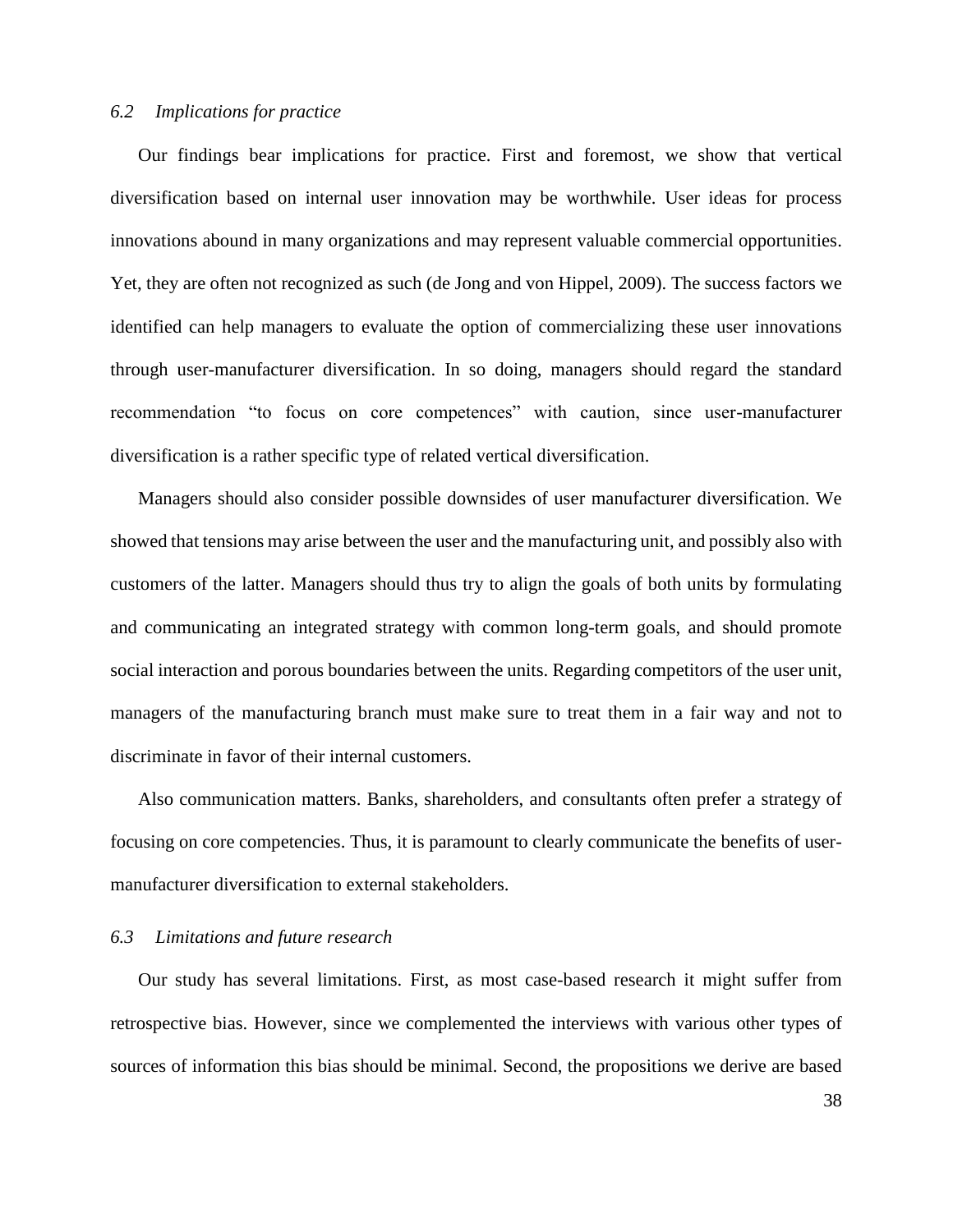on cases from four industries, which raises the question of external validity. While the diversity of our industries makes us confident that the propositions are not idiosyncratic (and examples of usermanufacturer diversification in industries not studied here <sup>6</sup> support this view), it would be insightful to study user-manufacturer diversification in a large-scale cross-industry study to analyze contextual factors such as corporate governance, firm culture, industry structure, and home country. A third limitation is that we focus on firms that did become user-manufacturer innovators. A broader study could include non-diversifying user firms and compare them to those that do diversify.

In future work, industry-wide studies could also analyze how user innovation affects industry structure, and the relation between user-manufacturer innovators and competitors in either industry. Roy and Narkar [\(2015\)](#page-44-16) make first efforts in this direction and show that robotics firms with inhouse users are more likely to switch successfully to new technological paradigms than firms without in-house user knowledge.

 $\overline{a}$ 

<sup>6</sup> In the chemical industry, many firms (e.g., Linde and AirLiquide) sell products and also the process plants to produce them. Van Rooij [\(2005\)](#page-45-17), in his study of the diffusion of ammonia process technology in the 20<sup>th</sup> century, finds that several firms in that industry both produced ammonia and sold the technology to other manufacturers. In the ICT industry, Munich-based innosabi GmbH offers "software and services for collaborative innovation management and crowdsourcing" (https://innosabi.com/en/contact/). Starting from Internet-based innovation services using inhouse-developed software, the firm diversified into a product business, offering its software platform to other firms including competing innovation intermediaries. The Sabre airline reservation system (see Footnote [5\)](#page-32-0) offers a further example from the ICT sector. Also in our focal industries there are further examples of user-manufacturer innovators; Italy-based TREVIGroup, for example, resembles Bauer AG in many respects (www.trevigroup.com).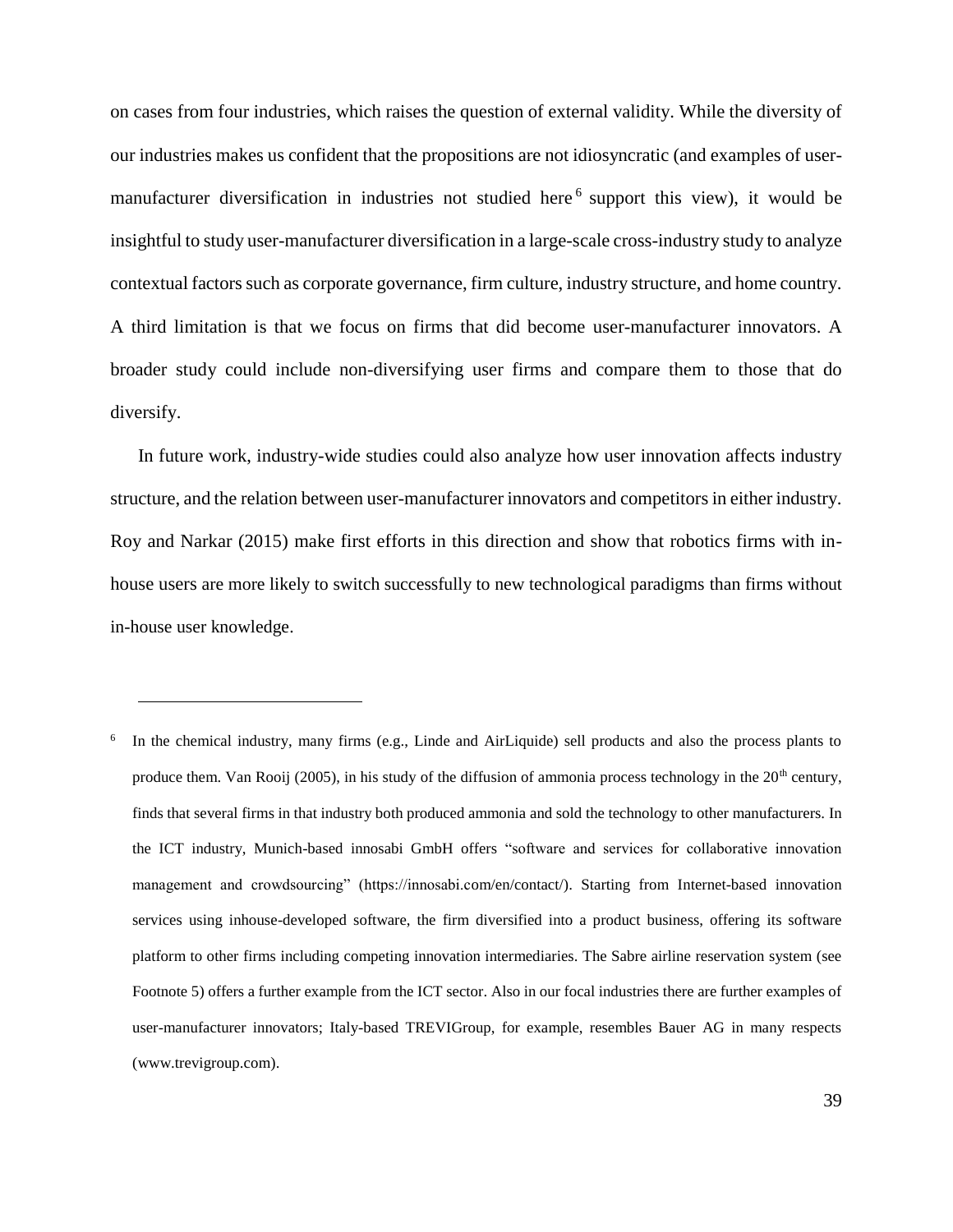Related to user entrepreneurship, a central question for future research appears to be the competition between individual-level user entrepreneurship and user-manufacturer diversification. We conjecture that user innovations within firms are more likely to lead to user-manufacturer diversification than to user entrepreneurship if the innovation requires a larger team effort within the firm and broad technical knowledge, if its complexity is high, and if the innovation is specific to the user industry. Also the type of organization should matter. Hospitals, medical practices, universities, and research institutions are known as prolific sources of user innovation [\(Hinsch et](#page-43-15)  [al., 2014;](#page-43-15) [Lettl et al., 2006;](#page-43-5) [von Hippel, 1976\)](#page-45-6), but are not likely to diversify vertically into manufacturing. In these settings, user entrepreneurship or the transfer to existing manufacturers appear more likely. With these and other unanswered questions, we believe our study opens interesting avenues for future research.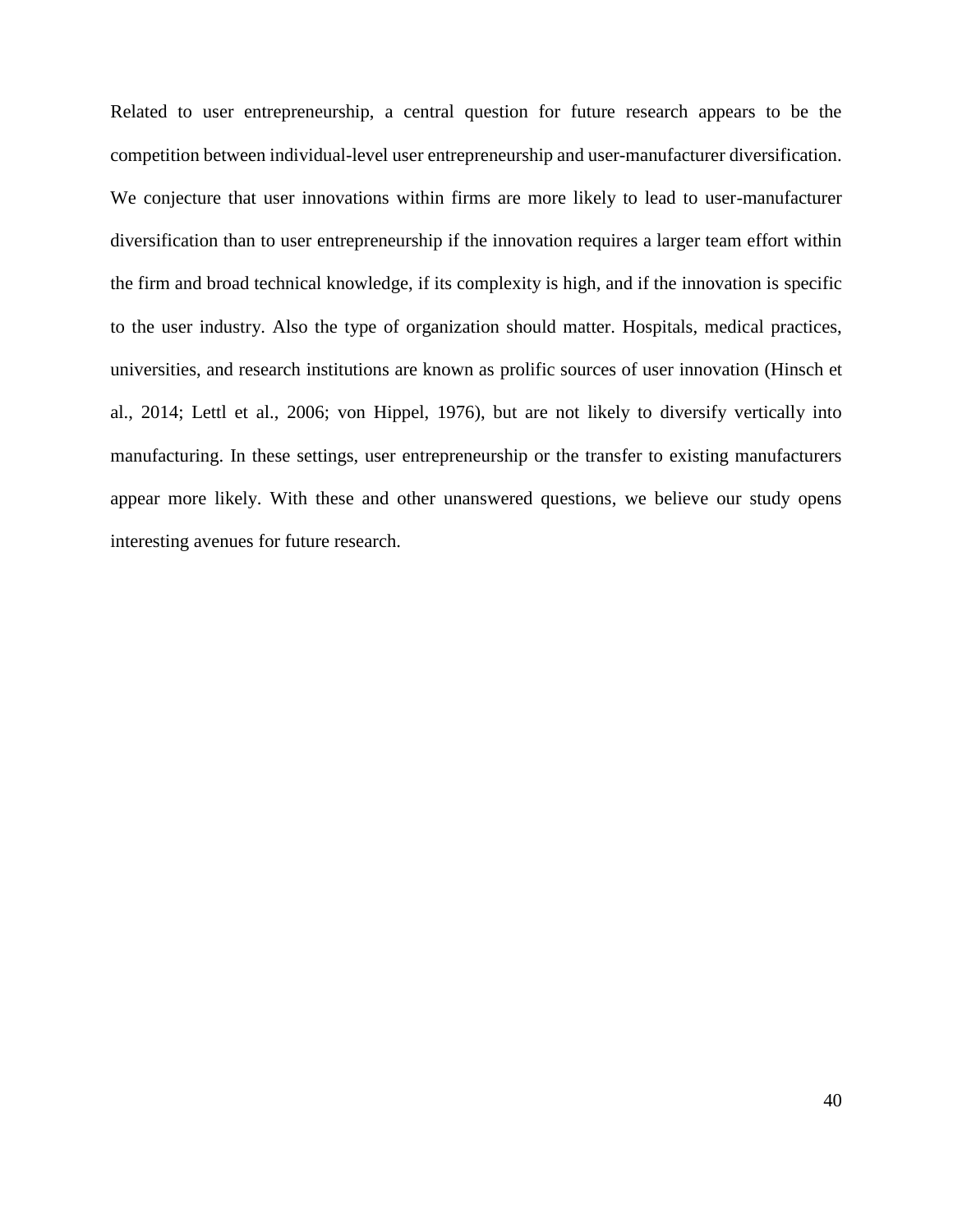# **References**

### **Cited archival data**

- Bauer AG, 2007. Präsentation zur Hauptversammlung. Schrobenhausen.
- Buja, H.O., 2001. Handbuch des Spezialtiefbaus Geräte und Verfahren (2nd ed.). Werner Verlag, Düsseldorf.
- Buja, H.O., 2004. Der Spezialtiefbau Aktueller Stand der Geräte- und Verfahrenstechnik. Bautechnik Spezial 81, 25–109.
- Creditreform, 2010. Auskunft über DMT GmbH & Co. KG, from January 6th, Essen.
- Deutsche Bank AG, 2006. Börsenprospekt der Bauer AG. Schrobenhausen, Frankfurt am Main.
- DMT GmbH & Co. KG, 2011. Unternehmensprofil der DMT. Essen.
- Fasse, M., 2007. Der Tiefenwurzeler, In: Handelsblatt, from August 3rd, p. 13.
- Kluckert, K.D., 1999. Rückblick auf 40 Jahre Bohrpfahltechnik Gibt es noch Impulse für die Zukunft? Tiefbau 111, 332–341.
- Max Bögl Bauservice GmbH und Co. KG, 2003. Wüwa Bau als Neumaschinenbauer. Kundenmagazin Max Bögl.
- Max Bögl Bauservice GmbH und Co. KG, 2009. Wüwa feiert 25-jähriges Firmenjubiläum. Mitarbeiterzeitung Max Bögl.
- Mayer, F.J., 2006. Bauer Geschichte und Geschichten. Bauer AG, Schrobenhausen.
- Pfeifenberger, M., Akram, I., 2006. Bauer AG on the right foundations; Initiate with buy. Deutsche Bank AG, Company Research. Initiation of Coverage, 24 August 2006.
- Stewart, A., 2006. Bauer Plenty of Value to be Unearthed. Dresdner Kleinwort, Equity Research. Initiating coverage, 24 October 2006.
- Stötzer, E., Schöpf, M., 2003. Drehbohrtechnik Eine Multifunktionstechnik im Spezialtiefbau. Tiefbau 115, 338–344.
- Stötzer, E., Schöpf, M., Mayer, F.J., Englert, K., 2008. Spezialtiefbau Bautechnik, die begeistert. Schrobenhausen.

Teekanne GmbH & Co. KG, 2007. 125 Jahre Teekanne. Düsseldorf.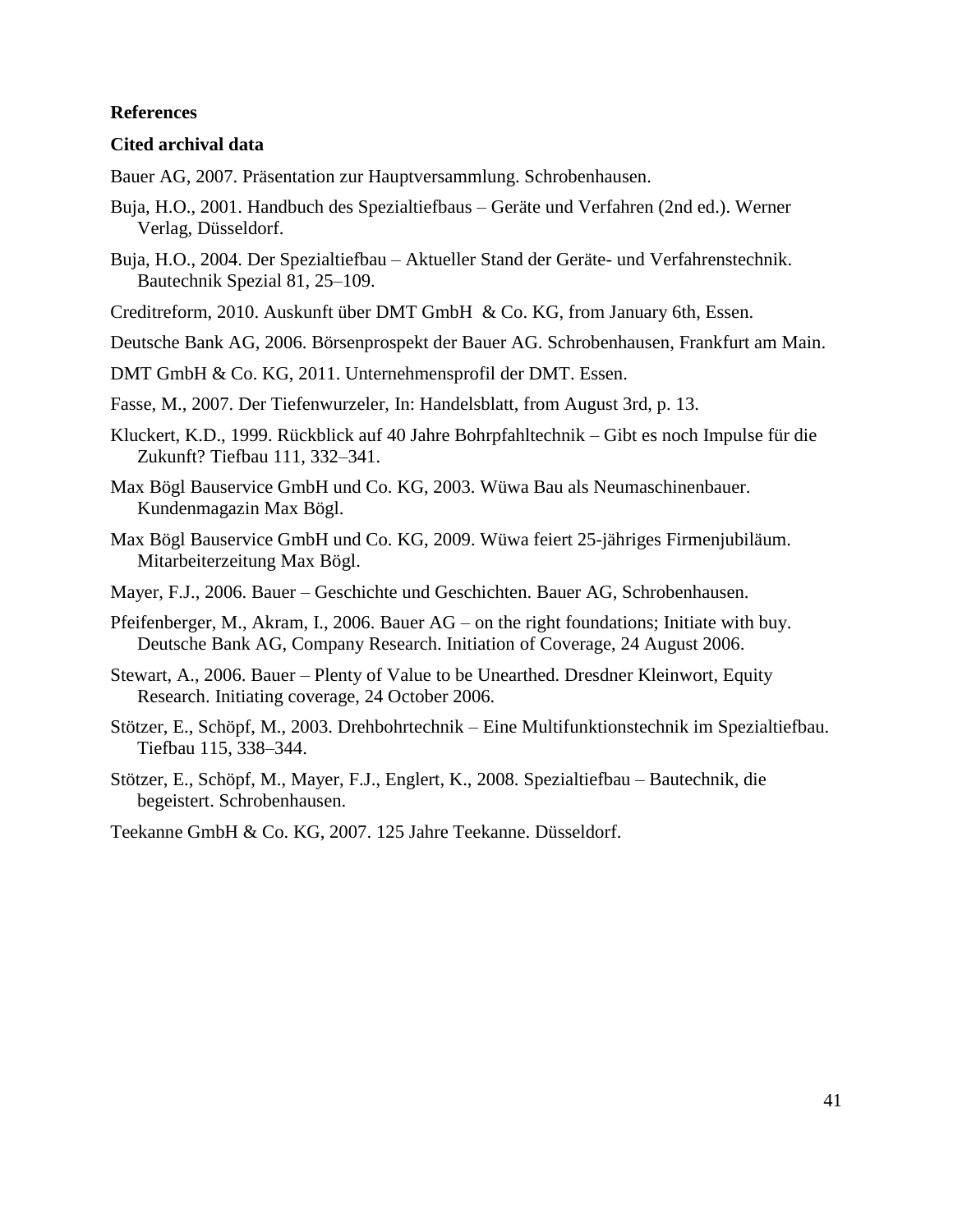### **Scholarly references**

- <span id="page-41-13"></span>Aaker, D.A., Keller, K.L., 1990. Consumer evaluations of brand extensions. Journal of Marketing 54.
- <span id="page-41-7"></span>Adegbesan, J.A., 2009. On the Origins of Competitive Advantage: Strategic Factor Markets and Heterogeneous Resource Complementarity. Academy of management review 34, 463-475.
- <span id="page-41-9"></span>Agarwal, R., Shah, S.K., 2014. Knowledge sources of entrepreneurship: Firm formation by academic, user and employee innovators. Research policy 43, 1109-1133.
- <span id="page-41-12"></span>Aldrich, H.E., Fiol, C.M., 1994. Fools rush in? The institutional context of industry creation. Academy of management review 19, 645-670.
- <span id="page-41-1"></span>Alexander, C., 1964. Notes toward a synthesis of form. Harvard University Press, Cambridge.
- <span id="page-41-5"></span>Allen, R.C., 1983. Collective invention. Journal of Economic Behavior and Organization 4, 1-24.
- <span id="page-41-16"></span>Ashforth, B.E., Harrison, S.H., Corley, K.G., 2008. Identification in organizations: An examination of four fundamental questions. Journal of management 34, 325-374.
- <span id="page-41-15"></span>Ashforth, B.E., Mael, F., 1989. Social identity theory and the organization. Academy of management review 14, 20-39.
- <span id="page-41-3"></span>Athaide, G.A., Meyers, P.W., Wilemon, D.L., 1996. Seller–buyer interactions during the commercialization of technological process innovations. Journal of Product Innovation Management 13, 406-421.
- <span id="page-41-0"></span>Baldwin, C.Y., Hienerth, C., von Hippel, E., 2006. How user innovations become commercial products: A theoretical investigation and case study. Research policy 35, 1291-1313.
- <span id="page-41-17"></span>Baldwin, C.Y., von Hippel, E., 2011. Modeling a paradigm shift: From producer innovation to user and open collaborative innovation. Organization Science 22, 1399-1417
- <span id="page-41-10"></span>Barney, J.B., 1991. Firm resources and sustained competitive advantage. Journal of management 17, 99-120.
- <span id="page-41-6"></span>Barney, J.B., 2001. Is the resource-based "view" a useful perspective for strategic management research? Yes. Academy of management review 26, 41-56.
- <span id="page-41-14"></span>Bottomley, P.A., Holden, S.J., 2001. Do we really know how consumers evaluate brand extensions? Empirical generalizations based on secondary analysis of eight studies. Journal of marketing research 38, 494-500.
- <span id="page-41-11"></span>Busija, E.C., O'Neill, H.M., Zeithaml, C.P., 1997. Diversification strategy, entry mode, and performance: Evidence of choice and constraints. Strategic Management Journal 18, 321-327.
- <span id="page-41-8"></span>Cantwell, J., Gambardella, A., Granstrand, O., 2011. The economics and management of technological diversification. Routledge.
- <span id="page-41-2"></span>Chatterji, A.K., Fabrizio, K., 2012. How do product users influence corporate invention? Organization Science 23, 971-987.
- <span id="page-41-4"></span>Chatterji, A.K., Fabrizio, K.R., 2013. Using users: When does external knowledge enhance corporate product innovation? Strategic Management Journal published online first.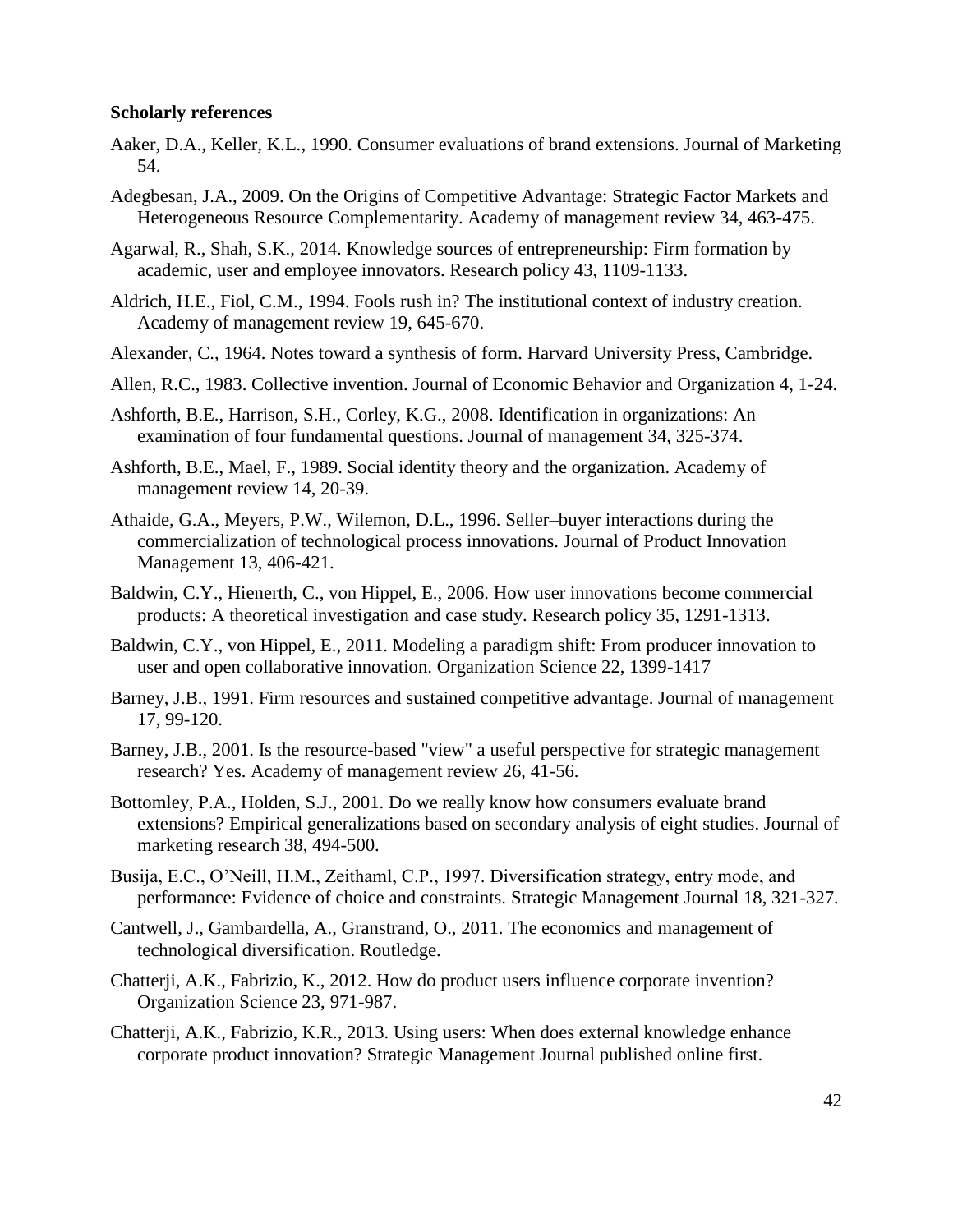- <span id="page-42-15"></span>Conner, K.R., 1991. A historical comparison of resource-based theory and five schools of thought within industrial organization economics: do we have a new theory of the firm? Journal of management 17, 121-154
- <span id="page-42-3"></span>de Jong, J.P.J., von Hippel, E., 2009. Transfers of user process innovations to process equipment producers: A study of Dutch high-tech firms. Research policy 38, 1181-1191.
- <span id="page-42-5"></span>DeMonaco, H.J., Ali, A., Hippel, E., 2006. The Major Role of Clinicians in the Discovery of Off‐ Label Drug Therapies. Pharmacotherapy: The Journal of Human Pharmacology and Drug Therapy 26, 323-332.
- <span id="page-42-12"></span>Denzin, N.K., 1970. The research act in sociology: a theoretical introduction to sociological methods. Butterworths, London
- <span id="page-42-2"></span>Douthwaite, B.K., J.D.H., Park, J.R., 2001. Why promising technologies fail: The neglected role of user innovation. Research policy 30, 819-836.
- <span id="page-42-8"></span>Edmondson, A.C., McManus, S.E., 2007. Methodological fit in management field research. Academy of management review 32, 1155-1179.
- <span id="page-42-11"></span>Eisenhardt, K.M., 1989. Building theories from case study research. Academy of management review 14, 532-550.
- <span id="page-42-10"></span>Eisenhardt, K.M., 1991. Better stories and better constructs - the case for rigor and comparative logic. Academy of management review 16, 620-627.
- <span id="page-42-9"></span>Eisenhardt, K.M., Graebner, M.E., 2007. Theory building from cases: Opportunities and challenges. Academy of Management Journal 50, 25-32.
- <span id="page-42-16"></span>Franke, N., Shah, S., 2003. How communities support innovative activities: an exploration of assistance and sharing among end-users. Research policy 32, 157-178.
- <span id="page-42-0"></span>Franke, N., von Hippel, E., 2003. Satisfying heterogeneous user needs via innovation toolkits: The case of Apache security software. Research policy 32, 1199-1215.
- <span id="page-42-6"></span>Franke, N., von Hippel, E., Schreier, M., 2006. Finding commercially attractive user innovations: A test of Lead-User Theory. Journal of Product Innovation Management 23, 301-315.
- <span id="page-42-13"></span>Gioia, D.A., Corley, K.G., Hamilton, A.L., 2013. Seeking qualitative rigor in inductive research: Notes on the Gioia methodology. Organizational Research Methods 16, 15-31.
- <span id="page-42-14"></span>Glaser, B.G., Strauss, A.L., 1967. The discovery of grounded theory: Strategies for qualitative research. DeGruyter, New York.
- <span id="page-42-1"></span>Haefliger, S., Jäger, P., Von Krogh, G., 2010. Under the radar: Industry entry by user entrepreneurs. Research policy 39, 1198-1213.
- <span id="page-42-4"></span>Harhoff, D., Henkel, J., von Hippel, E., 2003. Profiting from voluntary information spillovers: How users benefit by freely revealing their innovations. Research policy 32, 1753-1769.
- <span id="page-42-7"></span>Harrigan, K.R., 1984. Formulating vertical integration strategies. Academy of management review 9, 638-652.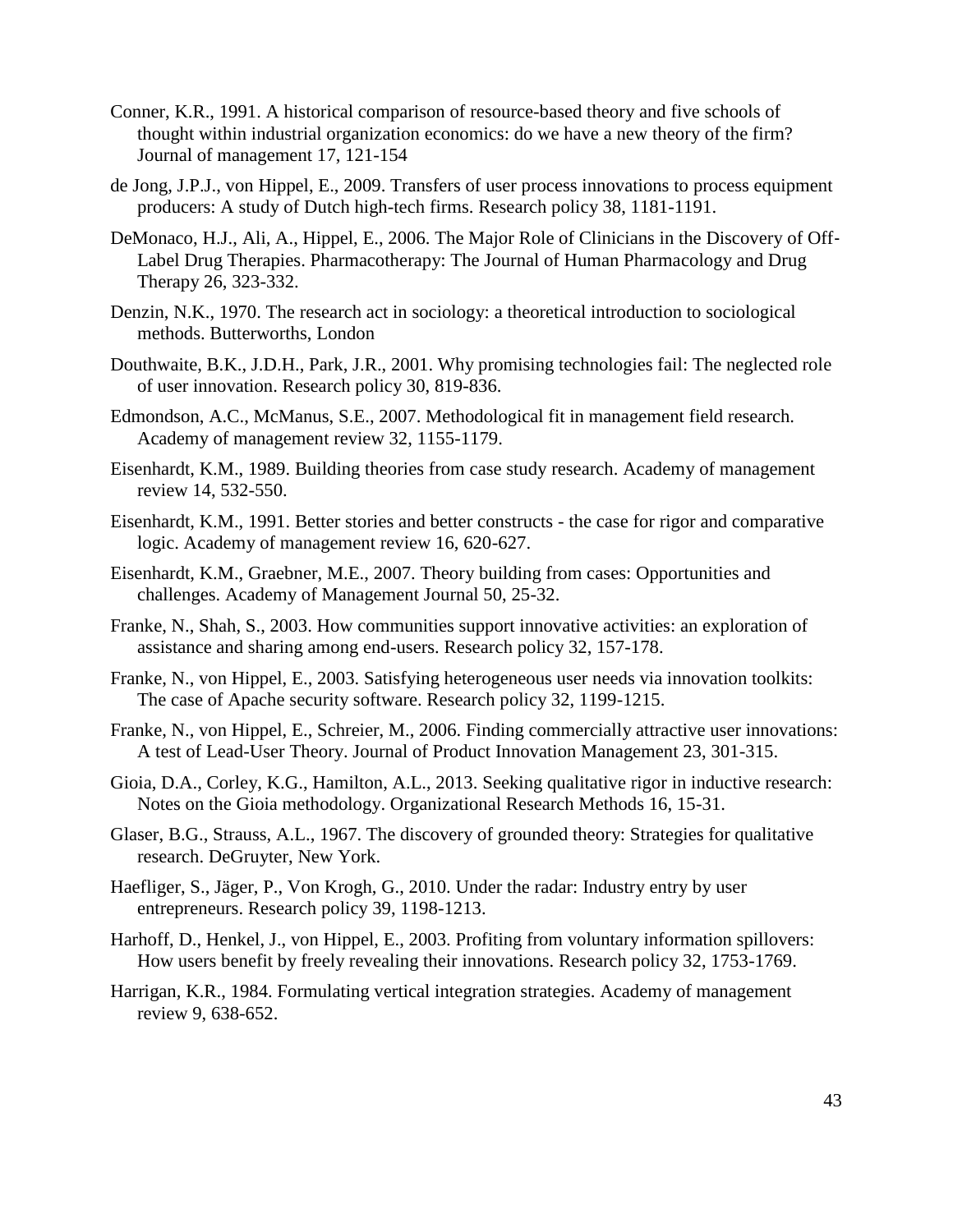- <span id="page-43-6"></span>Harrison, J.S., Hitt, M.A., Hoskisson, R.E., Ireland, R.D., 1991. Synergies and Post-Acquisition Performance: Differences versus Similarities in Resource Allocations. Journal of management 17, 173-190.
- <span id="page-43-0"></span>Harrison, S.H., Corley, K.G., 2011. Clean climbing, carabiners, and cultural cultivation: Developing an open-systems perspective of culture. Organization Science 22, 391-412.
- <span id="page-43-12"></span>He, H., Brown, A.D., 2013. Organizational identity and organizational identification: A review of the literature and suggestions for future research. Group & Organization Management 38, 3- 35.
- <span id="page-43-1"></span>Heiskanen, E., Hyysalo, S., Kotro, T., Repo, P., 2010. Constructing innovative users and userinclusive innovation communities. Technology Analysis & Strategic Management 22, 495- 511.
- <span id="page-43-8"></span>Henkel, J., Bock, A., Block, J.H., forthcoming. Selling to competitors? - Competitive implications of user-manufacturer integration, in: Harhoff, D., Lakhani, K. (Eds.), Revolutionizing innovation - Users, communities and open innovation. MIT Press, Cambridge.
- <span id="page-43-9"></span>Hienerth, C., 2006. The commercialization of user innovations: The developement of the rodeo kayak industry. R&D Management 36, 273-294.
- <span id="page-43-15"></span>Hinsch, M.E., Stockstrom, C., Lüthje, C., 2014. User Innovation in Techniques: A Case Study Analysis in the Field of Medical Devices. Creativity and innovation management 23, 484- 494.
- <span id="page-43-7"></span>Huber, G.P., Power, D.J., 1985. Retrospective reports of strategic-level managers - Guidelines for increasing their accuracy. Strategic Management Journal 6, 171-180.
- <span id="page-43-11"></span>Kogut, B., Zander, U., 1992. Knowledge of the firm, combinative capabilities, and the replication of technology. Organization Science 3, 383-397.
- <span id="page-43-2"></span>Leonard-Barton, D., 1992. Core capabilities and core rigidities: A paradox in managing new product development. Strategic Management Journal 13, 111-125.
- <span id="page-43-3"></span>Leonard, D., 1995. Wellspring of knowledge. Harvard Business School Press, Boston.
- <span id="page-43-4"></span>Lettl, C., Gemünden, H.G., 2005. The entrepreneurial role of innovative users. Journal of Business and Industrial Marketing 20, 339-345.
- <span id="page-43-5"></span>Lettl, C., Herstatt, C., Gemünden, H.G., 2006. Users' contributions to radical innovation: Evidence from four cases in the field of medical equipment technology. R&D Management 36, 251-271.
- <span id="page-43-10"></span>Madhok, A., 2002. Reassessing the fundamentals and beyond: Ronald Coase, the transaction cost and resource‐based theories of the firm and the institutional structure of production. Strategic Management Journal 23, 535-550.
- <span id="page-43-13"></span>Markowitz, H.M., 1991. Foundations of portfolio theory. The journal of finance 46, 469-477.
- <span id="page-43-14"></span>Meskendahl, S., 2010. The influence of business strategy on project portfolio management and its success—a conceptual framework. International Journal of Project Management 28, 807-817.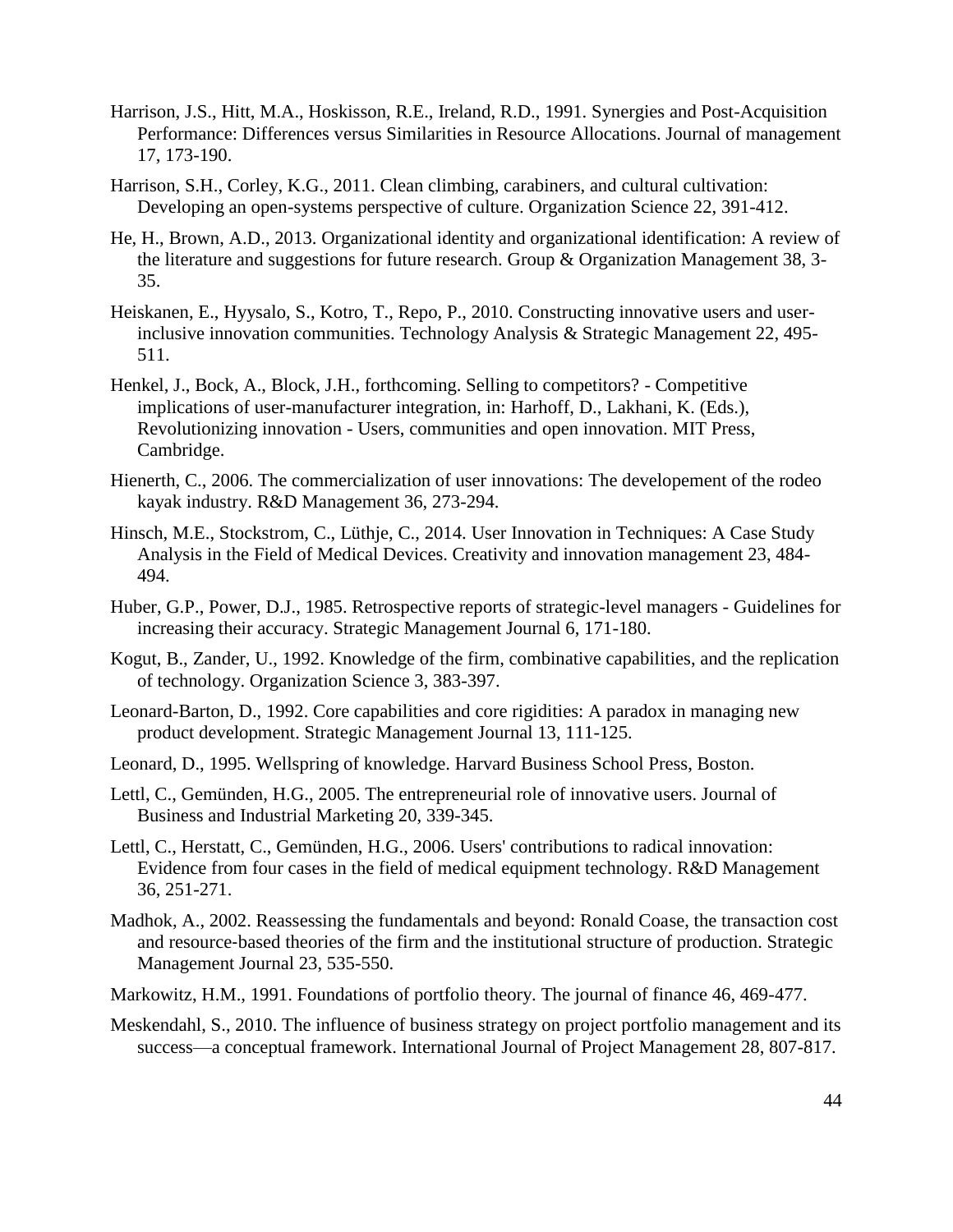- <span id="page-44-2"></span>Meyers, P.W., Athaide, G.A., 1991. Strategic mutual learning between producing and buying firms during product innovation. Journal of Product Innovation Management 8, 155-169.
- <span id="page-44-3"></span>Meyers, P.W., Sivakumar, K., Nakata, C., 1999. Implementation of industrial process innovations: factors, effects, and marketing implications. Journal of Product Innovation Management 16, 295-311.
- <span id="page-44-8"></span>Miles, M.B., Huberman, A.M., 1994. Qualitative data analysis : an expanded sourcebook. Sage, Thousand Oaks.
- <span id="page-44-11"></span>Montgomery, C.A., 1994. Corporate diversification. The Journal of Economic Perspectives, 163- 178.
- <span id="page-44-12"></span>Palich, L.E., Cardinal, L.B., Miller, C.C., 2000. Curvilinearity in the diversification–performance linkage: an examination of over three decades of research. Strategic Management Journal 21, 155-174.
- <span id="page-44-13"></span>Pennings, J.M., Barkema, H., Douma, S., 1994. Organizational learning and diversification. Academy of Management Journal 37, 608-640.
- <span id="page-44-16"></span>Roy, R., Sarkar, M.B., 2015. Knowledge, firm boundaries, and innovation: Mitigating the incumbent's curse during radical technological change. Strategic Management Journal, n/an/a.
- <span id="page-44-10"></span>Rumelt, R.P., 1974. Strategy, structure, and economic performance. Harvard Business School Press, Boston, MA.
- <span id="page-44-1"></span>Santos, F.M., Eisenhardt, K.M., 2005. Organizational boundaries and theories of organization. Organization Science 16, 491-508.
- <span id="page-44-9"></span>Schmitt, N., Klimoski, R.J., Ferris, G.R., Rowland, K.M., 1991. Research methods in human resources management. South-Western Publishing Company.
- <span id="page-44-4"></span>Schweisfurth, T.G., Raasch, C., 2015. Embedded lead users—The benefits of employing users for corporate innovation. Research policy 44, 168-180.
- <span id="page-44-5"></span>Shah, S.K., Smith, S.W., Reedy, E., 2012. Who are user entrepreneurs? Findings on innovation, founder characteristics, and firm characteristics. Kauffman Firm Survey, Kauffman Foundation, February.
- <span id="page-44-0"></span>Shah, S.K., Tripsas, M., 2007. The accidental entrepreneur: The emergent and collective process of user entrepreneurship. Strategic Entrepreneurship Journal 1, 123-140.
- <span id="page-44-6"></span>Siggelkow, N., 2007. Persuasion with case studies. Academy of Management Journal 50, 20.
- <span id="page-44-14"></span>Song, M., Droge, C., Hanvanich, S., Calantone, R., 2005. Marketing and technology resource complementarity: an analysis of their interaction effect in two environmental contexts. Strategic Management Journal 26, 259-276.
- <span id="page-44-7"></span>Strauss, A.L., Corbin, J.M., 1990. Basics of qualitative research: grounded theory procedures and techniques, 1. print. ed. Sage, Thousand Oaks.
- <span id="page-44-15"></span>Suchman, M.C., 1995. Managing legitimacy: Strategic and institutional approaches. Academy of management review 20, 571-610.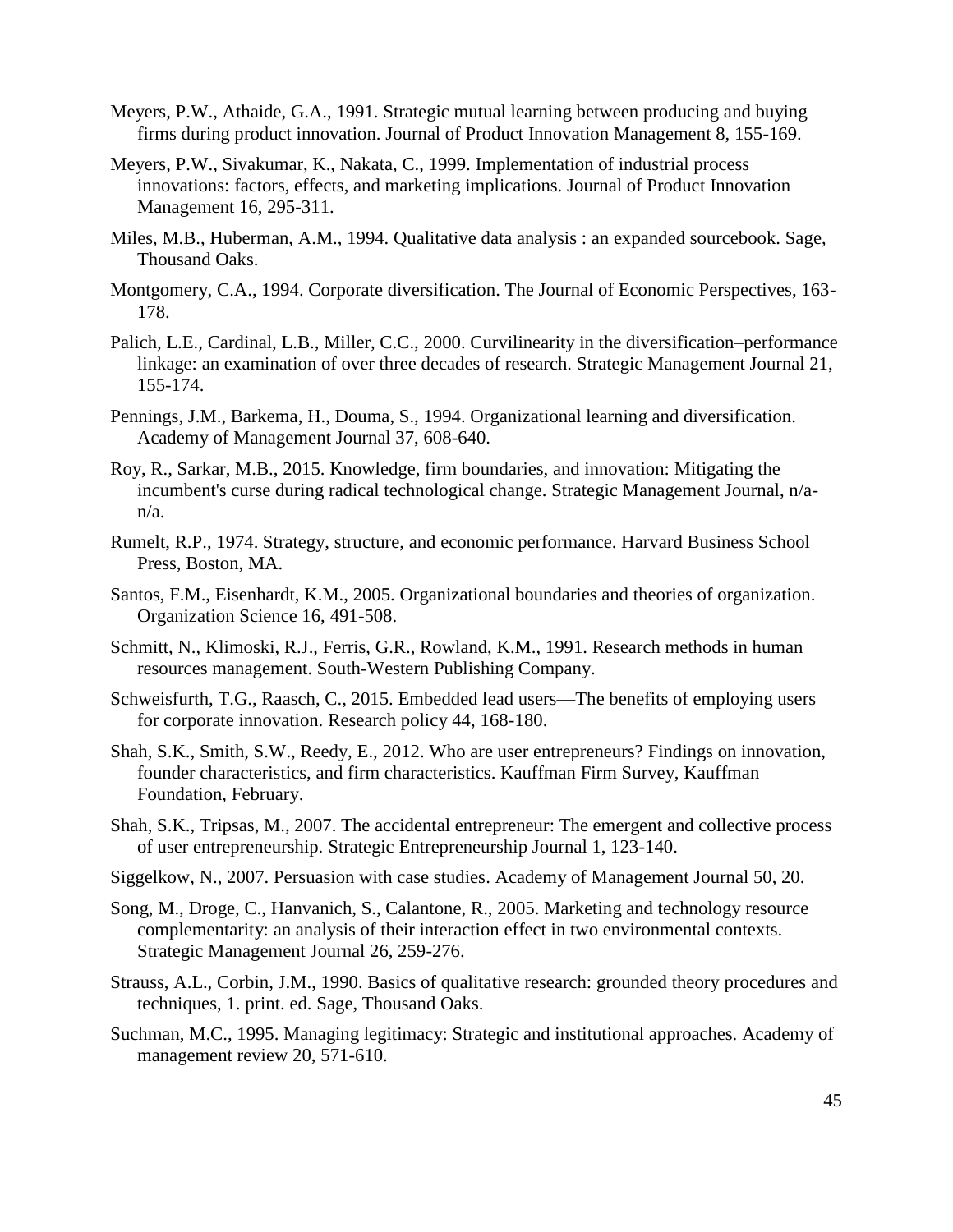- <span id="page-45-3"></span>Tushman, M., Lakhani, K.R., Lifshitz-Assaf, H., 2012. Open innovation and organization design. Journal of Organization Design 1, 24-27.
- <span id="page-45-17"></span>van Rooij, A., 2005. Why do firms acquire technology?: The example of DSM's ammonia plants, 1925–1970. Research policy 34, 836-851.
- <span id="page-45-6"></span>von Hippel, E., 1976. The dominant role of users in the scientific instrument innovation process. Research policy 5, 212-239.
- <span id="page-45-8"></span>von Hippel, E., 1986. Lead users: A source of novel product concepts. Management Science 32, 791-805.
- <span id="page-45-5"></span>von Hippel, E., 1987. Cooperation between rivals: Informal know-how trading. Research policy 16, 291-302.
- <span id="page-45-0"></span>von Hippel, E., 1988. The sources of innovation. Oxford. Univ. Press, New York, NY.
- <span id="page-45-4"></span>von Hippel, E., 1994. "Sticky information" and the locus of problem solving: Implications for innovation. Management Science 40, 429-439.
- <span id="page-45-1"></span>von Hippel, E., 2005. Democratizing innovation. MIT Press, Cambridge.
- <span id="page-45-2"></span>von Hippel, E., Thomke, S., Sonnack, M., 1999. Creating breakthroughs at 3M. Harvard Business Review 77, 47-57.
- <span id="page-45-7"></span>Wadell, C., Sandström, G.Ö., Björk, J., Magnusson, M., 2013. Exploring the incorporation of users in an innovating business unit. International Journal of Technology Management 61, 293-308.
- <span id="page-45-12"></span>Wernerfelt, B., 1984. A resource-based view of the firm. Strategic Management Journal 5, 171- 180.
- <span id="page-45-10"></span>Weterings, A., Koster, S., 2007. Inheriting knowledge and sustaining relationships: What stimulates the innovative performance of small software firms in the Netherlands? Research policy 36, 320-335.
- <span id="page-45-11"></span>Williamson, O.E., 1973. Markets and hierarchies: some elementary considerations. American Economic Review 63, 316-325.
- <span id="page-45-9"></span>Winston Smith, S., Shah, S.K., 2013. Do Innovative Users Generate More Useful Insights? An Analysis of Corporate Venture Capital Investments in the Medical Device industry. Strategic Entrepreneurship Journal 7, 151-167.
- <span id="page-45-14"></span>Yin, R.K., 2003. Case study research: Design and methods, 3. ed. Sage, Thousand Oaks.
- <span id="page-45-13"></span>Yip, G.S., 1982. Diversification entry: Internal development versus acquisition. Strategic Management Journal 3, 331-345.
- <span id="page-45-16"></span>York, J.G., Lenox, M.J., 2013. Exploring the sociocultural determinants of de novo versus de alio entry in emerging industries. Strategic Management Journal.
- <span id="page-45-15"></span>Zenger, T.R., Felin, T., Bigelow, L., 2011. Theories of the firm–market boundary. The Academy of Management Annals 5, 89-133.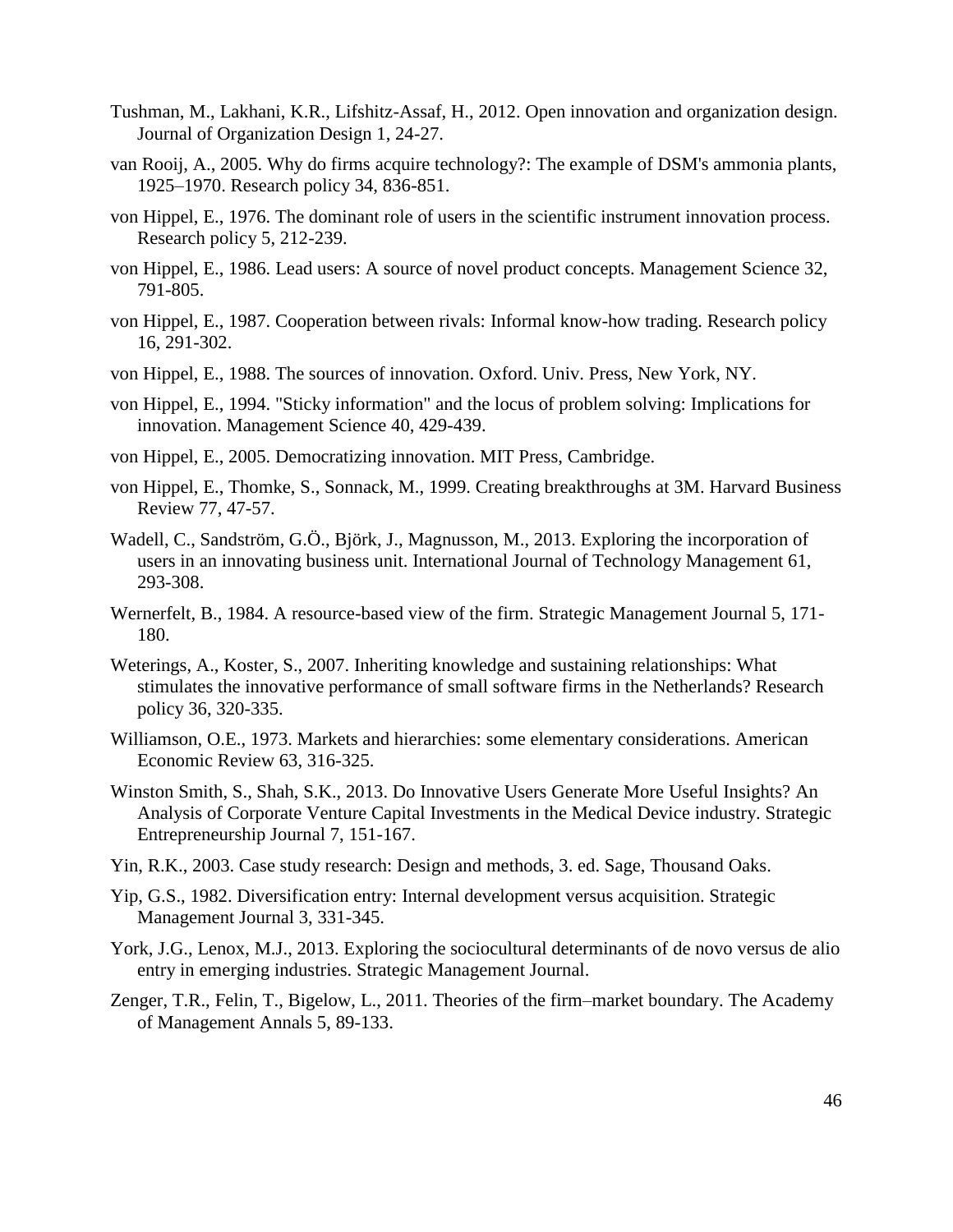# **Tables and Figures**

|                                                 | <b>Bauer</b>                                                                                                                   | <b>DMT</b>                                                                    | <b>Teekanne</b>                                                                        | Wüwa                                                                              |
|-------------------------------------------------|--------------------------------------------------------------------------------------------------------------------------------|-------------------------------------------------------------------------------|----------------------------------------------------------------------------------------|-----------------------------------------------------------------------------------|
| Industry of core business                       | Specialist foundation engineering                                                                                              | Mining, exploration and geo<br>surveying                                      | Tea-packing (Teekanne GmbH<br>&Co.KG                                                   | Tunnel construction, pipe jacking                                                 |
| <b>User innovation business</b>                 | Construction machines                                                                                                          | Measuring systems for<br>exploration                                          | Tea-packing machines                                                                   | Pipe jacking machines                                                             |
| Revenues (in EUR Mio.) $1$                      | 1,278                                                                                                                          | 106                                                                           | 385                                                                                    | 15.3                                                                              |
| Employees <sup>1</sup>                          | 8.872                                                                                                                          | 611                                                                           | 1,500                                                                                  | ca. 65                                                                            |
| Patents granted <sup>2</sup>                    | 316 (years 1961-2011)                                                                                                          | 257 (years 1927-2011)                                                         | 205 (years 1913-2011)                                                                  | $\overline{0}$                                                                    |
| <b>Amount of interviews</b><br>conducted        | 5                                                                                                                              | $\overline{2}$                                                                | 3                                                                                      |                                                                                   |
| Archival data used                              | Annual reports<br>Customer magazines<br>Product catalogues<br>Book about firm history<br>Press articles<br>Academic literature | Annual reports<br>Product catalogues<br>Press articles<br>Academic literature | Product catalogues<br>Book about firm history<br>Press articles<br>Academic literature | Customer magazines<br>Product catalogues<br>Press articles<br>Academic literature |
| Interviews with industry or<br>academic experts | yes                                                                                                                            | yes<br>$\mathbf{m}$ is a contract of the contract of $\mathbf{c}$             | no                                                                                     | yes                                                                               |

# **Table 1: Overview of cases**

Notes:

<sup>1</sup> The firm's revenues and number of employees refer to the year 2009.

<sup>2</sup> Germany

Sources: Bauer AG (2010), Creditreform (2010), DMT GmbH & Co KG (2011), Teekanne GmbH & Co KG (2007).

<span id="page-46-0"></span>Internet: http://www.bauer.de; http://www.dmt.de/; http://www.max-boegl.de; http://www.teekanne.com; http://www.teepack.com; http://www.tunnelvortrieb.de (all accessed April 26, 2014); http://www.tuev-nord.de/en/DMT\_5570.htm (accessed March 6, 2012).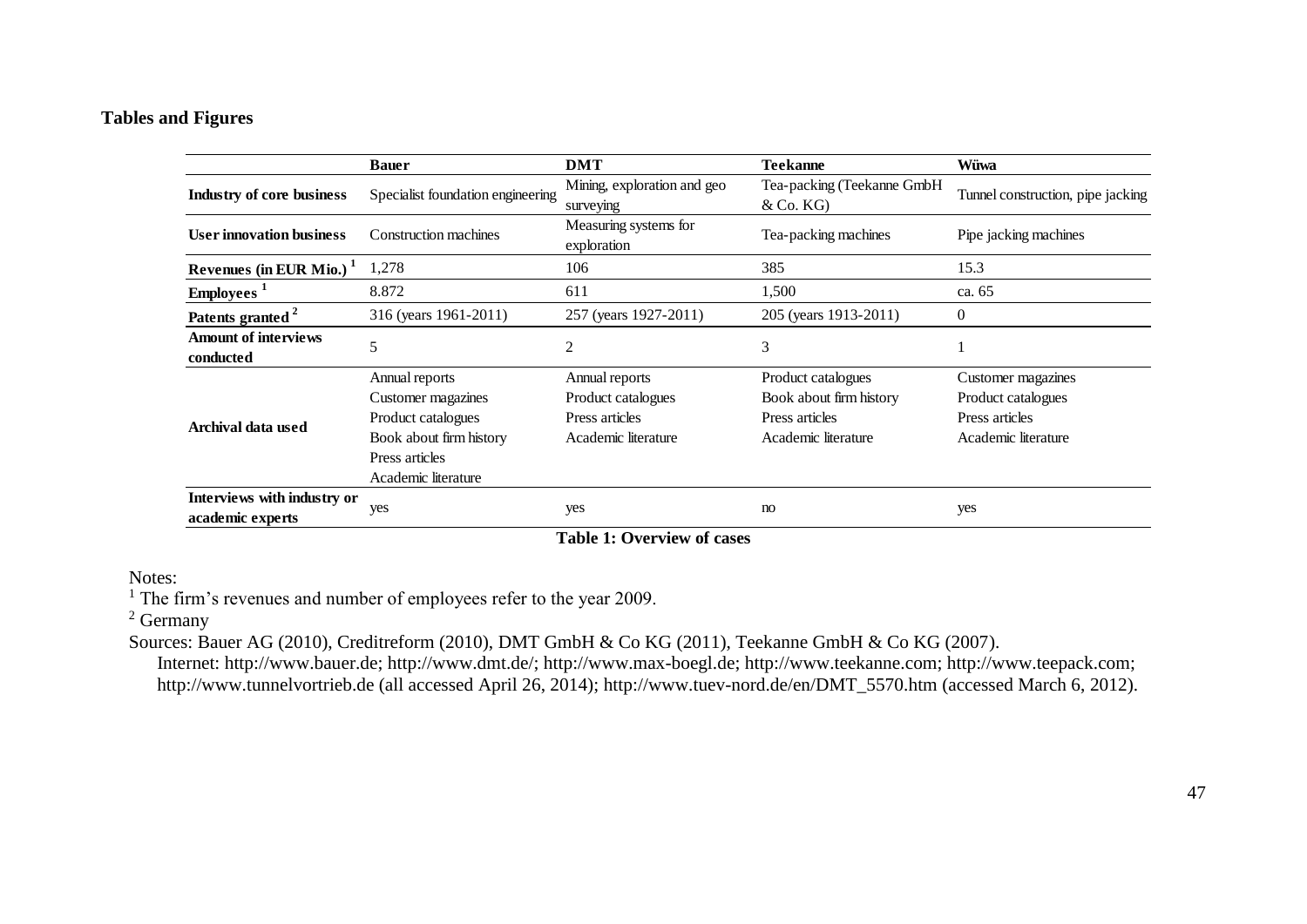| Interviews with executives of case firms |                                         |                                                                                      |                     |                   |                                         |
|------------------------------------------|-----------------------------------------|--------------------------------------------------------------------------------------|---------------------|-------------------|-----------------------------------------|
| <b>Interview</b>                         | Interviewed person                      | Position of interviewed person                                                       | <b>Date</b>         | <b>Duration</b>   | <b>Interview documentation</b>          |
|                                          | Prof. Thomas Bauer                      | CEO of Bauer AG                                                                      | Dec 2007            | 1:40 <sub>h</sub> | Complete Transcription                  |
| $\sqrt{2}$                               |                                         |                                                                                      | Jan 08              | 2:00h             | Complete Transcription                  |
| 3                                        | Erwin Stötzer                           | Managing director of Bauer Maschinen GmbH (retired)                                  | Feb 08              | 0:30h             | Written notes                           |
| 4                                        |                                         |                                                                                      | Apr <sub>08</sub>   | 1:40h             | Complete Transcription                  |
| $\overline{5}$                           | Prof. Thomas Bauer                      | CEO of Bauer AG                                                                      | Mar 2010            | 2:00h             | Written notes                           |
| $6\,$                                    | Hans Loser                              | Member of the management board of WÜWA Bau GmbH & Co. KG                             | Nov $10$            | 1:30 <sub>h</sub> | Complete Transcription                  |
| 7                                        | Kurt Rippl                              | CEO of WÜWA Bau GmbH & Co. KG                                                        | Aug 08              | 0:10h             | Complete Transcription                  |
| $\,8\,$                                  | Dr. Stefan Lambertz                     | Member of the management board of Teepack Spezialmaschinen GmbH & Co. KG             | Feb 11              | 0:55h             | Complete Transcription                  |
| $\overline{9}$                           | Wilhelm Lohrey                          | Technical Director of Teepack Spezialma-schinen GmbH & Co. KG (retired)              | Feb 11              | 0:50h             | Complete Transcription                  |
| 10                                       |                                         |                                                                                      | Mar 2011            | 0:30h             | Complete Transcription                  |
| 11                                       | Dr. Bodo Lehmann                        | Head of the Exploration & Geosurvey Division of DMT GmbH & Co. KG                    | Feb 11              | 0:50h             | Complete Transcription                  |
| 12                                       |                                         |                                                                                      | Apr 11              | 0:10 <sub>h</sub> | Complete Transcription                  |
| Table 2: List of primary interviews      |                                         |                                                                                      |                     |                   |                                         |
|                                          | <b>Interview Interviewed person</b>     | Position of interviewed person                                                       | <b>Date</b>         |                   | <b>Duration Interview documentation</b> |
|                                          | <b>Interviews with academic experts</b> |                                                                                      |                     |                   |                                         |
| 1                                        | Dr. Frank Ksienzyk                      |                                                                                      | Feb 08              | 0:30h             | written notes                           |
| $\boldsymbol{2}$                         |                                         | Prof. Dr. Matthias Reich Researchers at Technische Universität Bergakademie Freiberg | Feb 08              | 0:10h             | written notes                           |
| 3                                        | Chris Reinhold                          |                                                                                      | Feb 08              | 0:05h             | written notes                           |
| $\overline{\mathbf{4}}$                  | Prof. Dr. Jürgen Grabe                  | Professor at Technische Universität Hamburg-Harburg                                  | Feb 08              | 0:15h             | written notes                           |
| 5                                        | Jörg Gutwald                            | Researcher at Technische Universität Darmstadt                                       | <b>Mar 2008</b>     | 0:15h             | written notes                           |
| 6                                        | <b>Ercan Tasan</b>                      | Researcher at Technische Universität Berlin                                          | <b>Mar 2008</b>     | 0:03h             | written notes                           |
| Interviews with industry experts         |                                         |                                                                                      |                     |                   |                                         |
| 1                                        | Dr. Karlheinz Bauer                     | Member of the supervisory board of Bauer AG, former CEO                              | Apr <sub>08</sub>   | 0:05h             | written notes                           |
| $\boldsymbol{2}$                         | <b>NN</b>                               | Employee at Züblin Spezialtiefbau GmbH                                               | <b>Mar 2008</b>     | 0:25h             | written notes                           |
| 3                                        | Mr. Maierhoff                           | Employee at Franki Grundbau GmbH & Co. KG                                            | <b>Mar 2008</b>     | 0:10h             | written notes                           |
| $\overline{\mathbf{4}}$                  | Mr. Sedlmeyer                           | Employee at PST Grundbau GmbH                                                        | Feb/Mar 2008 0:05 h |                   | written notes                           |
| 5                                        | Mr. Nolte                               | Owner and Managing Director of Nolte Grundbau GmbH                                   | Feb/Mar 2008 0:04 h |                   | written notes                           |
| 6                                        | Mr. Klar                                | Former CEO of H&S Tee Gesellschaft                                                   | Sep 10              | 0:55h             | complete transcription                  |

<span id="page-47-1"></span><span id="page-47-0"></span>**Table 3: List of secondary interviews**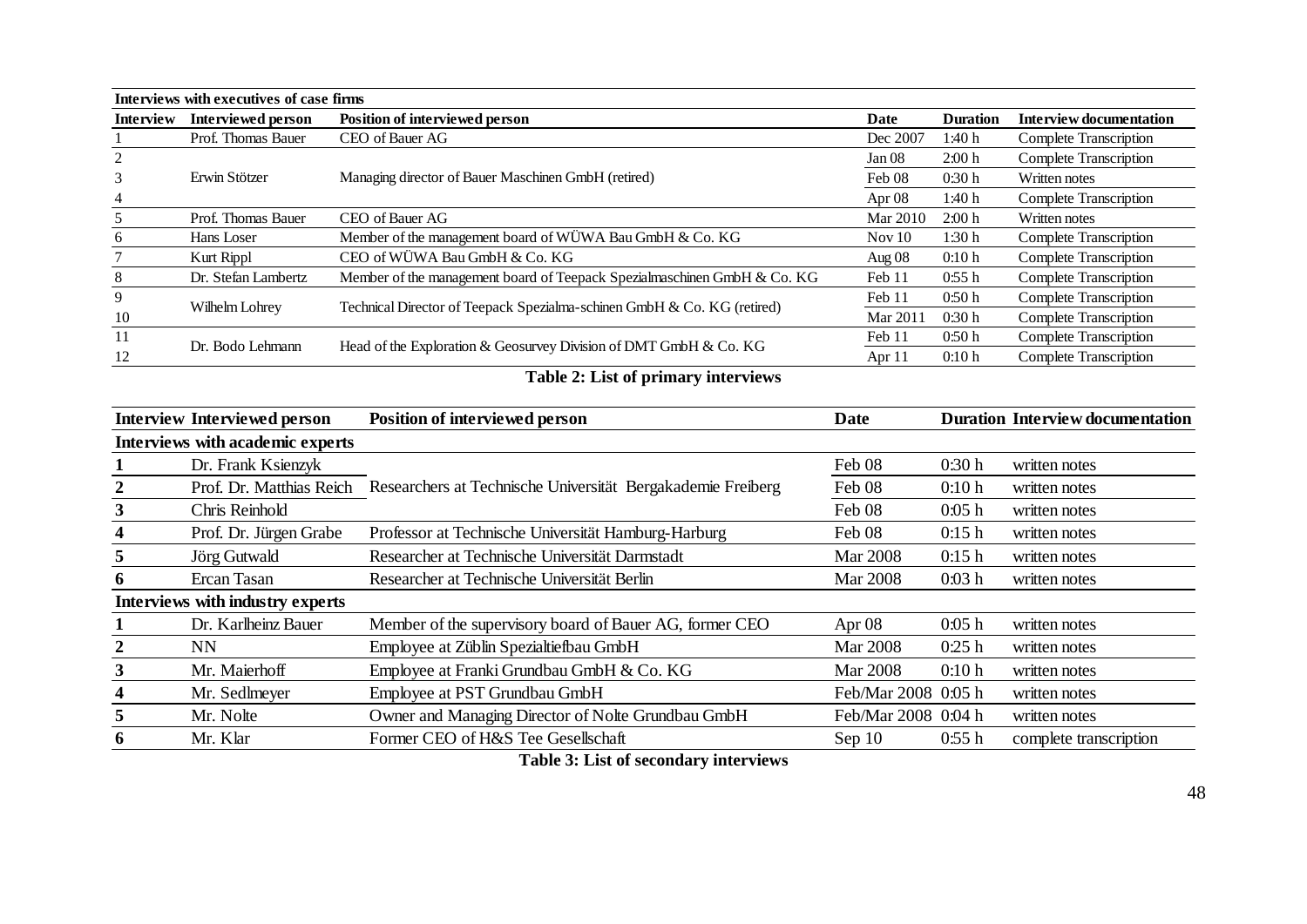| Sample quote from interviews                                                                                                                                                                                                                                                                                                                                                                                                                                                                                                                                                               | <b>Combined Codes</b>                                                                              | <b>Aggregate Dimension</b>                                                                   |  |
|--------------------------------------------------------------------------------------------------------------------------------------------------------------------------------------------------------------------------------------------------------------------------------------------------------------------------------------------------------------------------------------------------------------------------------------------------------------------------------------------------------------------------------------------------------------------------------------------|----------------------------------------------------------------------------------------------------|----------------------------------------------------------------------------------------------|--|
| "The feedback has to come from the construction site, and I also sometimes tell the mechanical engineers 'Drive to the construction site, talk', because the machine operators are the<br>most important guys, naturally, you have to discuss with them and they also can tell you relatively fast, where they think, that there is potential improvement." (Wüwa)                                                                                                                                                                                                                         | Needs are formulated by users within the<br>firm                                                   |                                                                                              |  |
| "Well, in the field of packaging single, little portions - not only in the tea area -, but also elsewhere, it was not yet common. That is to say, the type of packaging machine was really<br>new." (Teekanne)                                                                                                                                                                                                                                                                                                                                                                             | Needs cannot be adequately fulfilled                                                               | Continuous stream of user                                                                    |  |
| "It is obvious, our people simply built their own tools, and they knew how to use them, how to press their buttons, how to attach the cogs, and not only thought about it theoretically,<br>but developed them in practice on the construction site." (Bauer)                                                                                                                                                                                                                                                                                                                              | innovations<br>Problems are solved by maintenance and<br>(Interrater agreement 94.7%)<br>engineers |                                                                                              |  |
| "[We build the devices] for our own purpose - we said we wanted to explore the coal seams underground, and then we started building equipment for it." (DMT)                                                                                                                                                                                                                                                                                                                                                                                                                               | New products are developed in house                                                                |                                                                                              |  |
| "[W] e also have expertise with respect to the complete tea processing process, []. I believe this is a big advantage in the reputation." (Teekanne)                                                                                                                                                                                                                                                                                                                                                                                                                                       | Awareness and legitimacy of the brand                                                              |                                                                                              |  |
| [Those who buy from us], simply have to accept, that we also are in a competition with them. And who doesn't want to buy from a competitor, has to go to company ABC, but there<br>he doesn't have a partner, who has an understanding about the process, who can help him on the construction site, who develops his machines out of the operation. He has an<br>advantage that ABC simply is not a competitor, but he has the disadvantage that ABC understands way less about the business than we do." (Bauer)                                                                         | Credibility among customers due to use<br>experience original unit                                 | Good reputation in original business<br>(Interrater agreement 93.7%)                         |  |
| "The machine buyers] just had known [Teekanne] before the war and they also had the trust in them []" (Teekanne)                                                                                                                                                                                                                                                                                                                                                                                                                                                                           | Existing business relationships to potential<br>customers                                          |                                                                                              |  |
| "So first we enabled the other firms to do the werk at all. Before, they couldn't do this. But we were contracted by the site manager, he said, I need 20 poles now, do it for me<br>Bauer. [After the purchase of equipment from Bauer], their own subsidiary could do that, so he didn't ask Bauer anymore." (Bauer)                                                                                                                                                                                                                                                                     | Conflicts stimulated by cusstomers                                                                 |                                                                                              |  |
| "Selling your own machines doesn't seem particularly easy at first. Here in Germany, where our machine sales were very strong, the customers automatically were our main<br>competitors. The construction department was naturally not too pleased about that". (Bauer)                                                                                                                                                                                                                                                                                                                    | Internal conflicts between original and new<br>business unit                                       | Conflicts between units, management<br>easing tensions                                       |  |
| "We have many projects where we meet regularly, where we try to optimize internal processes i.e. maintenance processes. []." (Teekanne)                                                                                                                                                                                                                                                                                                                                                                                                                                                    | Mechanisms to mitigate internal conflicts                                                          | (Interrater agreement 97.4%)                                                                 |  |
| "We built five machines each year for us, and were very successful with it and that was good that way, and the small equipment industry, which saw these successful machines here,<br>of course picked up the ideas, reconstructed them, but then had the advantage of being able to sell the machines not only to one customer, but to 20 customers. And if you can sell to<br>20 customers, you can sell 30 pieces each year []. And this lead really fast to them having lower specific costs of development, that they are just more productive on the market<br>than we are." (Bauer) | Small quantities for internal use only                                                             | Sales revenues to cover investments                                                          |  |
| "If we start building machines and I have four mechanical engineers up here, where ten years ago there was only one, well they also have to be financed somehow." (WÜWA)                                                                                                                                                                                                                                                                                                                                                                                                                   | Building of engineering staff                                                                      | (Interrater agreement 94.7%)                                                                 |  |
| "We realized[] that the market doesn't pay for you building equipment." (Bauer)                                                                                                                                                                                                                                                                                                                                                                                                                                                                                                            | Cost cannot be allotted to end customers oft<br>user business                                      |                                                                                              |  |
| "We try [in the area of special foundation construction] to find topics, that have different cycles, on the market. So when we were a special foundation construction company, then we<br>are dependent on the overall construction market, if we drill wells, we are dependent on the demand for water in the world." (Bauer)                                                                                                                                                                                                                                                             | Original business unit follows a cyclical<br>model                                                 |                                                                                              |  |
| "By now, we are positioned so internationally, around the globe, in so many different topics, that I can tell you, that if the mechanical engineering drops a bit, I will still have growth in<br>construction. And that means, it doesn't hurt me on a group level. That means, I can play around with these two areas. [] mechanical engineerung follows a different logic, as Business cycles run asynchronously<br>construction." (Bauer)                                                                                                                                              |                                                                                                    | Cyclicality oft original business and<br>asynchronous cycles<br>(Interrater agreement 93.7%) |  |
| "[] there also were bad times for the company, and there always was one area that was doing better. [] I can't scold the one, who is feeding me. And if machine construction is<br>feeding me, I have to tolerate it." (Bauer)                                                                                                                                                                                                                                                                                                                                                             | Units support each other in downturn                                                               |                                                                                              |  |

<span id="page-48-0"></span>**Table 4: Data structure**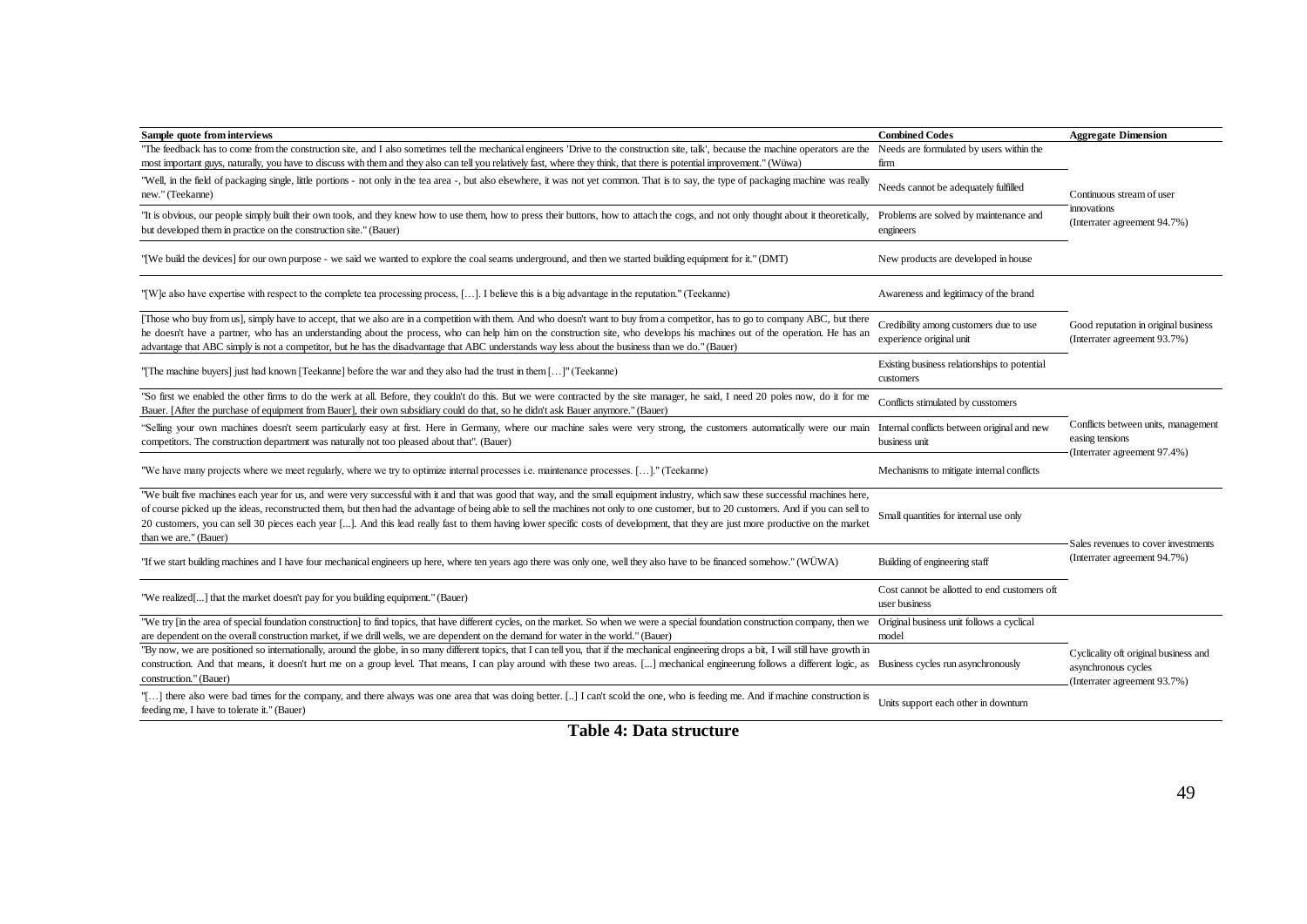|                | Propositions                                                                                                                                                                                                                               | <b>Bauer</b>                                                                                                                                                                                                                                                                                                                                                                                                                                                                                                                                                                                                                                                                                                                                                                                                                                                                                                                                                                                                           | DMT                                                                                                                                                                                                                | <b>Teekanne</b>                                                                                                                      | Wüwa                                                                                                                                                      |
|----------------|--------------------------------------------------------------------------------------------------------------------------------------------------------------------------------------------------------------------------------------------|------------------------------------------------------------------------------------------------------------------------------------------------------------------------------------------------------------------------------------------------------------------------------------------------------------------------------------------------------------------------------------------------------------------------------------------------------------------------------------------------------------------------------------------------------------------------------------------------------------------------------------------------------------------------------------------------------------------------------------------------------------------------------------------------------------------------------------------------------------------------------------------------------------------------------------------------------------------------------------------------------------------------|--------------------------------------------------------------------------------------------------------------------------------------------------------------------------------------------------------------------|--------------------------------------------------------------------------------------------------------------------------------------|-----------------------------------------------------------------------------------------------------------------------------------------------------------|
|                | turn favors the move toward and the success of develop technology and machines to solve these<br>user-manufacturer<br>diversification<br>supplying product innovation ideas and generating<br>absorptive capacity for external user needs. | A continuous stream of user innovations from the Needs which cannot be satisfied emerge in the Product development is based on discussions Ideas from the core business (Teekanne) are one Continuous stream of user knowledge<br>core business leads to the accumulation of deep construction unit and are taken up by the between service and product business unit.<br>user-specific and solution knowledge, which in maintenance and mechanical engineers, who<br>through problems.                                                                                                                                                                                                                                                                                                                                                                                                                                                                                                                                |                                                                                                                                                                                                                    | of three major sources of Teepack innovations.                                                                                       | build first own machines as well as to enter the<br>market with these machines. User knowledge<br>helps engineering unit to understand customer<br>needs. |
|                | manufacturing business, and thus facilitates the supported entry into the market for machinery.<br>move toward and the success of user-<br>manufacturer diversification.                                                                   | Good reputation based on the firm's original user Global awareness of the Bauer brand and strong Reputation is an important marketing factor, Reputation is an important selling argument that Own experiences from the constr<br>business increases credibility and legitimacy of the reputation as foundation engineering specialist                                                                                                                                                                                                                                                                                                                                                                                                                                                                                                                                                                                                                                                                                 | especially in direct competition with companies the machines are used in the own tea-packing help to build trust and, therefore, are an important<br>that focus on selling instruments without services. business. |                                                                                                                                      | selling argument.                                                                                                                                         |
| 3              | and<br>diversification.                                                                                                                                                                                                                    | User-manufacturer diversification entails inherent Conflicts emerge due to the fact that Bauer's Conflicts may come up when the own service unit Conflicts are more supplier-customer conflicts Existing conflicts are more su<br>conflicts between the user and manufacturer construction unit and the machinery unit's has a problem and the instrument unit prioritizes (e.g., related to machine quality). Discussion of conflicts than related to the user-<br>businesses, which hinders both the move toward customers are competitors. Conflicts are treated another customer. Conflicts are addressed and problems (more product-related than due to the duality. Management of conflicts<br>the success of user-manufacturer as a given. They are openly discussed and resolved in meetings with the heads of the firm's duality) in meetings where also learnings CEO himself (as it is a rather small firm). Conflicts<br>mitigated under a common culture and umbrella respective units.<br>firm strategy. |                                                                                                                                                                                                                    | practices) are addressed.                                                                                                            | from external customers (e.g., maintenance best are in general not related to the user-manufacturer<br>duality.                                           |
| $\overline{4}$ | both the move toward and the success of user- machinery.<br>manufacturer diversification.                                                                                                                                                  | Higher investments in user innovations entail a High development costs for superior machinery Especially at the beginning of the development, it Constanta was only built when a U.S. customer The steady growth from the repa<br>more urgent need to recoup the costs, both before could not be allocated to the construction business was necessary to spread the development costs (first buyer of Constanta, before Teekanne) paid real fullscale engineerin<br>as well as after the establishment of a due to high cost pressure. Thus it made sense to over a large number of units to be able to finance in advance (difficult situation after WW II); still vie machinery sales.<br>manufacturer unit. Higher investments thus favor spread investments costs across higher volumes of these development efforts.                                                                                                                                                                                              |                                                                                                                                                                                                                    | relevant today.                                                                                                                      |                                                                                                                                                           |
| 5              | both the move toward and the success of user-support the machinery unit in case of economic<br>manufacturer diversification.                                                                                                               | If a firm's original user business and its new In the 1980, revenues from the machinery sector Relevant for DMT, as the firm diversifies risk by Flexibility of Teekanne-orders is more important Volume of machinery sales is<br>manufacturing business follow asynchronous subsidized the starving construction unit. The other serving rather different industries (i.e. oil, gas, than asynchronous economic cycles (Teekanne effect. However, having two ma<br>economic cycles, then market cyclicality favors way around, Bauer expect the construction unit to construction, geothermal energy).<br>downturn in this field.                                                                                                                                                                                                                                                                                                                                                                                     |                                                                                                                                                                                                                    | orders can easily be postponed or accelerated help to manage small dips in the sales volume.<br>depending on Teepack's utilization). |                                                                                                                                                           |

<span id="page-49-0"></span>**Table 5: Support of propositions across cases**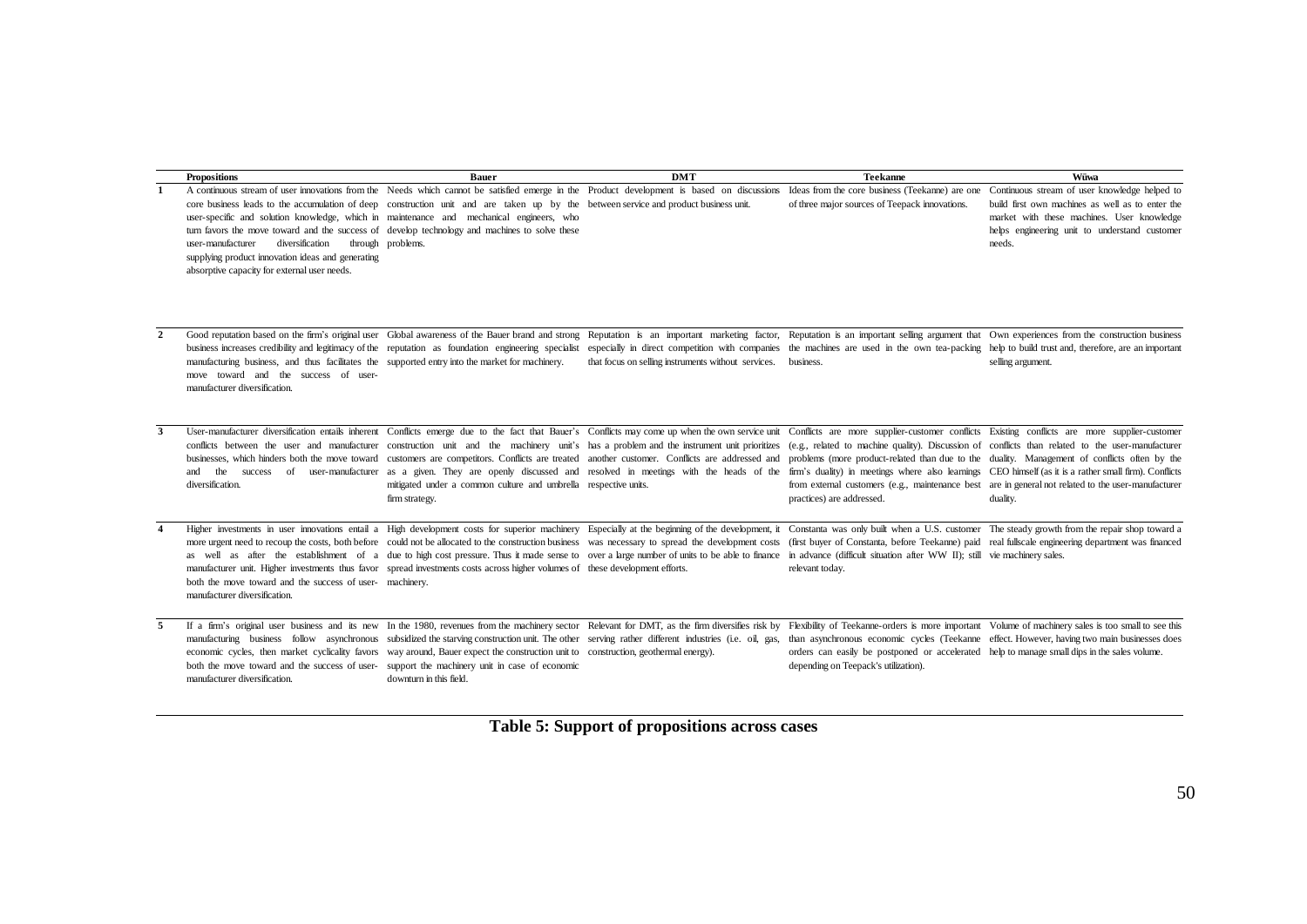|                                                           | New product introduction by<br>manufacturing firm                                                                                                                                 | User entrepreneurship and new firm creation                                                                                                                                                                                                              | User-manufacturer diversification                                                                                                                                                                                                                                                                             |
|-----------------------------------------------------------|-----------------------------------------------------------------------------------------------------------------------------------------------------------------------------------|----------------------------------------------------------------------------------------------------------------------------------------------------------------------------------------------------------------------------------------------------------|---------------------------------------------------------------------------------------------------------------------------------------------------------------------------------------------------------------------------------------------------------------------------------------------------------------|
| Location of<br>knowledge for<br>user-driven<br>innovation | Outside the organization, with<br>external users                                                                                                                                  | With a user who then becomes an entrepreneur;<br>potentially also with external users                                                                                                                                                                    | Within the firm's user unit; potentially also with external users                                                                                                                                                                                                                                             |
| Knowledge<br>transfer                                     | Crossing firm boundaries; high<br>transaction costs for establishing<br>contact and transferring need<br>knowledge; typically one-time<br>interaction                             | Through creation of a new firm; mediated by the<br>person of the user-entrepreneur; one-time<br>interaction if user switches role to manufacturer; for<br>external user knowledge: low transaction cost due<br>to absorptive capacity for need knowledge | Within the same firm; mediated by user-innovating individuals;<br>through establishment of a manufacturing unit; in steady state, by<br>crossing unit boundaries within the firm; low transaction cost; for<br>external user knowledge: low transaction cost due to absorptive<br>capacity for need knowledge |
| Synergies and<br>conflicts                                | Synergies between the firm's<br>manufacturing and marketing<br>capabilities and external need<br>knowledge from users, though<br>limited due to organizational<br>separation      | Synergies between the entrepreneur's need<br>knowledge and the firm's manufacturing and<br>marketing capabilities, though transient if<br>entrepreneur switches roles for good                                                                           | Synergies between the two business units w.r.t. innovation based<br>on need knowledge, marketing, shared fixed cost, and revenue<br>smoothing; potential conflicts due to diverging goals of<br>manufacturer and user units                                                                                   |
| Complemen-<br>tary assets                                 | Technological knowledge; existing<br>organization and processes; financial<br>resources; manufacturing capacity;<br>distribution channels; brand;<br>legitimacy as a manufacturer | Need knowledge; possibly access to user networks;<br>legitimacy as a user and shared identity with<br>customers (transient)                                                                                                                              | Need knowledge; existing organization; financial resources; brand<br>spillovers from the original business; legitimacy as a user                                                                                                                                                                              |
| Relationship<br>with<br>competing<br>manufacturers        | Competitors are well-known;<br>industry structure largely unaffected<br>by commercialization of user<br>innovation                                                                | User entrepreneurship creates new competition to<br>incumbents; often, user entrepreneurs compete in<br>underserved niches or markets; typically small-<br>scale entry                                                                                   | User-manufacturer diversification creates new competition to<br>incumbents; some incumbents are suppliers to the focal firm's<br>user unit; risk that incumbents imitate the focal user innovation                                                                                                            |
| Relationship<br>with<br>customers and<br>users            | Customers well-known; customer<br>base largely unaffected by<br>commercialization of user<br>innovations                                                                          | Customers of the user entrepreneur are (former)<br>user peers                                                                                                                                                                                            | Customers of the manufacturing unit are competitors of the user<br>unit                                                                                                                                                                                                                                       |

<span id="page-50-0"></span>**Table 6: Comparison of pathways to commercialization of user innovations**